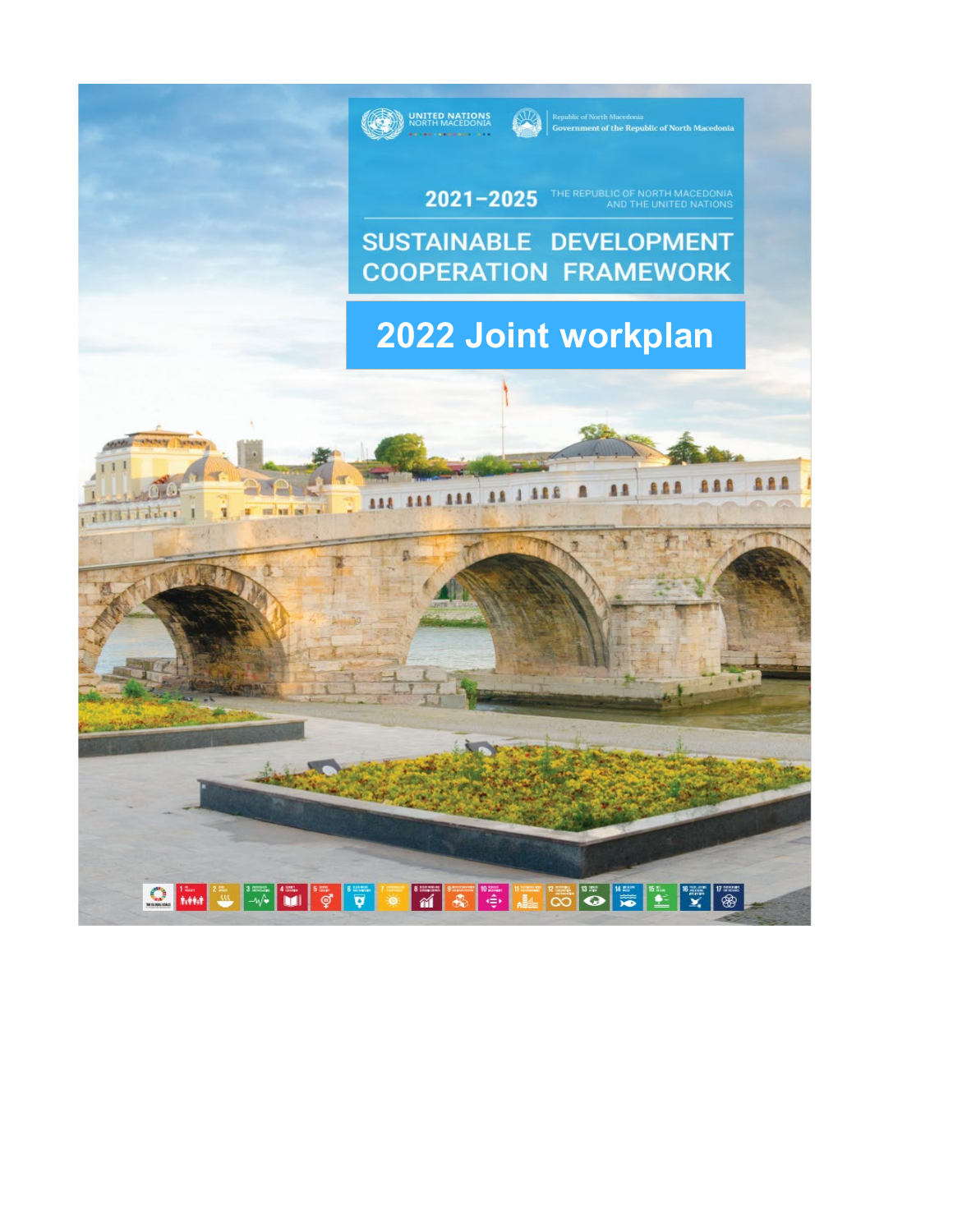

# **Outcome 1: By 2025, the living standard of all people in North Macedonia is improved through equal access to decent work and productive employment generated by** inclusive and innovative business ecosystem

| Output                                                                                                                             | Sub-output title                                                                                                                                                                                        | Description                                                                                                                                                                                                                                                                                                                                                                                                                                                                                                                                                                                                                                             | <b>Start date</b> | <b>End date</b><br><b>Status</b> | Agencie                          | <b>Contributing partners</b>                                                   | Implementing<br>partners                                                                               | vailable budget | <b>Required budget</b> | <b>Contribution to</b><br><b>SDG Targets</b>                                                  | <b>Contribution to</b><br><b>SDG Goal</b> | Geographical<br>distribution of the<br>activities | <b>Type of support</b>                                                       | <b>Contribution t</b><br>Gender<br>mainstreaming* | <b>Contribution to</b><br><b>Human rights</b><br>advancement* | Groups left behind (LNOB) coverage                                                                                                                                                                                                                                               |
|------------------------------------------------------------------------------------------------------------------------------------|---------------------------------------------------------------------------------------------------------------------------------------------------------------------------------------------------------|---------------------------------------------------------------------------------------------------------------------------------------------------------------------------------------------------------------------------------------------------------------------------------------------------------------------------------------------------------------------------------------------------------------------------------------------------------------------------------------------------------------------------------------------------------------------------------------------------------------------------------------------------------|-------------------|----------------------------------|----------------------------------|--------------------------------------------------------------------------------|--------------------------------------------------------------------------------------------------------|-----------------|------------------------|-----------------------------------------------------------------------------------------------|-------------------------------------------|---------------------------------------------------|------------------------------------------------------------------------------|---------------------------------------------------|---------------------------------------------------------------|----------------------------------------------------------------------------------------------------------------------------------------------------------------------------------------------------------------------------------------------------------------------------------|
| 1.1 Sustainable<br>enterprises created as<br>generators of<br>employment through                                                   | Modernized businesses more resilient to shocks                                                                                                                                                          | Transfer knowledge from more developed economies on how to make businesses more<br>resilient to shocks, including opportunities to introduce automatization and latest<br>technology trends and adopt production lines; In line with this, design models for<br>training and re-training that will enable higher number of workers to keep their jobs and<br>become more employable                                                                                                                                                                                                                                                                     | 1/1/2022          | 12/31/2022 Implementation        | <b>UNDP</b>                      | UK; MKD; UNDP                                                                  | ESA; FITD; MoLSP                                                                                       | 343,474         | 343,474                | 8.2                                                                                           |                                           | Whole country                                     | Capacity Development<br><b>Technical Assistance</b>                          |                                                   |                                                               | Unemployed Individuals and Families with Low Income                                                                                                                                                                                                                              |
| strengthened value                                                                                                                 | Enhanced SMEs growth and job creation                                                                                                                                                                   | Support to the Government's commitment to creating jobs and reducing<br>unemployment; support for growth of MSMEs                                                                                                                                                                                                                                                                                                                                                                                                                                                                                                                                       | 1/1/2022          | 12/31/2022 Implementation        | <b>UNDP</b>                      | UK; MKD; UNDP                                                                  | ESA; MoLSP                                                                                             | 546,169         | 546,169                | 8.3                                                                                           |                                           | Whole country                                     | Capacity Development/                                                        |                                                   |                                                               | Unemployed Individuals and Families with Low Income                                                                                                                                                                                                                              |
| chains and increased<br>capacities to adopt new<br>business models                                                                 | Know-how in place for increased competitiveness<br>and resilience of the domestic livestock and cattle<br>sub-sector                                                                                    | Development of cattle value chain analysis with recommendations for improvement of<br>the productivity and resilience of the domestic cattle sub-sector, including investments<br>to improve the cattle value chain capacity and breeding programme                                                                                                                                                                                                                                                                                                                                                                                                     | 1/1/2022          | 6/30/2022 Implementation         | FAO                              | <b>FAO TCP</b>                                                                 | <b>FAFS; FVA; MAFWE;</b>                                                                               | 50,000          | 50.000                 | 8.2                                                                                           |                                           | Whole country                                     | Technical Assistance<br>Capacity Development/<br><b>Technical Assistance</b> |                                                   |                                                               | <b>Women and Men Farmers</b>                                                                                                                                                                                                                                                     |
|                                                                                                                                    | Business opportunities developed in culture and<br>creativity sectors                                                                                                                                   | 4-years EU-funded project ("Culture and Creativity for the Western Balkans (CC4WBs)") targets IPA<br>Beneficiaries in the Westerns Balkans region.<br>The Action will strive to enhance the capacities of CCSs to promote inclusive, fair and sustainable<br>socio-economic development and to eventually improve reconciliation and good neighbourly<br>relations in the region. Particularly, improve the performance of the cultural and creative sector in<br>the Western Balkans; strengthen cultural cooperation within and with the Western Balkans; and<br>enhance cultural heritage for local development                                      | 4/1/2022          | 12/31/2025 Pipeline              | UNESCO                           |                                                                                | Department of Youth<br>and Sports, MoE;<br>MCNH; MEP; MoES;                                            | 33,000          |                        | 33,000   4.4; 5.c; 8.3; 16.7;   4, 5, 8, 16, 17   Whole country<br>17.9                       |                                           |                                                   | Convening/Partnerships/<br>Knowledge Sharing                                 |                                                   |                                                               | Adolescent and Youth, Especially Girls; Unemployed<br>Individuals and Families with Low Income; Temporary<br>Workers, On-Call Workers, Informal Workers                                                                                                                          |
| 1.2 Women and<br>vulnerable/excluded<br>persons benefit from                                                                       | Increased employability of youth                                                                                                                                                                        | Youth guarantee, ALMM (training, on the job training, job experience etc), enabling<br>supporting environment                                                                                                                                                                                                                                                                                                                                                                                                                                                                                                                                           | 1/1/2022          | 12/31/2025 Implementation        | ILO; UNDP; UNESCO                | EU; Government of<br>Switzerland; ILO                                          | MoE; ESA; MCNH;<br>MEP; MoES; MoLSP;<br>SSO, Municipality of                                           | 242,900         |                        | 243,000 $\vert$ 4.4, 5.c, 8.3, 8.5, $\vert$ 4, 5, 8, 16, 17 Whole country<br>8.b, 16.7, 17.19 |                                           |                                                   | Policy Advice and<br>Thought Leadership                                      |                                                   |                                                               | Adolescent and Youth, Especially Girls; Youth NEET;<br>Unemployed Individuals and Families with Low Income;<br>Temporary Workers, On-Call Workers, Informal                                                                                                                      |
| supportive environment<br>through tailored<br>employment measures<br>and a more dynamic and<br>inclusive skilling system           | Increased employability of hard to employ people                                                                                                                                                        | Participation in ALMM (training, on the jobs training, work experience);<br>Skilling/reskilling; Access to LLL; Activation; changing the narrative about labour<br>migration; Care economy, including new social services and their delivery; inception<br>phase of the Business opportunities developed in culture and creativity sectors project                                                                                                                                                                                                                                                                                                      | 1/1/2022          | 12/31/2025 Implementation        | ILO; IOM; UNDP;<br>UNESCO; UNHCR | EU; Government of<br>Norway; Government<br>of Switzerland; MKD                 | Department of Youth<br>and Sports, MoE; ESA;<br>MCNH; MEP; MoES;<br>MoLSP; MoPril; MoSO;<br>MnSht: SSO | 2,574,302       | 2,574,302              | 4.4, 5.c, 8.3, 8.5,<br>16.7, 17.19                                                            |                                           | $\vert$ 4, 5, 8, 16, 17 Whole country             | <b>Support Functions</b>                                                     |                                                   |                                                               | Workers<br>Adolescent and Youth, Especially Girls; Youth NEET;<br>Women and Girls from Ethnic Communities; Persons<br>with Disabilities; Roma Community; Unemployed<br>Individuals and Families with Low Income; Temporary<br>Workers On-Call Workers Informal Workers: Refugees |
| that responds to labour<br>market needs for all<br>people                                                                          | Social reform on Labour Market Integration of<br>persons with disabilities implemented                                                                                                                  | Professional Rehabilitation centres for PwD established; Integrated Case Management;<br>Support implementation of the key pillars set with the Strategy for Social<br>Entrepreneurship                                                                                                                                                                                                                                                                                                                                                                                                                                                                  | 1/1/2022          | 12/31/2022 Implementation        | <b>UNDP</b>                      | Government of<br>Switzerland                                                   | ESA; MoLSP                                                                                             | 663,118         | 663,118                | 4.5                                                                                           |                                           | Whole country                                     | Capacity Development<br><b>Technical Assistance</b>                          |                                                   |                                                               | Persons with Disabilities                                                                                                                                                                                                                                                        |
|                                                                                                                                    | Lifelong learning model developed and promoted                                                                                                                                                          | Support to the development of the lifelong learning model                                                                                                                                                                                                                                                                                                                                                                                                                                                                                                                                                                                               | 1/1/2022          | 12/31/2022 Implementation        | <b>UNDP</b>                      | <b>MKD</b>                                                                     | ESA; MoES; MoLSP                                                                                       | 50,000          | 50,000                 | 4.3                                                                                           |                                           | Whole country                                     | Capacity Development<br><b>Technical Assistance</b>                          |                                                   |                                                               | Youth NEET; Unemployed Individuals and Families with<br>Low Income; Persons Working in the Grey Economy;<br>Temporary Workers, On-Call Workers, Informal<br>Workers; Refugees, Asylum-seekers and Stateless                                                                      |
| responsive policy and<br>regulatory measures that<br>foster entrepreneurship<br>and financing for<br>inclusive and green<br>growth | 1.3 Enhanced and gender Preparation of Digital Innovation Profile of the<br><b>Country</b>                                                                                                              | In coordination with the MISA, the Digital Innovation Profile will be developed to provide<br>an accurate assessment of the ecosystem's capacity and maturity. The assessment is<br>done through a series of events in which stakeholders from the ecosystem come<br>together to analyze the current situation and co-create appropriate solutions via flagship<br>projects and/or initiatives, and policies designed to close the digital innovation gap. The<br>overall aim is to strengthen the digital innovation capabilities of the country.                                                                                                      | 2/1/2022          | 4/30/2022 Pipeline               | <b>ITU</b>                       | litu -                                                                         | IITU.                                                                                                  | 40.000          | 40.000                 | 8.2.8.3.8.b                                                                                   |                                           | Whole country                                     |                                                                              |                                                   |                                                               | None of the listed groups                                                                                                                                                                                                                                                        |
|                                                                                                                                    | Institutional framework for anticipation and<br>development of future and digital skills<br>strengthened                                                                                                | SNA System support; Inclusive dialogue on market skills demand; Models for training<br>programmes; National Strategy on Digital Skills development                                                                                                                                                                                                                                                                                                                                                                                                                                                                                                      | 1/1/2022          | 12/31/2025 Pipeline              | ILO; ITU; UNDP                   | ILO; MKD                                                                       | ESA; MoLSP                                                                                             | 39,900          | 334,900                | 4.4, 8.5                                                                                      | 4.5                                       | Whole country                                     | Capacity Development<br><b>Technical Assistance</b>                          |                                                   |                                                               | Adolescent and Youth, Especially Girls; Youth NEET;<br>Unemployed Individuals and Families with Low Income                                                                                                                                                                       |
|                                                                                                                                    | More resilient and responsive ESA                                                                                                                                                                       | On line services; Document Management System; Digital learning platform for ESA staff                                                                                                                                                                                                                                                                                                                                                                                                                                                                                                                                                                   | 1/1/2022          | 12/31/2022 Implementation        | ILO; UNDP                        | Government of<br>Switzerland; ILO                                              | <b>ESA</b> ; MoLSP                                                                                     | 24,900          | 84,900                 | 8.5                                                                                           |                                           | Whole country                                     | Capacity Development/<br><b>Technical Assistance</b>                         |                                                   |                                                               | Youth NEET; Unemployed Individuals and Families with<br>Low Income                                                                                                                                                                                                               |
|                                                                                                                                    | Labour legislation harmonized with the<br>International Labour Standards and EU acquis                                                                                                                  | Support to development of the new Labour relations Law and the new Law on<br>Employment and Insurance in case of unemployment                                                                                                                                                                                                                                                                                                                                                                                                                                                                                                                           | 1/1/2022          | 12/31/2022 Implementation        | ILO; UNDP                        | Government of<br>Switzerland; ILO                                              | <b>ESA</b> ; MoLSP                                                                                     | 46,400          | 46,400                 | 8.8                                                                                           |                                           | Whole country                                     | Capacity Development/<br><b>Technical Assistance</b>                         |                                                   |                                                               | Unemployed Individuals and Families with Low Income;<br>Temporary Workers, On-Call Workers, Informal                                                                                                                                                                             |
|                                                                                                                                    | Transformative employment, social and food<br>system policies and measures in place                                                                                                                     | Design, monitoring and evaluation of employment policies and measures; Identification of new<br>social services and models for their implementation; Support to public-private partnership in<br>addressing the challenges and promoting the opportunities to confront shifting employment<br>patterns and technological changes; Support Social Contracting model for social and employment<br>services; assessment of the potential for decent job creation in green(er) sectors; Support to<br>policy formulation for improved advisory, veterinary and phytosanitary services; Support to the<br>development of the National Food Security Strategy | 1/1/2022          | 6/30/2024 Implementation         | FAO; ILO; UNDP                   | FAO TCP ; Government   ESA; FVA; MAFWE;<br>of Switzerland; ILO;<br>MKD; UNPRPD | MoLSP; NEA                                                                                             | 688,867         | 888.867                | 2.3, 8.5, 8.8                                                                                 | 2,8                                       | Whole country                                     | Normative Support                                                            |                                                   |                                                               | <b>Workers</b><br>Women and Men Farmers; Temporary Workers, On-<br>Call Workers, Informal Workers                                                                                                                                                                                |
|                                                                                                                                    | Strengthened Capacity in Price and Market<br>Information Systems and Policy Monitoring in<br>Response to COVID-19 and Other Shocks                                                                      | Strengthening of the institutional capacities to address the country needs in developing<br>and maintaining Market Information Systems for food commodity and value chain<br>development and in developing robust, flexible and evidence-based policy strategies in<br>view of developing more competitive, inclusive and efficient agri-food systems, resilient<br>to short-term shocks/risks, such as COVID-19, and long-term market uncertainties.                                                                                                                                                                                                   | 1/1/2021          | 8/9/2022 Finalisation            | FAO                              | <b>FAO TCP</b>                                                                 | <b>MAFWE</b>                                                                                           |                 |                        | 2.3, 8.3                                                                                      | 2, 8                                      | Whole country                                     | Data Collection and<br>Analysis                                              |                                                   |                                                               | <b>Women and Men Farmers</b>                                                                                                                                                                                                                                                     |
|                                                                                                                                    | Capacity-building on Single Window and Data<br>Sharing for the Western Balkans, co-organized with<br>the Customs service of N Macedonia                                                                 | In collaboration with partners from the Western Balkans, the World Bank, the European $ 1.1.2022$<br>Commission, review progress in the implementation of the recommendations of previous<br>workshops, support progress in the Single Window projects (SW blueprints in Albania,<br>North Macedonia and Serbia), and review directions for new work on data modelling and<br>use of the new package of UN/CEFACT standards for the digitalization of transport and                                                                                                                                                                                     |                   | 31.12.2022<br>implementation     | <b>UNECE</b>                     | <b>World Bank, European</b><br>Commission, CEFTA                               |                                                                                                        | 10,000          | 10,000                 |                                                                                               |                                           | Whole country                                     | policy advice and<br>capacity development                                    |                                                   |                                                               | None of the listed groups                                                                                                                                                                                                                                                        |
|                                                                                                                                    | Enhanced measures that foster productive<br>engagement initiatives of diaspora into the<br>development                                                                                                  | data and document exchange for future work. Explore interest in a new pilot<br>implementation project. Strengthen the network of organizations and country teams<br>working on SW and data sharing in the Western Balkans as well as the will to implement<br>the new UN/CEFACT standards for digitalization of multimodal data exchange.                                                                                                                                                                                                                                                                                                               | 1/6/2021          | 12/31/2022 Pipeline              | $\overline{10M}$                 | Government of Italy                                                            |                                                                                                        |                 | 40,000                 | 8.3                                                                                           |                                           | Whole country                                     | Policy Advice and<br>Thought Leadership                                      |                                                   |                                                               | None of the listed groups                                                                                                                                                                                                                                                        |
| employment through<br>measures for transition                                                                                      | in line with International Labour Standards                                                                                                                                                             | 1.4 Improved quality of Occupational Safety and Health policy improved as Ratification of C190; Ratification of C167, C176, C184 (OSH in construction, mining and<br> agriculture)                                                                                                                                                                                                                                                                                                                                                                                                                                                                      | 1/1/2022          | 12/31/2025 Implementation        | iilo.                            | iilo                                                                           | EO; ESC; MoLSP; TU                                                                                     | 22,800          | 42.800                 | 8.5, 8.8                                                                                      |                                           | Whole country                                     | Convening/Partnerships/<br>Knowledge Sharing                                 |                                                   |                                                               | Temporary Workers, On-Call Workers, Informal<br>Workers                                                                                                                                                                                                                          |
| to formality and<br>adequate protection at<br>work in compliance with                                                              | Strategy for formalisation of informal economy                                                                                                                                                          | Measure implemented in HORECA sector                                                                                                                                                                                                                                                                                                                                                                                                                                                                                                                                                                                                                    | 1/1/2022          | 12/31/2022 Implementation        | $\mathsf{H}\Omega$               |                                                                                |                                                                                                        | 167,155         | 167,155                | 8.5                                                                                           |                                           | Whole country                                     | Capacity Development<br><b>Technical Assistance</b>                          |                                                   |                                                               | Persons Working in the Grey Economy                                                                                                                                                                                                                                              |
| international labour<br>standards                                                                                                  | More efficient and responsive State Labour<br>Inspectorate                                                                                                                                              | Development of digital learning platform for labour inspectors and case management                                                                                                                                                                                                                                                                                                                                                                                                                                                                                                                                                                      | 1/1/2022          | 12/31/2022 Implementation        | $\mathsf{H}\Omega$               |                                                                                |                                                                                                        | 133,883         | 133,883                | 8.5, 8.8                                                                                      |                                           | Whole country                                     | Capacity Development,<br><b>Technical Assistance</b>                         |                                                   |                                                               | Persons Working in the Grey Economy; Temporary<br>Workers, On-Call Workers, Informal Workers                                                                                                                                                                                     |
| 1.5 Policies and<br>for sustainable and<br>competitive rural<br>economy aligned with                                               | Improved capacities for application of gender-<br>capacities strengthened   responsive budgeting (GRB) and mainstreaming<br>gender in the agricultural and rural development<br>policies and programmes | The activity aims to support the Ministry of Agriculture, Forestry and Water Economy in<br>the future planning and development of agricultural and rural development policies that<br>are responsive to the needs and challenges of women agricultural producers and women<br>living in rural areas                                                                                                                                                                                                                                                                                                                                                     | 1/1/2022          | 12/31/2022 Implementation        | FAO; UN Women                    | Government of<br>Switzerland                                                   | <b>FAFS; MAFWE</b>                                                                                     | 45,000          | 45,000                 | 5.5, 5.a                                                                                      |                                           | Whole country                                     | Capacity Development/<br><b>Technical Assistance</b>                         |                                                   |                                                               | Women and Men Farmers; Rural Women and Girls                                                                                                                                                                                                                                     |
| EU, with focus on small<br>farms and women<br>farmers                                                                              | in line with EU standards                                                                                                                                                                               | Strengthened national animal health management  Developing a roadmap for upgrading the national animal identification, registration and<br>traceability system                                                                                                                                                                                                                                                                                                                                                                                                                                                                                          | 1/1/2022          | 9/30/2022 Implementation         | <b>FAO</b>                       | <b>FAO TCP</b>                                                                 | <b>FVA: MAFWE</b>                                                                                      | 30,000          | 30,000                 | 2.3, 2.5                                                                                      |                                           | Whole country                                     | Capacity Development/<br><b>Technical Assistance</b>                         |                                                   |                                                               | Women and Men Farmers                                                                                                                                                                                                                                                            |
|                                                                                                                                    | Enhanced land consolidation and mobility of the<br>agricultural land market in North Macedonia                                                                                                          | Updated strategic and legal framework for land consolidation and privatization of state-<br>owned agricultural land, including development of a new National Strategy on<br>Agricultural Land Consolidation 2022-2030.<br>Total agricultural land consolidated of 2,000 ha                                                                                                                                                                                                                                                                                                                                                                              | 1/1/2022          | 12/31/2024 Implementation        | FAO                              | EC; FAO TCP                                                                    | <b>MAFWF</b>                                                                                           | 545,492         | 912,492                | 1.4, 2.3, 2.4                                                                                 | 1, 2                                      | Whole country                                     | Normative Support                                                            |                                                   |                                                               | Women and Men Farmers                                                                                                                                                                                                                                                            |
| <b>TOTAL BUDGET</b>                                                                                                                | <b>OUTCOME 1 INCLUSIVE PROSPERITY</b>                                                                                                                                                                   |                                                                                                                                                                                                                                                                                                                                                                                                                                                                                                                                                                                                                                                         |                   |                                  |                                  |                                                                                |                                                                                                        | 6,297,360       | 7,279,460              |                                                                                               |                                           |                                                   |                                                                              |                                                   |                                                               |                                                                                                                                                                                                                                                                                  |

 $21$  sub-output  $\frac{1}{2}$  sub-output  $\frac{1}{2}$  982,100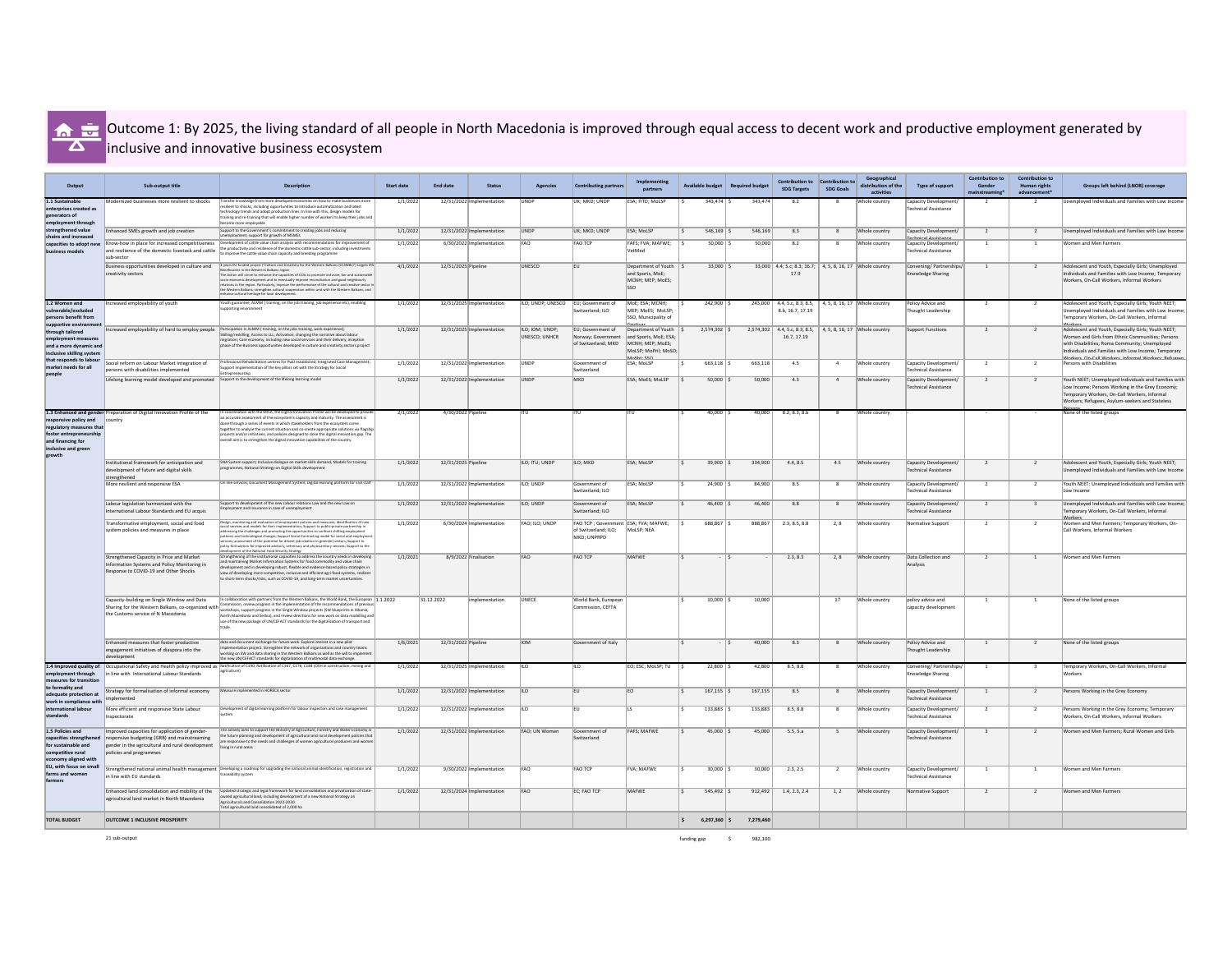

# Outcome 1: Inclusive Prosperity Outcome and Output Indicators

|                                 |                             | <b>SDCF</b>          |                                                                                                  | <b>Dissagregations</b>                          |                              |                             |                 |                         |                      |                               |                               |                               |                               |                               |                                          |                               |                                      |                               |                                     |                                     |                                                           |                               |                                         |
|---------------------------------|-----------------------------|----------------------|--------------------------------------------------------------------------------------------------|-------------------------------------------------|------------------------------|-----------------------------|-----------------|-------------------------|----------------------|-------------------------------|-------------------------------|-------------------------------|-------------------------------|-------------------------------|------------------------------------------|-------------------------------|--------------------------------------|-------------------------------|-------------------------------------|-------------------------------------|-----------------------------------------------------------|-------------------------------|-----------------------------------------|
| Outcome                         | Output                      | indicator's<br>ref.# | <b>Outcome Indicator</b>                                                                         | Indicator's category                            | Indicator's sub-<br>category | <b>Measuring unit</b>       | <b>Baseline</b> | <b>Baseline</b><br>year | <b>Target (2025)</b> | <b>Actual value</b><br>(2021) | <b>Actual value</b><br>(2022) | <b>Actual value</b><br>(2023) | <b>Actual value</b><br>(2024) | <b>Actual value</b><br>(2025) | Data source and<br>link to data set      | <b>Measuring</b><br>frequency | SDG/PAF linkages   Custodian entity  |                               | Comments /<br>remarks               |                                     |                                                           |                               |                                         |
| Outcome 1                       |                             | 1 10                 | Employment rate (20-64)                                                                          | $20 - 64$                                       | Total                        | Percentage                  | 59.2            | 2019                    | 63.1                 | 59.44                         |                               |                               |                               |                               | <b>State Statistica</b>                  | Quarterly/                    | <b>EU SDG 08_30</b>                  | ILO                           |                                     |                                     |                                                           |                               |                                         |
|                                 |                             |                      |                                                                                                  |                                                 |                              |                             |                 |                         |                      |                               |                               |                               |                               |                               | office                                   | annually                      | <b>EESP8.3, EESP 8.5</b>             |                               |                                     |                                     |                                                           |                               |                                         |
|                                 |                             |                      |                                                                                                  |                                                 | Female<br>Male               |                             | 48.4<br>69.8    | 2019<br>2019            | 49.2<br>74.3         | 49.7<br>68.9                  |                               |                               |                               |                               |                                          |                               |                                      |                               |                                     |                                     |                                                           |                               |                                         |
|                                 |                             |                      |                                                                                                  | <b>Youth (15-29)</b>                            | Total                        |                             | 34.4            | 2019                    | 34.9                 | 32.63                         |                               |                               |                               |                               |                                          |                               |                                      |                               |                                     |                                     |                                                           |                               |                                         |
|                                 |                             |                      |                                                                                                  |                                                 | Female                       |                             | -28             | 2019                    | 28.2                 | 27.79                         |                               |                               |                               |                               |                                          |                               |                                      |                               |                                     |                                     |                                                           |                               |                                         |
|                                 |                             |                      |                                                                                                  |                                                 | Male                         |                             | 40.4            | 2019                    | 41.8                 | 37.2                          |                               |                               |                               |                               | <b>State Statistical</b>                 | Quarterly/                    | SDG_A831_SEX_RT_A                    |                               |                                     |                                     |                                                           |                               |                                         |
| <b>Outcome 1</b>                |                             | $1_{20}$             | Proportion of informal employment in total economy                                               | All                                             | Total                        | Percentage                  | 16.1            | 2019                    | 14                   | 12.93                         |                               |                               |                               |                               | <b>Office</b>                            | annually                      | SDG_8.3.1b                           | ILO                           |                                     |                                     |                                                           |                               |                                         |
|                                 |                             |                      |                                                                                                  |                                                 | Female<br>Male               |                             | 13<br>18.1      | 2019<br>2019            | not set<br>not set   | 10.1<br>14.89                 |                               |                               |                               |                               |                                          |                               |                                      |                               |                                     |                                     |                                                           |                               |                                         |
|                                 |                             |                      |                                                                                                  | <b>Youth (15-24)</b>                            | Total                        |                             | 28.9            | 2019                    | not set              | 16.53                         |                               |                               |                               |                               |                                          |                               | SDG_0861_SEX_RT_A                    |                               |                                     |                                     |                                                           |                               |                                         |
| Outcome 1                       |                             | $1_30$               | Percentage of young people neither in employment<br>nor in education and training                | Age                                             | 15-29 years                  | Percentage                  | 24.5            | 2019                    | 22                   | 24.26                         |                               |                               |                               |                               | <b>State Statistica</b><br><b>Office</b> | <b>Annually</b>               | <b>EU SDG 08_20</b><br>PAF: EESP 8.9 | <b>ILO</b>                    |                                     |                                     |                                                           |                               |                                         |
|                                 |                             |                      |                                                                                                  | sex                                             | Female                       |                             | 28.3            | 2019                    | 28.2                 | 25.48                         |                               |                               |                               |                               |                                          |                               |                                      |                               |                                     |                                     |                                                           |                               |                                         |
|                                 |                             |                      |                                                                                                  | Age                                             | Male<br>15-24 years          |                             | 20.9<br>18.1    | 2019<br>2019            | 20<br>15.8           | 23.1<br>17.82                 |                               |                               |                               |                               |                                          |                               |                                      |                               |                                     |                                     |                                                           |                               |                                         |
|                                 |                             |                      |                                                                                                  | sex                                             | Female<br>Male               |                             | 19.2<br>17.1    | 2019<br>2019            | 19.1<br>16.9         | 16.83<br>18.75                |                               |                               |                               |                               |                                          |                               |                                      |                               |                                     |                                     |                                                           |                               |                                         |
|                                 |                             |                      |                                                                                                  | Age<br>Sex                                      | 25-29 years<br>Female        |                             | 34.9<br>43.1    | 2019<br>2019            | 33.3<br>43           | 34.7<br>39.45                 |                               |                               |                               |                               |                                          |                               |                                      |                               |                                     |                                     |                                                           |                               |                                         |
|                                 |                             |                      |                                                                                                  |                                                 | Male                         |                             | 27.1            | 2019                    | 25.6                 | 30.19                         |                               |                               |                               |                               | <b>State Statistical</b>                 |                               | SDG_A821_NOC_RT                      |                               |                                     |                                     |                                                           |                               |                                         |
| Outcome 1                       |                             | 1 40                 | Annual growth rate of real GDP per employed person                                               |                                                 |                              | Percentage                  | $-1.3$          | 2019                    | 2.7                  | 1.54                          |                               |                               |                               |                               | Office                                   | <b>Annually</b>               | SDG 8.2.1                            | <b>ILO</b>                    |                                     |                                     |                                                           |                               |                                         |
| Outcome 1                       |                             | 1 50                 | <b>Global Competitiveness Index 4.0</b>                                                          | Rank                                            |                              | Points / rank               | 82/141          | 2019                    | 67                   | R2                            |                               |                               |                               |                               | <b>World Economi</b>                     | <b>Annually</b>               | <b>PAF: CI 21</b>                    | <b>UNDP</b>                   |                                     |                                     |                                                           |                               |                                         |
|                                 |                             |                      |                                                                                                  | <b>Points</b>                                   |                              |                             | 57.3            | 2019                    | not set              | 57.3                          |                               |                               |                               |                               | <u>Forun</u>                             |                               |                                      |                               |                                     |                                     |                                                           |                               |                                         |
| <b>Outcome 1</b>                |                             |                      | 1_60   Working Poverty rate                                                                      | Sex                                             | All<br>Female                | Percentage                  | 8.8             | 2019<br>2019            | not set              | <b>10</b><br>not available    |                               |                               |                               |                               |                                          |                               |                                      |                               |                                     |                                     |                                                           |                               |                                         |
|                                 |                             | <b>SDCF</b>          |                                                                                                  |                                                 | Male                         |                             | 10.6            | 2019                    | not set              | not available                 |                               |                               |                               |                               |                                          |                               |                                      |                               |                                     |                                     |                                                           |                               |                                         |
| <b>Outcome</b>                  | Output                      | indicator's          | <b>Output Indicator</b>                                                                          | <b>Category</b>                                 | Sub-category                 | <b>Measuring unit</b>       | <b>Baseline</b> | <b>Baseline</b><br>year | Target (2021)        | <b>Actual value</b><br>(2021) | <b>Target (2022)</b>          | <b>Actual value</b><br>(2022) | Target (2023)                 | <b>Actual value</b><br>(2023) | <b>Target (2024)</b>                     | <b>Actual value</b><br>(2024) | <b>Target (2025)</b>                 | <b>Actual value</b><br>(2025) | <b>Total target</b><br>(cumulative) | <b>Total actual</b><br>(cumulative) | Data source (full name) and<br>link to data set           | <b>Measuring</b><br>frequency | Contributing<br>entities                |
|                                 |                             | $ref.$ #             | Number of new companies created, formalized                                                      |                                                 |                              | count/number                |                 |                         |                      |                               |                               |                               |                               |                               |                                          |                               |                                      |                               |                                     |                                     | <b>MLSP, ESA, UN agencies</b>                             | <b>Annually</b>               | UNDP / UNOPS,                           |
| Outcome 1                       | Output 1.1                  | $1_11_0$             | or supported through direct UN interventions                                                     |                                                 |                              | cumulative                  | 12570           | 2019                    | 77                   | 572                           | 19                            |                               | 19                            |                               | 19                                       |                               | 18                                   |                               | 12722                               |                                     | databases<br>Ministry of Labour and                       |                               | <b>IOM</b>                              |
| Outcome 1                       | Output 1.1                  |                      | 1_1_20   Number of jobs created with UN support:                                                 | <b>TOTAL</b>                                    | <b>Total</b>                 | number - non-cumulative     | 15636           | 6057                    | 4198                 | 7830                          | 474                           |                               |                               |                               |                                          |                               |                                      |                               |                                     |                                     | Social Policy, ESA, UN<br>agencies databases              | Annually                      | UNDP/ILO/<br>UNOPS/IOM                  |
|                                 |                             |                      |                                                                                                  | <b>Full-time</b>                                | total                        |                             | 13065           | 2019                    | 496                  | 456                           | 235                           |                               | 234                           |                               | 235                                      | $\Omega$                      | 235                                  | $\mathbf{0}$                  | 14500                               | 456                                 |                                                           |                               |                                         |
|                                 |                             |                      |                                                                                                  | Sex                                             | Male<br>Female               |                             | 8411<br>4654    | 2019<br>2019            | 237<br>259           | 223<br>233                    | 138<br>97                     |                               | 138<br>96                     |                               | 138<br>97                                |                               | 138<br>97                            |                               | 9200<br>5300                        |                                     |                                                           |                               |                                         |
|                                 |                             |                      |                                                                                                  | Age<br>Ethicity                                 | Youth 15-29 years<br>Roma    |                             | 4290<br>409     | 2019<br>2019            | 199<br>102           | 237<br>196                    | 128<br>23                     |                               | 127<br>22                     |                               | 128<br>22                                |                               | 128<br>22                            |                               | 5000<br>600                         |                                     |                                                           |                               | <b>UNDP</b>                             |
|                                 |                             |                      |                                                                                                  | Vulnerability                                   | PwDs                         |                             | 219             | 2019                    | 40                   | <b>2</b>                      | 23                            |                               | 23                            |                               | 23                                       |                               | 22                                   |                               | 350                                 |                                     |                                                           |                               |                                         |
|                                 |                             |                      |                                                                                                  | Part-time<br>Sex                                | total<br>Male                |                             | 2559<br>447     | 2019<br>2019            | 650<br>160           | 500<br>80                     | 239<br>64                     | . റ                           | 238<br>63                     |                               | 237<br>63                                | $\mathbf{0}$                  | 237<br>63                            | $\mathbf{0}$                  | 4160<br>860                         | 500                                 |                                                           |                               |                                         |
|                                 |                             |                      |                                                                                                  | Age                                             | Female<br>Youth 15-29 years  |                             | 2112<br>983     | 2019<br>2019            | 490<br>195           | 420<br>154                    | 175<br>-81                    |                               | 175<br>81                     |                               | 174<br>80                                |                               | 174<br>80                            |                               | 3300<br>1500                        |                                     |                                                           |                               |                                         |
|                                 |                             |                      |                                                                                                  | Ethicity                                        | Roma                         |                             | -76             | 2019                    | 100                  | 56.                           | 25                            |                               | 11                            |                               | 11                                       |                               | 11                                   |                               | 234                                 |                                     |                                                           |                               |                                         |
|                                 |                             |                      |                                                                                                  | Vulnerability<br><b>Both full and part time</b> | PwDs<br>Total                |                             | 10<br>15624     | 2019<br>2019            | 1146                 | 956                           | 1232                          |                               | 472                           |                               | 472                                      | <u>__</u>                     | 472                                  |                               | 30 <sup>2</sup><br>19418            | 956                                 |                                                           |                               |                                         |
|                                 |                             |                      |                                                                                                  | Sex                                             | Male                         |                             | 8858            | 2019                    | 397                  | 303                           | 202                           |                               | 201                           | $\Omega$                      | 201                                      | $\Omega$                      | 201                                  |                               | 10060                               |                                     |                                                           |                               |                                         |
|                                 |                             |                      |                                                                                                  |                                                 | Female<br>Youth 15-29 years  |                             | 6766<br>5273    | 2019<br>2019            | 749<br>394           | 653<br>391                    | 272<br>209                    |                               | 271<br>208                    |                               | 271<br>208                               | $\cap$<br>$\cap$              | 271<br>208                           |                               | 8600<br>6500                        |                                     |                                                           |                               |                                         |
|                                 |                             |                      |                                                                                                  | Age<br>Ethicity                                 | Roma                         |                             | 485             | 2019                    | 202                  | 252                           | 48                            |                               | 33                            |                               | 33                                       | $\cap$                        | 33                                   |                               | 834                                 |                                     |                                                           |                               |                                         |
|                                 |                             |                      | Number of tailored interventions in place to                                                     | Vulnerability                                   | PwDs                         | number - cumulative         | 229             | 2019                    | 44                   | 42                            | 27                            |                               | 27                            |                               | 27                                       | $\cap$                        | 26                                   |                               | 380                                 |                                     |                                                           |                               |                                         |
| Outcome 1   Output 1.1   1_1_30 |                             |                      | support value chains strengthening<br>Number of people benefiting from employment                |                                                 |                              | number - non-               |                 | 2020                    |                      |                               |                               |                               |                               |                               |                                          |                               |                                      |                               |                                     |                                     | <b>UN agencies</b>                                        | <b>Annually</b>               | <b>UNDP</b>                             |
| Outcome $1 \mid$ Output 1.2     |                             | $1210$               | activation and support services, by:                                                             | All                                             | total                        | cumulative                  | 3,739           | 2019                    | 555                  | 474                           | 456                           |                               | 456                           |                               | 456                                      | 0                             | 456                                  | _ റ                           | 6,118                               | 474                                 | <b>UN agencies monitoring</b><br>tools                    | Annually                      | UNDP/IOM                                |
|                                 |                             |                      |                                                                                                  |                                                 | Total Youth 15-29            |                             |                 |                         |                      |                               |                               |                               |                               |                               |                                          |                               |                                      |                               |                                     |                                     |                                                           |                               |                                         |
|                                 |                             |                      |                                                                                                  | Age                                             | years                        |                             | 12              | 2019                    | 51                   | 51                            | 456                           |                               |                               |                               |                                          |                               |                                      |                               |                                     |                                     |                                                           |                               |                                         |
|                                 |                             |                      |                                                                                                  | sex                                             | male<br>female               |                             | 2,053<br>1686   | 2019<br>2019            | 365<br>190           | 274<br>200                    | 292<br>164                    |                               | 292<br>164                    |                               | 292<br>164                               |                               | 292<br>164                           |                               |                                     |                                     |                                                           |                               | <b>UNDP</b><br><b>UNDP</b>              |
|                                 |                             |                      |                                                                                                  | age<br>Ethnicity                                | Young<br>Roma                |                             | 1557<br>2037    | 2019<br>2019            | 190<br>295           | 156<br>206                    | 189<br>292                    |                               | 188<br>292                    |                               | 188<br>292                               |                               | 188<br>292                           |                               |                                     |                                     |                                                           |                               | <b>UNDP</b><br><b>UNDP</b>              |
|                                 |                             |                      |                                                                                                  | vulnerability                                   | PwDs<br>Migrants and         |                             | 40              | 2019                    | 50 L                 | 150                           | 50                            |                               | 50 <b>SO</b>                  |                               | -50                                      |                               | 50.                                  |                               |                                     |                                     |                                                           |                               | <b>IOM</b>                              |
|                                 |                             |                      |                                                                                                  | Citizenship                                     | Asylum seekers               |                             |                 | 2019                    | 43                   |                               |                               |                               |                               |                               |                                          |                               |                                      |                               |                                     |                                     |                                                           |                               |                                         |
| Outcome 1   Output 1.2          |                             | $1220$               | Number of people (belonging to vulnerable<br>groups) at working age that have completed at       |                                                 |                              | number - cumulative         | 1185            | 2019                    | 363                  | 900                           | 200                           |                               | 200                           |                               | 200                                      |                               | 200                                  |                               | 2348                                |                                     | <b>ESA, MLSP and MoES</b>                                 | <b>Annually</b>               | UNDP/UNOPS                              |
|                                 |                             |                      | least 1 skills learning programme<br>MK Language e-course for foreigners is                      |                                                 |                              |                             |                 |                         |                      |                               |                               |                               |                               |                               |                                          |                               |                                      |                               |                                     |                                     |                                                           |                               |                                         |
| Outcome 1 Output 1.2            |                             | $1_2_30$             | developed and deployed at the national                                                           |                                                 |                              | binary                      | No              | 2020                    | Yes                  | Yes                           | n.a                           |                               | n.a                           |                               | n.a                                      |                               | n.a                                  |                               | Yes                                 |                                     | <b>UNHCR records</b>                                      | <b>Annually</b>               | <b>UNHCR</b>                            |
|                                 |                             |                      | learning platform<br>Number of young people employed through the                                 |                                                 |                              |                             |                 |                         |                      |                               |                               |                               |                               |                               |                                          |                               |                                      |                               |                                     |                                     |                                                           |                               |                                         |
| Outcome $1 \mid$ Output 1.2     |                             | $1250$               | youth gurantee                                                                                   | All<br>Sex                                      | Female                       |                             |                 |                         |                      |                               | 3300                          |                               |                               |                               |                                          |                               |                                      |                               |                                     |                                     |                                                           |                               |                                         |
|                                 |                             |                      |                                                                                                  |                                                 | <b>Male</b>                  |                             |                 |                         |                      |                               |                               |                               |                               |                               |                                          |                               |                                      |                               |                                     |                                     |                                                           |                               |                                         |
| Outcome $1 \mid$ Output 1.2     |                             | n/a                  | Number of end-beneficiaries with access to<br>social services enabled with UN support            | All                                             | <b>Total</b>                 | number-non-<br>cumulative   | 53250           | 2019                    | 1382                 | 8560                          | 1342                          |                               | 1342                          |                               | 1342                                     |                               | 1342                                 | - റ                           | 60000                               |                                     | <b>MLSP, UNDP reports</b>                                 | <b>Annually</b>               | <b>UNDP</b>                             |
|                                 |                             |                      | UNDP data (merged into 1.3.20 indicator in UN                                                    | Sex                                             | Male                         |                             | 25713           | 2019                    | 887                  | 4134                          | 850                           |                               | 850                           |                               | 850                                      |                               | 850                                  |                               |                                     |                                     |                                                           |                               |                                         |
|                                 |                             |                      | INFO)                                                                                            |                                                 | Female                       |                             | 27537           | 2019                    | 495                  | 4426                          | 492                           |                               | 492                           |                               | 492                                      |                               | 492                                  |                               |                                     |                                     |                                                           |                               |                                         |
|                                 |                             |                      |                                                                                                  | Vulnerability                                   | PwDs                         |                             | 5064            | 2019                    | 188                  | 514                           | 187                           |                               | 187                           |                               | 187                                      |                               | 187                                  |                               |                                     |                                     |                                                           |                               |                                         |
| Outcome $1 \mid$ Output 1.3     |                             | $1_3_10$             | Number of gender-responsive legislation,<br>policies and measures developed to:                  | Total                                           |                              | number - non-<br>cumulative | 31              | 2020                    |                      |                               | 15                            |                               |                               |                               |                                          |                               |                                      |                               | 69                                  |                                     | MLSP/Official Gazzette                                    | Annually                      | ILO, UNDP, IOM,<br><b>UNHCR, UNOPS,</b> |
|                                 |                             |                      | - Support employment, productivity,<br>entrepreneurship, innovation and enterprise               | a) legislation                                  |                              |                             |                 | 2020                    |                      |                               |                               |                               |                               |                               |                                          |                               |                                      |                               |                                     |                                     |                                                           |                               | <b>FAO</b>                              |
|                                 |                             |                      | sustainability<br>ensure equal opportunities and treatment in                                    | b) strategies                                   |                              |                             |                 | 2020                    |                      |                               |                               |                               |                               |                               |                                          |                               |                                      |                               |                                     |                                     |                                                           |                               |                                         |
|                                 |                             |                      | the "world of work"                                                                              | c) policy papers                                |                              |                             | -15             | 2020                    |                      |                               |                               |                               |                               |                               |                                          |                               |                                      |                               | 25                                  |                                     | MLSP, ESA, UN agencies                                    |                               |                                         |
|                                 |                             |                      | FAO: - to improve National Food Security and<br>increase resilience of the national food system; | d) policy measures                              |                              |                             |                 | 2020                    |                      |                               |                               |                               |                               |                               |                                          |                               |                                      |                               | 15                                  |                                     | Ministry of Foreign Affairs,<br>UN agencies               |                               |                                         |
|                                 |                             |                      | to enhance agriculture and rural development                                                     | e) tools and models                             |                              |                             |                 | 2020                    |                      |                               |                               |                               |                               |                               |                                          |                               |                                      |                               | 20                                  |                                     |                                                           |                               |                                         |
|                                 |                             |                      | Newly formulated: Percentage of UN                                                               |                                                 |                              |                             |                 |                         |                      |                               |                               |                               |                               |                               |                                          |                               |                                      |                               |                                     |                                     |                                                           |                               | ILO lead,                               |
| Outcome $1 \mid$ Output 1.3     |                             | $1_3_20$             | recommendations reflected in the adopted                                                         |                                                 |                              | Percentage                  | 50              | 2020                    | 100                  | 100                           | 80                            |                               |                               |                               |                                          |                               |                                      |                               |                                     |                                     | MLSP, Parliament sessions                                 | annually                      | contributing: all                       |
|                                 |                             |                      | policies, measures and legisaltive acts<br>Percentage of economic and social legal acts          |                                                 |                              |                             |                 |                         |                      |                               |                               |                               |                               |                               |                                          |                               |                                      |                               |                                     |                                     |                                                           |                               | entities under                          |
|                                 | Outcome $1 \mid$ Output 1.3 | $1_3_30$             | and measures discussed in the Economic and<br>Social Council (ESC)                               |                                                 |                              | Percentage                  | 60              | 2020                    | 80                   | 100                           | <b>100</b>                    |                               |                               |                               |                                          |                               |                                      |                               |                                     | <b>ESC</b>                          |                                                           | <b>Annually</b>               |                                         |
|                                 |                             |                      | Number of new services designed to support                                                       |                                                 |                              | number - non-               |                 |                         |                      |                               |                               |                               |                               |                               |                                          |                               |                                      |                               |                                     |                                     | UN agencies                                               |                               |                                         |
| Outcome $1 \mid$ Output 1.3     |                             | n/a                  | employment activation of long-term<br>unemployed and vulnerable populations                      |                                                 |                              | cumulative                  | 14              | 2020                    |                      |                               |                               |                               |                               |                               |                                          |                               |                                      |                               | 20                                  | <b>MLSP</b>                         |                                                           | <b>Annually</b>               | <b>UNDP</b>                             |
| Outcome 1   Output 1.4          |                             | $1_4_10$             | Number of ratified ILO Conventions                                                               |                                                 |                              | number - non-<br>cumulative |                 | 2020                    |                      |                               |                               |                               |                               |                               |                                          |                               |                                      |                               |                                     |                                     | Assembly of the Republic,<br><b>ESC, GOV</b>              | <b>Annually</b>               | <b>ILO</b>                              |
|                                 |                             |                      | Percentage of ILO recommendations reflected in                                                   |                                                 |                              |                             |                 |                         |                      | not measurable                |                               |                               |                               |                               |                                          |                               |                                      |                               |                                     |                                     | <b>ESC, MLSP, Trade Unions,</b>                           |                               |                                         |
| Outcome $1 \mid$ Output 1.4     |                             | $1_4_20$             | the new or revised labour legislation                                                            |                                                 |                              | Percentage                  | Not measured    | 2020                    | 80                   | this year                     | 80                            |                               |                               |                               |                                          |                               |                                      |                               |                                     |                                     | Employers' organizations                                  | <b>Annually</b>               | <b>ILO</b>                              |
| Outcome $1 \mid$ Output 1.4     |                             | $1_4_30$             | Number of people benefiting from measures for $\vert$<br>transitioning to fomality               |                                                 |                              | number - non-<br>cumulative |                 |                         |                      |                               | 300                           |                               |                               |                               |                                          |                               |                                      |                               |                                     |                                     | <b>ESA, MLSP</b>                                          | <b>Annually</b>               | <b>ILO</b>                              |
|                                 |                             |                      | Number of small farmers and rural households                                                     |                                                 |                              |                             |                 |                         |                      |                               |                               |                               |                               |                               |                                          |                               |                                      |                               |                                     |                                     | MAFWE, International                                      |                               |                                         |
|                                 | Outcome 1   Output 1.5      | $1_5_10$             | benefiting from newly adopted policies and<br>measures boosting competitive agriculture and      |                                                 |                              | number - non-<br>cumulative | 28              | 2020                    | 2100                 | 2455                          | 2555                          |                               |                               |                               |                                          |                               |                                      |                               |                                     |                                     | <b>Organization report Project</b><br>report of UN Women, | <b>Annually</b>               | <b>FAO, UN Women</b>                    |
|                                 |                             |                      | rural economy                                                                                    |                                                 |                              | Hectares - non-             |                 |                         |                      |                               |                               |                               |                               |                               |                                          |                               |                                      |                               |                                     |                                     | <b>Official Gazette</b><br>MAFWE (Land consolidation      |                               |                                         |
| Outcome 1 Output 1.5            |                             | $1_{5_{30}}$         | Total agricultural land consolidated                                                             |                                                 |                              | cumulative                  | 28              | 2019                    | 1000                 | 1078                          | 3000                          |                               |                               |                               |                                          |                               |                                      |                               |                                     |                                     | department)                                               | <b>Annually</b>               | <b>FAO</b>                              |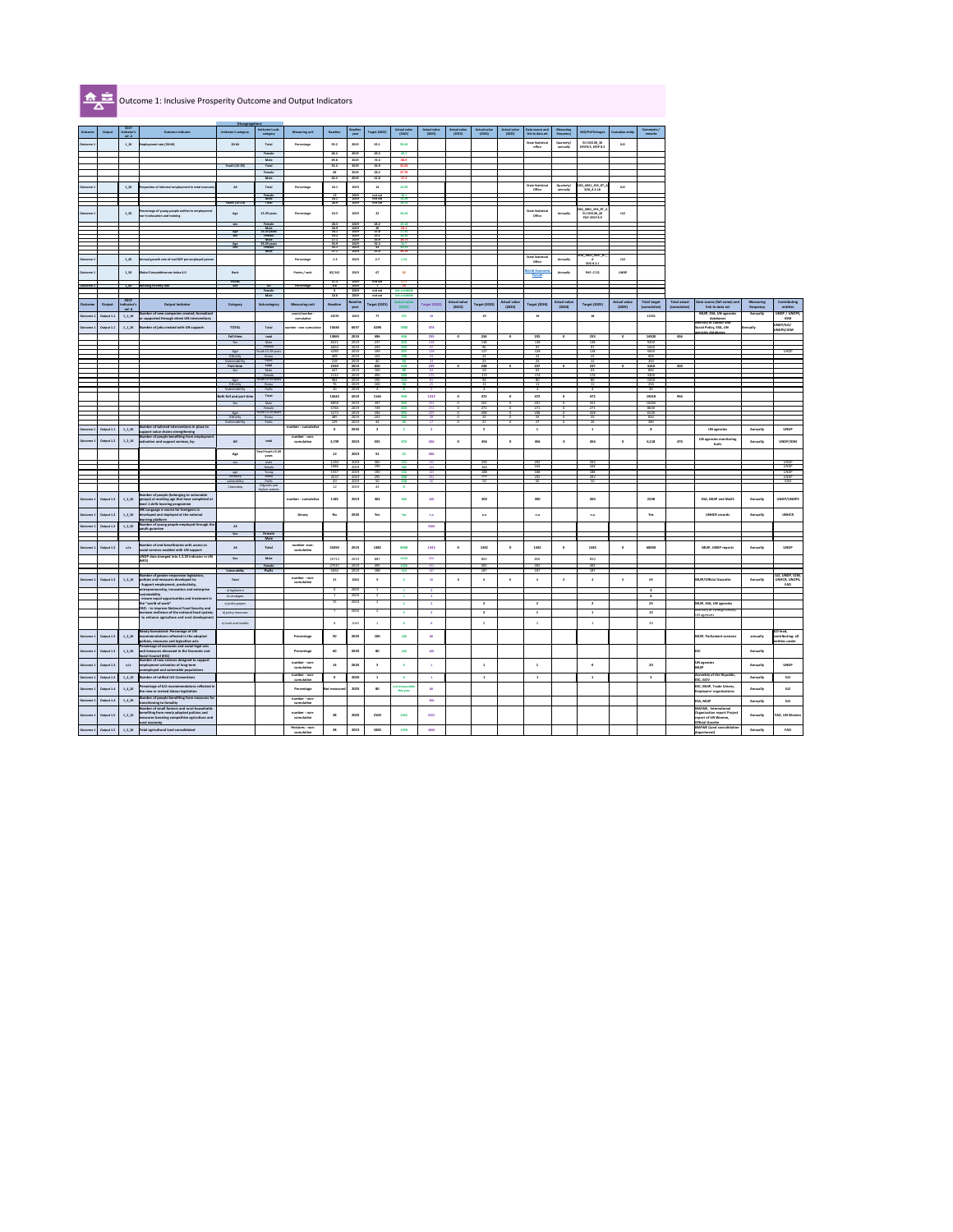### 2 2 None of the listed groups

### Need; None of the listed groups

### Reproductive Age

Reproductive Age

listed groups<br>Reproductive Age

2 2 Women of Reproductive Age

### Reproductive Age

e listed groups

e listed groups

### and Youth, Especially Girls;

ا focus on specific es of elderly women due to

# ; Roma Community; Children in $\vert$

 $\frac{1}{4}$  and Youth, Especially Girls;

# h Disabilities; Children in Need

### h Disabilities; Children in Need;  $\parallel$ Risk of Poverty

and Youth, Especially Girls;

### Reproductive Age; Persons with Children in Need

# and Youth, Especially Girls;

ersons; Children in Need

# and Youth, Especially Girls

and Youth, Especially Girls

### <u> 1989 - Johann Barbara, martxa a</u>

Need; Families at Risk of

**12 Bourge 2 Communities Dependent on Vulnerable** 

and Youth, Especially Girls; Children in Need

# sylum-seekers and Stateless

Refugees, Asylum-seekers and rsons Persons Persons

### 2<br>2 ylum-seekers and Stateless

h Disabilities

### Need; Families at Risk of

e listed groups

# e listed groups<br>
–

2 2 2 3 Persons with Disabilities

and Youth, Especially Girls; d Girls from Ethnic

### es; Roma Community

# and Vulnerable to, Trafficking

and Vulnerable to, Trafficking

and Vulnerable to, Trafficking

| Output                                                               | Sub-output title                                                                                                              | <b>Description</b>                                                                                                                                                                                                                                                                                                                                                                                     | <b>Start date</b>    | <b>End date</b>          | <b>Status</b>                                            | Agencies                     | <b>Contributing partners</b>                                | Implementing<br>partners                  | Available budget   Required budget              |                    | <b>Contribution to</b><br><b>SDG Targets</b> | Contribution<br>to SDG Goals | Geographical<br>distribution of the | Type of support                                      | <b>Contribution to</b><br>Gender | <b>Contribution to</b><br><b>Human rights</b> | <b>Groups left behind (LNOB) coverage</b>                                               |
|----------------------------------------------------------------------|-------------------------------------------------------------------------------------------------------------------------------|--------------------------------------------------------------------------------------------------------------------------------------------------------------------------------------------------------------------------------------------------------------------------------------------------------------------------------------------------------------------------------------------------------|----------------------|--------------------------|----------------------------------------------------------|------------------------------|-------------------------------------------------------------|-------------------------------------------|-------------------------------------------------|--------------------|----------------------------------------------|------------------------------|-------------------------------------|------------------------------------------------------|----------------------------------|-----------------------------------------------|-----------------------------------------------------------------------------------------|
| 2.1 Health system is                                                 | Country supported in implementation of the                                                                                    | Advocate with high level PHC stakeholders on the importance of the process of reform of PHC (including<br>gynecologists and pediatricians), provide technical guidance on quality performance monitoring,                                                                                                                                                                                              | 1/1/2021             |                          | 12/31/2023 Implementation                                | UNICEF; WHO                  | EC-NEAR; WHC                                                | EhD; MoH;                                 | 120,000                                         | 120,000            | 3.8 <sup>°</sup>                             |                              | activities                          | Skopje; City of Skopje Capacity Development,         | mainstreaming*                   | advancement*                                  | None of the listed groups                                                               |
| universal access to<br>affordable high quality                       | strengthened to provide   national Primary Health Care reform, reorganization<br>and strengthening quality of health services | support of technical workshops for development of PHC protocols and indicators, support assessment<br>of legislative needs and identify follow up steps, support raising awareness of patients for the new PHC<br>reform. Support development of Pediatric care masterplan 2030 with costed action plan for                                                                                            |                      |                          |                                                          |                              |                                                             | Professional<br>Associations              |                                                 |                    |                                              |                              |                                     | Technical Assistance                                 |                                  |                                               |                                                                                         |
| and people-centred                                                   |                                                                                                                               | reorganization of the levels of care; Functional analysis of the home visiting system with<br>  recommendations to strengthen their role, revision of existing modules for community care,<br>development of SOPs for the work of patronage nurses, unification of their competencies and<br>establishment of supportive supervision system); Research to understand demand bottlenecks to             |                      |                          |                                                          |                              |                                                             |                                           |                                                 |                    |                                              |                              |                                     |                                                      |                                  |                                               |                                                                                         |
| services to promote<br>healthy lifestyles and                        | Support to development of regulatory framework                                                                                | inform strategy to increase demand and quality of home visiting services; Develop COVID-19 detection,<br><u>nee feeused madulas ka ha insarnarakad in kha avistina a haalth suskam lusau</u><br>Support on regulation of the role of the PHC nurse, accreditation of health training institutions for                                                                                                  | 1/1/2021             |                          | 12/31/2023 Implementation                                | UNICEF; WHO                  | USAID; WHO                                                  | MFS; MoH;                                 | 140,000                                         | 150,000            | 3.8                                          |                              | Whole country                       | Capacity Development,                                |                                  |                                               | None of the listed groups                                                               |
| address population-<br>specific health needs and                     | and capacity development of health workforce at                                                                               | training of nurses, support continuous professional development of nurses, nursing faculty<br>development, review of curricula, interprofessional education; Capacity development of family doctors<br>and home visiting nurses in early detection and interventions for children with disability, gender                                                                                              |                      |                          |                                                          |                              |                                                             | Professional<br>Associations              |                                                 |                    |                                              |                              |                                     | <b>Technical Assistance</b>                          |                                  |                                               |                                                                                         |
| risk factors, including in PHC level<br>emergencies.                 |                                                                                                                               | socialization and GBV and inter-sectoral collaboration; Capacity development for family doctors in<br>practicing telemedicine and development of protocol for treatment of COVID-19 at PHC); Capacity<br>development for front-line health workers on inter-personal communication skills for immunization                                                                                             |                      |                          |                                                          |                              |                                                             |                                           |                                                 |                    |                                              |                              |                                     |                                                      |                                  |                                               |                                                                                         |
|                                                                      | Country supported for implementation of the<br>national mental health strategy through integration                            | Capacity building for mental health in PHC; promotion of the role of the PHC doctors in the prevention<br>and treatment of people with mental disorders and establishment of a system for continuous education<br>of doctors, nurses and other staff in PHC for recognition and treatment of persons with mental health                                                                                | 1/1/2022             |                          | 12/31/2023 Implementation                                | UNFPA; UNICEF;<br><b>WHO</b> | GoUSA; UNFPA                                                | EhD; MoH                                  | 255,000                                         | 255,000            | 3.8                                          |                              | Whole country                       |                                                      |                                  |                                               | None of the listed groups                                                               |
|                                                                      | of mental health in PHC, including development of<br>tools for health workers and generation of evidence                      | disorders; Support for strengthening capacities of the CMHC; Support health workers mental health; A<br>opulation-based survey of children, adolescents and their families in COVID-19 affected communities<br>to assess the stress factors and analyze the mental health risks and impacts of COVID-19, as well as the                                                                                |                      |                          |                                                          |                              |                                                             |                                           |                                                 |                    |                                              |                              |                                     |                                                      |                                  |                                               |                                                                                         |
|                                                                      | on the impact of COVID-19 on mental health                                                                                    | institutional response; Survey of mental health disorders in pregnant women and the perinatal period,<br>to assess consequences of COVID-19 in pregnant women and mothers with newborns, and put forward<br>proposals for improved response; Development and implementation of an online counseling and                                                                                                |                      |                          |                                                          |                              |                                                             |                                           |                                                 |                    |                                              |                              |                                     |                                                      |                                  |                                               |                                                                                         |
|                                                                      |                                                                                                                               | emotional wellbeing platform targeting health care workers engaged in the COVID-19 response and<br>promote access to mental health services.                                                                                                                                                                                                                                                           |                      |                          |                                                          |                              |                                                             |                                           |                                                 |                    |                                              |                              |                                     |                                                      |                                  |                                               |                                                                                         |
|                                                                      | promoting schools                                                                                                             | Strengthen national capacities for introducing health Assessment and action plan for introducing health promoting schools, support adaptation and adoption<br>of the Global Standards for implementation of the Health Promoting School Programme; Support to<br>development of rulebooks and by-laws for nutrition in kindergartens; Support to the Bureau for                                        | 1/1/2022             |                          | 12/31/2023 Implementation                                | WHO                          | UNFPA; UNICEF; UNFPA; UNICEF; WHO Ministry of               | Education; MoH;                           | 55,000                                          | 55,000             | 4.a                                          |                              | Whole country                       | Capacity Development,<br><b>Technical Assistance</b> |                                  |                                               | None of the listed groups                                                               |
|                                                                      |                                                                                                                               | Development of Education provided in piloting and roll-out of Comprehensive Sexuality Education,<br>which encompasses topics relevant for the health and wellbeing of youth. This activity is primarily listed<br>with budget in the section on education, but also contributes to this sub-output                                                                                                     |                      |                          |                                                          |                              |                                                             | <b>NPH</b>                                |                                                 |                    |                                              |                              |                                     |                                                      |                                  |                                               |                                                                                         |
|                                                                      | Strengthened NCDs surveillance and monitoring                                                                                 | echnical packages to address risk factors of Noncommunicable diseases and their risk factors throug<br>multi-sectoral action (obesity, physical activity, fat and sugary drinks taxation, trans - fat elimination<br>and salt reduction); Capacity building for NCDs Risk factor surveillance (STEPS); NCDs programme                                                                                  | 1/1/2022             |                          | $12/31/2023$ Implementation                              | UNICEF; WHO                  | UNICEF; WHO                                                 | MoH; NPHI                                 | 41,000                                          | 41,000             | 3.4                                          |                              | Whole country                       | Capacity Development,<br><b>Technical Assistance</b> |                                  |                                               | Children in Need; None of the listed groups                                             |
|                                                                      |                                                                                                                               | capacity building for mid-level managers in public health; Assessment related to the WHO Initiative on<br>Trans fats elimination and salt reduction in line with new EU resolution, support implementation of the<br>physical activity portfolio of MoH and the Government; Support to COSI; Evidence generation on the                                                                                |                      |                          |                                                          |                              |                                                             |                                           |                                                 |                    |                                              |                              |                                     |                                                      |                                  |                                               |                                                                                         |
|                                                                      | Support national counterparts in improving                                                                                    | main drivers of childhood obesity<br>Support in the operationalization of the Obstetric Surveillance and Response System (OSRS), for<br>anonymous review of nearly-missed maternal lives; Finalization of the trainings for Effective Perinatal                                                                                                                                                        | 1/1/2021             |                          | 12/31/2025 Implementation                                |                              | UNFPA; UNICEF; UNFPA; UNICEF; WHO MoH; Professional         |                                           | 100,000                                         | 100,000            | 3.2                                          |                              | Whole country                       | Capacity Development,                                |                                  |                                               | Women of Reproductive Age                                                               |
|                                                                      | maternal and newborn health by strengthening of<br>the perinatal health care system through building                          | Care in the pilot networks and continuation of the support for implementation of the perinatal<br>networks of care in other 4 regions in the country based on the pilot experience in Bitola and Tetovo<br>egion, through technical guidance and capacity building activities as well as activities for management                                                                                     |                      |                          |                                                          | WHO                          |                                                             | Associations                              |                                                 |                    |                                              |                              |                                     | <b>Technical Assistance</b>                          |                                  |                                               |                                                                                         |
|                                                                      | capacities of the perinatal networks of care across<br>the country, review of nearly missed maternal lives                    | of data and information, establishment of regulatory framework and system for monitoring and<br>evaluation; Support for digitalization of the data collection for the perinatal death; Support in<br>nplementation of the perinatal death review (audit); Support to Perinatal care masterplan 2030 -                                                                                                  |                      |                          |                                                          |                              |                                                             |                                           |                                                 |                    |                                              |                              |                                     |                                                      |                                  |                                               |                                                                                         |
|                                                                      | and review/audit of perinatal deaths and<br>development of SRHR Action Plan                                                   | development of standards and capacity development for professionals for perinatal transport, training<br>for neonatologists; Development of SRHR Action Plan for 2022-2023; Review & update of the Action Plan<br>for Response of the Health System in times of crises (MISP); Operationalization of the Virtual                                                                                       |                      |                          |                                                          |                              |                                                             |                                           |                                                 |                    |                                              |                              |                                     |                                                      |                                  |                                               |                                                                                         |
|                                                                      | Access to sexual and reproductive health services for                                                                         | Contraception Platform (VIC)<br>Provision of gynecological services - checkups and counseling on family planning,<br>maternal health, cervical cancer prevention, and other basic health diagnostics needed                                                                                                                                                                                            | 1/1/2021             |                          | 12/31/2022 Implementation                                | UNFPA                        | COVID-19 MPTF;                                              | $ $ MoH                                   | 25,000                                          | 160,000            | 3.7                                          |                              | Whole country                       | Direct Support/ Service                              |                                  |                                               | Women of Reproductive Age                                                               |
|                                                                      | those most left behind in remote areas, through<br>provision of mobile gynecological services                                 |                                                                                                                                                                                                                                                                                                                                                                                                        |                      |                          |                                                          |                              | COVID-19 MPTF                                               |                                           |                                                 |                    |                                              |                              |                                     | Delivery                                             |                                  |                                               |                                                                                         |
|                                                                      | <b>Operational Costs</b><br>National efforts supported in achieving the targets                                               | Management and operational costs<br>Supporting the finalization of the Clinical Guidelines on Prevention and Early Detection of Cervical<br>Cancer; Strengthened advocacy and communication with the general public on the available tools and                                                                                                                                                         | 1/1/2021<br>1/1/2021 |                          | 12/31/2022 Implementation<br>$12/31/2022$ Implementation | UNFPA<br><b>UNFPA</b>        | COVID-19 MPTF;<br>MPTF; UNFPA regular MoH                   | MoH                                       | 100,800<br>91,400                               | 100,800<br>120,000 | 3.7<br>3.7                                   |                              | Whole country<br>Whole country      | Other (including<br>Other (including                 |                                  | $\sim$                                        | None of the listed groups<br>Women of Reproductive Age                                  |
|                                                                      | of the WHO 2020 Strategy on Eliminating Cervical<br>Cancer as a public health issue                                           | resources for prevention of cervical cancer - vaccination and screening; Support to the introduction of<br>HPV-based testing, and its gradual rollout on national level, vis-a-vis the traditional PAP test, given the<br>medical science evidence in support of the HPV-based testing; Increasing the coverage with Cervical                                                                          |                      |                          |                                                          |                              | funds                                                       |                                           |                                                 |                    |                                              |                              |                                     | coordination)                                        |                                  |                                               |                                                                                         |
|                                                                      |                                                                                                                               | Cancer screening, with focus on women and girls in rural areas, and women and girls from marginalized<br>communities, through mobile gynecological clinics                                                                                                                                                                                                                                             |                      |                          |                                                          |                              |                                                             |                                           |                                                 |                    |                                              |                              |                                     |                                                      |                                  |                                               |                                                                                         |
|                                                                      | Improved maternal health outcomes through<br>enhanced implementation of effective perinatal care                              | EPC training for personnel of the EPC pilot facilities.                                                                                                                                                                                                                                                                                                                                                | 1/1/2021             |                          | 12/31/2022 Implementation                                | UNFPA                        | UNFPA core funds                                            | $\mathsf{M}\mathsf{o}\mathsf{H}$          | 10,000                                          | 10,000             | 3.7                                          |                              | Whole country                       | Data Collection and<br>Analysis                      |                                  |                                               | Women of Reproductive Age                                                               |
|                                                                      | in maternities, systematic reporting and analysis of<br>maternal mortalities and morbidities and                              |                                                                                                                                                                                                                                                                                                                                                                                                        |                      |                          |                                                          |                              |                                                             |                                           |                                                 |                    |                                              |                              |                                     |                                                      |                                  |                                               |                                                                                         |
|                                                                      | implementation of evidenced- based and<br>standardized policies                                                               |                                                                                                                                                                                                                                                                                                                                                                                                        |                      |                          |                                                          |                              |                                                             |                                           |                                                 |                    |                                              |                              |                                     |                                                      |                                  |                                               |                                                                                         |
|                                                                      | National partners supported on human rights<br>approach and informed decision making with                                     | Advocacy activities                                                                                                                                                                                                                                                                                                                                                                                    | 1/1/2021             |                          | $12/31/2022$ Implementation                              | UNFPA                        | UNFPA regular funds MoH                                     |                                           | 25,000                                          | 25,000             | 3.7                                          |                              | Whole country                       | Capacity Development,<br>Technical Assistance        |                                  |                                               | Women of Reproductive Age                                                               |
|                                                                      | regards to demand and supply for family planning,<br>particularly for women and girls of vulnerable                           |                                                                                                                                                                                                                                                                                                                                                                                                        |                      |                          |                                                          |                              |                                                             |                                           |                                                 |                    |                                              |                              |                                     |                                                      |                                  |                                               |                                                                                         |
|                                                                      | groups<br>Support country to implement health financial                                                                       | Policy dialogs and reports for health financing and financial protection in line with universal health                                                                                                                                                                                                                                                                                                 | 1/1/2021             |                          | 12/31/2023 Implementation                                | UNICEF; WHO                  | EC-NEAR; USAID;                                             | HIF; MoH                                  | 70,000                                          | 70,000             | 3.8                                          |                              | Whole country                       | Data Collection and                                  |                                  |                                               | None of the listed groups                                                               |
|                                                                      | protection analysis and reduce health financial                                                                               | overage, implementation of health financial protection study for the period 2019 - 2020; Rapid<br>assessment of public healthcare financial bottlenecks to respond to COVID-19, and budgetary analysis<br>to identify ways to improve budget allocations and execution, including emergency and reprioritization                                                                                       |                      |                          |                                                          |                              | WHO                                                         |                                           |                                                 |                    |                                              |                              |                                     | Analysis                                             |                                  |                                               |                                                                                         |
|                                                                      | hardship<br>Country supported to address social determinants                                                                  | plans in scenarios of worsening of the epidemiological situation<br>Assist in establishing national mechanism for monitoring health equity, routine                                                                                                                                                                                                                                                    | 1/1/2021             |                          | $12/31/2023$ Implementation                              | $ $ WHO                      | <b>WHO</b>                                                  | EhD; MoH                                  | 20,000                                          | 35,000             | 3.8                                          |                              | Whole country                       | Data Collection and                                  |                                  |                                               | None of the listed groups                                                               |
|                                                                      | and health equity                                                                                                             | advocacy for health as an investment for social and economic development, inclusion of<br>$ HE$ indicators as a routine data collection as part of the PHC reform etc.)                                                                                                                                                                                                                                |                      |                          |                                                          |                              |                                                             |                                           |                                                 |                    |                                              |                              |                                     | Analysis                                             |                                  |                                               |                                                                                         |
|                                                                      | Capacity building for improving surveillance,<br>coverage and management of vaccines including                                | Capacity building to prepare the country for large scale immunization, implementation<br>of behavioral insight studies, support of vaccination communication and awareness<br>raising activities, further support for digitalization of immunization; services and                                                                                                                                     | 1/1/2021             |                          | 12/31/2025 Implementation                                | UNICEF; WHC                  | EC-NEAR; GoUSA; OR; Civil Society<br><b>WHO</b>             | Organizations (CSOs);                     | 100,000                                         | 1,120,000          | 3.b, 3.8                                     |                              | Whole country                       | Capacity Development,<br><b>Technical Assistance</b> |                                  |                                               | Adolescent and Youth, Especially Girls;<br>Elderly, with focus on specific              |
|                                                                      | <b>COVID</b>                                                                                                                  | monitoring of adverse effects, monitoring and evaluation of vaccination practices etc;<br>Develop and distribute IPC-related print or electronic communication materials for<br>health facilities, schools, and other institutions and in high-risk communities;                                                                                                                                       |                      |                          |                                                          |                              |                                                             | EhD; MoH; NPHI;<br>Professional           |                                                 |                    |                                              |                              |                                     |                                                      |                                  |                                               | vulnerabilities of elderly women due to<br>their gender; Roma Community; Children ir    |
|                                                                      |                                                                                                                               | Conduct campaigns incorporating IPC messaging to promote COVID-19 protective<br>hygiene practices; Design and implement evidence-based communication for                                                                                                                                                                                                                                               |                      |                          |                                                          |                              |                                                             | Associations                              |                                                 |                    |                                              |                              |                                     |                                                      |                                  |                                               |                                                                                         |
|                                                                      |                                                                                                                               | development initiatives to address vaccine hesitancy and generate demand for<br>immunization [routine immunization]; Technical support to strengthen coordination,<br>planning and implementation of the national Government-led COVID-19 vaccine related                                                                                                                                              |                      |                          |                                                          |                              |                                                             |                                           |                                                 |                    |                                              |                              |                                     |                                                      |                                  |                                               |                                                                                         |
|                                                                      |                                                                                                                               | communication and community engagement activities; Generating evidence to inform<br>the design, implementation and evaluation of social and behavior change<br>communication and vaccine demand generation activities; Supporting evidence-based                                                                                                                                                       |                      |                          |                                                          |                              |                                                             |                                           |                                                 |                    |                                              |                              |                                     |                                                      |                                  |                                               |                                                                                         |
| 2.2 Quality and                                                      | Creation of quality and inclusive learning tools and                                                                          | multi-media campaigns and community engagement activities to address barriers to<br>Support co-creation processes in developing new learning resources and materials; Support activities                                                                                                                                                                                                               | 1/1/2022             |                          | $12/31/2022$ Implementation                              | UNICEF; UNFPA                | CSSF; UNFPA;                                                | BoE; MKD; MoLSP                           | 120,000                                         | 280,000            | $\vert$ 3.7, 4.1, 4.2, 4.4,                  | 3,4                          | Whole country                       |                                                      |                                  | $\sim$                                        | Adolescent and Youth, Especially Girls;                                                 |
| affordable education is<br>provided in trauma-                       | resources (also to address COVID-19), including<br>digital resources, that are in line with the pre-                          | or social cohesion and community engagement in schools; Support MoES and MoLSP in advancing<br>digital learning platforms; Develop modules and train school psychologists to support students' mental<br>wellbeing; Create digital and inclusive learning tools and resources that are in line with the early                                                                                          |                      |                          |                                                          |                              | UNICEF; USAID                                               |                                           |                                                 |                    | 4.5, 4.7                                     |                              |                                     |                                                      |                                  |                                               | Persons with Disabilities; Children in Need                                             |
| informed, gender-<br>responsive and inclusive                        | primary, primary and secondary education curricula                                                                            | childhood development curricula including AAC technologies and practices; Improvements of WASH<br>capacities in schools; Development of digital informative and learning tools/products on<br>comprehensive sexuality education                                                                                                                                                                        |                      |                          |                                                          |                              |                                                             |                                           |                                                 |                    |                                              |                              |                                     |                                                      |                                  |                                               |                                                                                         |
| children and young                                                   | learning environments to Design and implement evidence-based<br>communication for development initiatives in the              | Communications activities aimed at awareness raising on the importance and benefits<br>of comprehensive sexuality education; Organize conferences and knowledge sharing                                                                                                                                                                                                                                | 1/1/2022             |                          | 12/31/2022 Implementation                                | UNFPA; UNICEF                | UNFPA; UNICEF;<br>UNICEF ETF                                | MKD; MoLSP                                | 15,000                                          | 35,000             | 3.7, 4.2                                     | 3,4                          | Whole country                       | Convening/Partnerships<br>/Knowledge Sharing         |                                  |                                               | Adolescent and Youth, Especially Girls;<br>Persons with Disabilities; Children in Need; |
|                                                                      | <b>people in the country to</b> $ $ area of education and child protection (including                                         | events aiming to bring together leading academic scientists, researchers, and<br>practitioners to exchange and share on all aspects of quality education; Advocate for<br>expansion of pre-school capacities (reviving the ECD centers) and increasing the number                                                                                                                                      |                      |                          |                                                          |                              |                                                             |                                           |                                                 |                    |                                              |                              |                                     |                                                      |                                  |                                               | Families at Risk of Poverty                                                             |
| raise learning outcomes, CWDs and minorities)<br>enable their socio- | Development and implementation of                                                                                             | of children in pre-school education<br>Support MOES and MoLSP to develop and implement comprehensive and quality in-service teacher                                                                                                                                                                                                                                                                    | 1/1/2022             |                          | 12/31/2022 Implementation                                | UNFPA; UNICEF                | $\vert$ CSSF; EC; UNFPA;                                    | BoE; MKD; MoLSP                           | 165,000                                         | 220,000            | 3.7, 4.1, 4.2, 4.4,                          | 3,4                          | Whole country                       | Capacity                                             |                                  |                                               | Adolescent and Youth, Especially Girls;                                                 |
| emotional development<br>and empower them with                       | comprehensive and quality in-service and pre-<br>skills for transition to the service professionals' capacity development     | capacity building; Adopt risk-informed approaches to emergency (including COVID-19) preparedness<br>planning, and response to humanitarian needs for Education; Develop modules and train school<br>psychologists to support students' mental wellbeing; Strengthen the capacities of peer support<br>teachers for leading professional learning communities; Develop social and emotional modules for |                      |                          |                                                          |                              | UNICEF; USAID                                               |                                           |                                                 |                    | 4.5, 4.7                                     |                              |                                     | Development/Technical<br>Assistance                  |                                  |                                               | Women of Reproductive Age; Persons with<br>Disabilities; Children in Need               |
| labour market.                                                       |                                                                                                                               | teacher training faculties and train future pre-school teachers; Capacity building of teachers on<br>delivering comprehensive sexuality education; Trainings for doctors (general practitioners) on sexual<br>and reproductive health, gender-based violence and persons with disabilities.                                                                                                            |                      |                          |                                                          |                              |                                                             |                                           |                                                 |                    |                                              |                              |                                     |                                                      |                                  |                                               |                                                                                         |
|                                                                      | National Strategy on Digital Skills Development in                                                                            | The outcomes of this initiative will contribute to the development of a national digital<br>skills strategy. The program includes a national assessment, a series of interviews,                                                                                                                                                                                                                       | 10/1/2021            |                          | 2/28/2022 Implementation                                 |                              | <b>ITU</b>                                                  |                                           | 12,500                                          | 12,500             | -4.4                                         |                              | Whole country                       |                                                      |                                  |                                               | None of the listed groups                                                               |
|                                                                      | North Macedonia                                                                                                               | workshops, and others. The assessment will focus on reviewing and evaluating digital<br>skills in the private sector, academia, and the general public. It will result in a series of<br>recommendations and suggestions to be considered during the further development of                                                                                                                            |                      |                          |                                                          |                              |                                                             |                                           |                                                 |                    |                                              |                              |                                     |                                                      |                                  |                                               |                                                                                         |
|                                                                      | Provide ongoing support in developing education                                                                               | the digital strategy.<br>Provide ongoing support in the development of the primary education curricula; Provide support in th                                                                                                                                                                                                                                                                          | 1/1/2022             |                          | 12/31/2022 Implementation                                | UNFPA; UNHCR;                | UNFPA; UNICEF;                                              | BoE; MoES; MoLSP                          | 57,000                                          |                    | $480,000$   4.2, 4.5, 4.7, 4.0               |                              | Whole country                       | Normative Support                                    |                                  |                                               | Adolescent and Youth, Especially Girls;                                                 |
|                                                                      | including pre-school education policies and<br>associated programmes conducive to safe, healthy                               | development of a new Law and concept for general secondary education including curricula; Ongoing<br>support to inclusive education and the new role of Resource centers; Strengthen counseling and<br>support role of pre-schools to promote positive parent-child relationships and create supportive and                                                                                            |                      |                          |                                                          | UNICEF                       | UNICEF ETF; UNPRPD                                          |                                           |                                                 |                    |                                              |                              |                                     |                                                      |                                  |                                               | Displaced Persons; Children in Need                                                     |
|                                                                      | gender-responsive, inclusive and adequately<br>resourced environments                                                         | nurturing environments for children; Support MoES and MLSP capacities to generate, disseminate and<br>utilize evidence in decision-making processes; Support to comprehensive sexuality education;<br>Technical support in providing appropriate education to asylum seekers and refugees; Identification of                                                                                           |                      |                          |                                                          |                              |                                                             |                                           |                                                 |                    |                                              |                              |                                     |                                                      |                                  |                                               |                                                                                         |
|                                                                      |                                                                                                                               | appropriate modalities for sensitization of medical students on issues related to gender-based<br>violence, sexual and reproductive health and persons with disabilities; Provision of support in the<br>development/update of relevant teaching materials on comprehensive sexuality education for primary                                                                                            |                      |                          |                                                          |                              |                                                             |                                           |                                                 |                    |                                              |                              |                                     |                                                      |                                  |                                               |                                                                                         |
|                                                                      | Advocacy, knowledge exchange and community                                                                                    | school students<br>Advocacy, knowledge exchange, and community engagement on issues of interest and<br>benefit of youth                                                                                                                                                                                                                                                                                | 1/1/2021             |                          | 12/31/2022 Implementation                                | UNFPA                        | UNFPA regular funds $\vert$ MoES                            |                                           | 8,500                                           | 8,500              | 5.6                                          |                              | Whole country                       | Convening/                                           |                                  |                                               | Adolescent and Youth, Especially Girls                                                  |
|                                                                      | engagement on issues of interest and benefit of<br>youth conducted                                                            |                                                                                                                                                                                                                                                                                                                                                                                                        |                      |                          |                                                          |                              |                                                             |                                           |                                                 |                    |                                              |                              |                                     | Partnerships/<br>Knowledge Sharing                   |                                  |                                               |                                                                                         |
|                                                                      | Preparatory activities for introduction of youth<br>initiative in municipalities that measures youth                          | Preparatory activities for introduction of youth initiative in municipalities that<br>measures youth engagement                                                                                                                                                                                                                                                                                        | 1/1/2021             |                          | 12/31/2023 Implementation                                | UNFPA                        | UNFPA regular funds   MoES                                  |                                           | 2,000                                           | 2,000              | 5.6                                          |                              | Whole country                       | Convening/<br>Partnerships/                          |                                  |                                               | Adolescent and Youth, Especially Girls                                                  |
| 2.3 Social protection                                                | engagement<br>Government and non-governmental partners adopt                                                                  | Government and non-governmental partners adopt risk-informed approaches to                                                                                                                                                                                                                                                                                                                             | 1/1/2022             |                          | 12/31/2022 Implementation                                | <b>UNICEF</b>                | COVID-19 MPTF; EU;   MoJ; MoLSP                             |                                           | 117,700                                         | 150,000            | 16.2                                         | -16                          | Whole countr                        | Knowledge Sharing<br>Capacity Development,           |                                  |                                               | Children in Need; Families at Risk of                                                   |
| system is resilient to<br>external shocks and                        | risk-informed approaches to emergency<br>preparedness, planning and response to                                               | emergency preparedness, planning and response to humanitarian needs for Child<br>Protection Services, including Mental Health and Psychosocial Support services, mobile<br>teams to reach families at social risk, and social service workforce capacity                                                                                                                                               |                      |                          |                                                          |                              | USAID                                                       |                                           |                                                 |                    |                                              |                              |                                     | <b>Technical Assistance</b>                          |                                  |                                               | Poverty                                                                                 |
| strengthened to deliver<br>progressively improved                    | humanitarian needs for Child Protection Services                                                                              | level opment.                                                                                                                                                                                                                                                                                                                                                                                          |                      |                          |                                                          |                              |                                                             |                                           |                                                 |                    |                                              |                              |                                     |                                                      |                                  |                                               |                                                                                         |
| services to all persons in                                           | need, especially to those Enhanced provision of social protection services to                                                 | Provision of social services, consultations and assistance to vulnerable migrants in                                                                                                                                                                                                                                                                                                                   | 1/1/2021             |                          | 12/31/2022   Implementation                              | IOM                          | EC; EC                                                      | MoH; Mol; MoLSP                           | 200,000                                         | 200,000            | 3.8, 6.2, 10.7                               | 3, 6, 10                     | North Macedonia,<br>Republic of     | Direct Support/ Service<br>Deliverv                  |                                  |                                               | Communities Dependent on Vulnerable<br>Ecosystems                                       |
| left behind.                                                         | vulnerable categories of migrants in close<br>cooperation with relevant institutional stakeholders                            |                                                                                                                                                                                                                                                                                                                                                                                                        |                      |                          |                                                          |                              |                                                             |                                           |                                                 |                    |                                              |                              |                                     |                                                      |                                  |                                               |                                                                                         |
|                                                                      | Development of tools and mechanisms to ensure<br>protection of children online and prevention of                              | Provide technical assistance for development of tools and mechanisms to ensure<br>protection of children online and prevention of victimization of children                                                                                                                                                                                                                                            | 1/1/2022             |                          | $12/31/2023$ Implementation                              | UNICEF                       | UNICE                                                       | Mol; MoJ; MoLSP                           | 5,000                                           | 40,000             | 5.2, 16.2                                    | 5, 16                        | Whole country                       | Capacity Development,<br><b>Technical Assistance</b> |                                  |                                               | Adolescent and Youth, Especially Girls;<br>Children in Need                             |
|                                                                      | victimization of children<br>Supporting the authorities implement its GRF                                                     | Advocate with the authorities to achieve sustainable and dignified solutions for the                                                                                                                                                                                                                                                                                                                   | 1/1/2022             |                          | 12/31/2022 Implementation                                | <b>UNHCR</b>                 | <b>UNHCR</b>                                                | Ministry of Foreign                       | 7,532                                           | 10,000             | 10.2                                         | 10                           | Whole country                       | Capacity Development,                                |                                  |                                               | Refugees, Asylum-seekers and Stateless                                                  |
|                                                                      | pledge regarding Kosovo refugees                                                                                              | refugees from Kosovo that will contribute to implementation of the GRF pledge.Provide<br>legal support and counselling to the remaining refugees from Kosovo in the process of<br>finding durable solutions.                                                                                                                                                                                           |                      |                          |                                                          |                              |                                                             | Affairs; Mol; MoJ;<br>MoLSP               |                                                 |                    |                                              |                              |                                     | <b>Technical Assistance</b>                          |                                  |                                               | Persons                                                                                 |
|                                                                      | Support Government measures for inclusion and<br>protection of migrants, refugees and asylum seekers                          | Support the authorities by engaging an international expert to assist in improvement <mark>o</mark><br>legislation and practice; develop and operationalize e-learning platform                                                                                                                                                                                                                        | 1/1/2022             |                          | 12/31/2022 Implementation                                | UNHCR, IOM                   | UNHCR, IOM                                                  | MoLSP, MOI, MoH,<br><b>CMC</b>            | 100,261                                         | 159,000            | 10.2                                         | - 10                         | Whole country                       | Capacity Development,<br>Technical                   |                                  |                                               | Migrants, Refugees, Asylum-seekers and<br>Stateless Persons                             |
|                                                                      |                                                                                                                               | Support to the reception authorities to ensure that available services are accessible by                                                                                                                                                                                                                                                                                                               |                      |                          |                                                          | UNHCR                        | UNHCR                                                       | MoLSP                                     |                                                 |                    |                                              |                              |                                     | Assistance/Protection<br>Capacity Development,       |                                  |                                               | Refugees, Asylum-seekers and Stateless                                                  |
|                                                                      | Persons with specific needs are protected and<br>incorporated in the national assistance programmes                           | all and support early inclusion through language classes, occupational activities, and<br>targeted interventions to improve asylum seekers' livelihoods.                                                                                                                                                                                                                                               | 1/1/2022             |                          | 12/31/2022 Implementation                                |                              |                                                             |                                           | 87,065                                          | 95,000             | 10.3                                         | 10                           | Whole country                       | Technical Assistance                                 |                                  |                                               | Persons                                                                                 |
|                                                                      | Support social work case management                                                                                           | Develop programmatic guidelines on case management and professional supervision for social welfare<br>professionals; implement mentoring programme in the Centres for Social Work on the implementation                                                                                                                                                                                                | 3/1/2021             |                          | 12/31/2022 Implementation                                | UNICEF                       | UNICEF (RR)                                                 | MCSW; MoLSP                               | 35,374                                          | 50,000             | 1.3, 10.4                                    | 1, 10                        | Whole country                       | Capacity Development,<br><b>Technical Assistance</b> |                                  |                                               | Children in Need                                                                        |
|                                                                      |                                                                                                                               | of integrated case management in order to adequately meet the specific needs of the beneficiaries;<br>Address key challenges in implementation of case management; Introduce new considerations in case<br>management related to gender and other characteristics of CSW beneficiaries.                                                                                                                |                      |                          |                                                          |                              |                                                             |                                           |                                                 |                    |                                              |                              |                                     |                                                      |                                  |                                               |                                                                                         |
|                                                                      | Support to ICF-based assessment for additional<br>educational, health and social support to children                          | upport will be provided for full implementation of the ICF-based functional assessment system for<br>hildren and youth, including capacity development for establishing seven regional expert bodies for<br>functional assessment located in Strumica, Bitola, Gostivar, Kumanovo, Stip, Veles and Ohrid, covering                                                                                     | 3/1/2021             |                          | $12/31/2022$ Implementation                              | UNICEF                       | UNICEF (RR); USAID                                          | MoES; MoH; MoLSP                          | 65,237                                          | 65,237             | 1.3, 4.5, 10.2                               | 1, 4, 10                     | Whole country                       | Direct Support/ Service<br> Delivery                 |                                  |                                               | Persons with Disabilities                                                               |
|                                                                      | and youth                                                                                                                     | the needs of the South-West, Pelagonija, Polog, North-East, East, Vardar and South-West planning<br>regions. The programme will enhance capacities for functional assessment of children and youth,<br>including by supporting capacity development for professionals that will be engaged in the bodies,                                                                                              |                      |                          |                                                          |                              |                                                             |                                           |                                                 |                    |                                              |                              |                                     |                                                      |                                  |                                               |                                                                                         |
|                                                                      |                                                                                                                               | present the new model for functional assessment to service providers (including Centers for Social<br>Work, schools and kindergartens), as well as parents in the four regions, and support rapid disability<br>assessments and respective plan to provide support services. Technical assistance is also provided for                                                                                 |                      |                          |                                                          |                              |                                                             |                                           |                                                 |                    |                                              |                              |                                     |                                                      |                                  |                                               |                                                                                         |
|                                                                      |                                                                                                                               | initiating and coordinating legal changes, needed for functional assessment to become a single entry<br>point for children and youth with disability to access support services.<br>Portray child poverty in terms of demographic and geographic indicators, including a profile of the                                                                                                                |                      |                          |                                                          |                              |                                                             |                                           |                                                 |                    |                                              |                              |                                     |                                                      |                                  |                                               |                                                                                         |
|                                                                      | Analyze multi-dimensional child poverty and<br>advocate policy improvements, including                                        | children who are most at risk of poverty and, consequently, of exclusion; to understand how child<br>poverty relates to overall household poverty; to investigate non-income aspects of child poverty,<br>primarily education—including early childhood education—and health and set the stage for its                                                                                                 | 3/1/2021             |                          | 12/31/2022 Implementation                                | UNICEF                       | UNICEF (RR)                                                 | Ministry of Finance;<br>MoES; MoH; MoLSP; | 47,000                                          |                    | $60,000$   1.b, 1.2, 1.3, 10.4               | 1,10                         | Whole country                       | Normative Support                                    |                                  |                                               | Children in Need; Families at Risk of<br>Poverty                                        |
|                                                                      | enhancement of the national statistical system                                                                                | multidimensionality; use generated evidence for increasing the awareness of the public and decision<br>makers, and for policy advocacy; capacity development to the State Statistical Office for data<br>generation on multidimensional child poverty                                                                                                                                                  |                      |                          |                                                          |                              |                                                             | Municipality; SSO                         |                                                 |                    |                                              |                              |                                     |                                                      |                                  |                                               |                                                                                         |
|                                                                      | Completion of an evaluation on UNICEF<br>interventions for inclusion of children with                                         | This summative evaluation aims to examine the extent to which programmes supported by UNICEF<br>North Macedonia, including interventions designed and implemented as part of the COVID-19 response,<br>have contributed to addressing critical system-level bottlenecks to ensure that children with                                                                                                   | 3/1/2021             |                          | 12/31/2022 Implementation                                | UNICEF                       | UNICEF (RR)                                                 | MoES; MoH; MoLSP                          | 71,550                                          |                    | 71,550 $ $ 4.5, 4.a, 10.2, 11.7 $ $          | 4, 10, 11                    | Whole country                       | Data Collection and<br>Analysis                      |                                  |                                               | Persons with Disabilities                                                               |
|                                                                      | disabilities                                                                                                                  | disabilities have access to services, live in caring family environments, and are able to enjoy all their<br>rights. The evaluation will be an important learning opportunity, both for UNICEF and its partners,<br>especially the government. In particular, the evaluation would guide further programming related to                                                                                |                      |                          |                                                          |                              |                                                             |                                           |                                                 |                    |                                              |                              |                                     |                                                      |                                  |                                               |                                                                                         |
|                                                                      |                                                                                                                               | inclusive education, inclusive and child-sensitive social protection, child poverty measurement and<br>analysis and more equitable public finance for children.<br>Support will be provided for development of early intervention services for children with disabilities,                                                                                                                             |                      |                          |                                                          |                              |                                                             | MOLSP                                     |                                                 |                    |                                              |                              |                                     |                                                      |                                  |                                               |                                                                                         |
|                                                                      | Community-based care/services developed and<br>delivered to children and families experiencing<br>adversity                   | ransition of DCC into support centers offering services; introducing new methods of rehabilitation<br>upport to children with disabilities and support to families; establishment of services/programmes to<br>upport families at risk.                                                                                                                                                                | 3/1/2021             |                          | 12/31/2022 Implementation                                | <b>UNICEF</b>                | UNICEF; UNICEF<br><b>Global Thematic</b><br>Funds for child |                                           | 50,000                                          | 70,000             | 5.2, 16.2                                    | 5, 16                        | Whole country                       | Capacity Development,<br><b>Technical Assistance</b> |                                  |                                               | Children in Need                                                                        |
|                                                                      | Child care system strengthened and quality                                                                                    | Technical assistance will be provided to ensure capacity development related to foster and kinship<br>care, creating community-based support system, introduction of a gatekeeping system, as well as                                                                                                                                                                                                  | 3/1/2021             |                          | 12/31/2022 Implementation                                | <b>UNICEF</b>                | UNICEF; UNICEF                                              | MOLSP                                     | 38,500                                          | 50,000             | 5.2, 16.2                                    | 5, 16                        | Whole country                       | Capacity Development,                                |                                  |                                               | Persons with Disabilities; Children in Need;                                            |
|                                                                      | improved through capacity development of foster<br>and kindship care, and creating community-based                            | onducting a public awareness campaign to promote foster care.                                                                                                                                                                                                                                                                                                                                          |                      |                          |                                                          |                              | <b>Global Thematic</b><br>Funds for child                   |                                           |                                                 |                    |                                              |                              |                                     | Technical Assistance                                 |                                  |                                               | Families at Risk of Poverty                                                             |
|                                                                      | Parenting programmes and helpline services<br>including services to provide additional support for                            | Technical support will be provided to ensure parenting support, including (i) parenting<br>helpline; (ii) Mellow parenting programme; (iii) development of National Parenting<br>Strategy; and (iv) Public campaign to promote positive parenting.                                                                                                                                                     | 3/1/2021             |                          | 12/31/2022 Implementation                                | UNICEF                       | EU; Government of   MoLSP<br>Austria; UNICEF;               |                                           | 30,700                                          | 90,000             | 5.2, 16.2                                    | 5, 16                        | Whole countr                        | Capacity Development<br><b>Technical Assistance</b>  |                                  |                                               | Children in Need                                                                        |
|                                                                      | families who have particular needs (poverty,<br>disability, adversity) developed and implemented                              |                                                                                                                                                                                                                                                                                                                                                                                                        |                      |                          |                                                          |                              | UNICEF CPTF;<br>Working for Health                          |                                           |                                                 |                    |                                              |                              |                                     |                                                      |                                  |                                               |                                                                                         |
| 2.4 Improved                                                         | <b>Child Online Protection National Assessment</b>                                                                            | Assessment of the national approaches towards child online protection. It will pave the way for the<br>laboration of the national strategy for child online protection. This assessment includes a series of                                                                                                                                                                                           | 9/20/2021            | $2/28/2022$ Finalisation |                                                          | ∣ITU                         | <b>MPTF</b><br><b>ITU</b>                                   | <b>ITU</b>                                | in kind                                         | in-kind            | 4.4                                          |                              | Whole country                       | Advisory support                                     |                                  |                                               | Adolescent and Youth, Especially Girls                                                  |
| multisectoral response<br>to prevent and address                     | Campaigns and events to raise awareness of                                                                                    | surveys and interviews with stakeholders<br>Campaigns and events to raise awareness of available services (with a focus on                                                                                                                                                                                                                                                                             | 1/1/2022             |                          | 12/31/2022 Implementation                                | UNFPA                        |                                                             | UNFPA                                     | 163,700                                         | 163,700            | 5.6                                          |                              | Whole country                       | Other (including                                     |                                  |                                               | None of the listed groups                                                               |
| all forms of violence<br>based on                                    | available services (with a focus on vulnerable<br>groups)                                                                     | vulnerable groups)                                                                                                                                                                                                                                                                                                                                                                                     |                      |                          |                                                          |                              |                                                             |                                           |                                                 |                    |                                              |                              |                                     | coordination)                                        |                                  |                                               |                                                                                         |
| approach, including                                                  | victims/survivor-centred   Programme for domestic and sexual violence<br>perpetrators is developed                            | Program for domestic and sexual violence perpetrators is developed                                                                                                                                                                                                                                                                                                                                     | 1/1/2022             |                          | 12/31/2022 Implementation                                | UNFPA                        | 11K                                                         | UNFPA                                     | 19,000                                          | 19,000             | 5.6                                          |                              | Whole country                       | Capacity Development,<br>Technical Assistance        |                                  |                                               | None of the listed groups                                                               |
| harmful practices and<br>discriminatory gender                       | Review and update of existing training material on                                                                            | Review and update existing training material on SRH and GBV for SRH professionals, GBV                                                                                                                                                                                                                                                                                                                 | 3/1/2022             |                          | $6/30/2022$ Implementation                               | <b>UNFPA</b>                 | <b>UNPRPD</b>                                               | UNFPA                                     | 5,000                                           | 5,000              | 5.2 16.2                                     | 5, 16                        | Whole country                       | Capacity Development,                                |                                  |                                               | Persons with Disabilities                                                               |
| norms and stereotypes.                                               | SRH and GBV for SRH professionals, GBV service<br>Assessment of the accessibility to (GBV/DV)                                 | service providers and OPDs<br>Mapping and assessing all GBV/DV essential service providers included in the new 2021                                                                                                                                                                                                                                                                                    | 4/1/2022             |                          | $6/30/2022$ Implementation                               | UNFPA                        | UNPRPD                                                      | UNFPA                                     | 5,000                                           | 5,000              | 5.2 16.2                                     | 5, 16                        | Whole country                       | <b>Technical Assistance</b><br>Data Collection and   |                                  |                                               | Persons with Disabilities                                                               |
|                                                                      | essential services on national level<br>Providers of general and specialist support services                                  | MSR Protocol.<br>The activity aims to strengthen the capacities of general and specialist service providers                                                                                                                                                                                                                                                                                            | 1/1/2021             |                          | $2/28/2023$ Implementation                               | UN Women                     |                                                             | HERA; MoLSP;                              | 174,670                                         | 174,670            | 5.2, 5.5                                     |                              | Whole country                       | Analysis<br>Capacity Development                     |                                  |                                               | Women and Girls from Ethnic Communities                                                 |
|                                                                      | for victims of all forms of violence have the capacity<br>to implement the standards enshrined in CEDAW                       | on prevention and protection of VAW and DV in line with the Istanbul Convention, and<br>establish specialist services for victims of VAW and DV outside the Skopje region,                                                                                                                                                                                                                             |                      |                          |                                                          |                              |                                                             | <b>PUBLIC</b>                             |                                                 |                    |                                              |                              |                                     | <b>Technical Assistance</b>                          |                                  |                                               |                                                                                         |
|                                                                      | and the Istanbul Convention                                                                                                   | including psychosocial support and free legal aid services, also available to women<br>belonging to minorities. the activity also pilots initiatives to offer economic<br>reintegration opportunities for women subject to violence among minority women.                                                                                                                                              |                      |                          |                                                          |                              |                                                             |                                           |                                                 |                    |                                              |                              |                                     |                                                      |                                  |                                               |                                                                                         |
|                                                                      | Civil Society Organizations have the capacities to                                                                            | The activity aims to strengthen capacities of media professionals on gender sensitive<br>reporting on issues related to VAWG and to implement community outreach campaigns                                                                                                                                                                                                                             | 1/1/2021             |                          | $12/31/2022$ Implementation                              | UN Women                     |                                                             | HOPS; MYLA; MOLSP;                        | 64,690                                          | 64,690             | 5.1, 5.2, 5.3                                |                              | Whole countr                        | Capacity Development,                                |                                  |                                               | Adolescent and Youth, Especially Girls;                                                 |
|                                                                      | promote favorable social norms, attitudes and<br>behaviors to prevent violence against women and                              | aiming at challenging harmful gender stereotypes and attitudes. the activity also aims to<br>sensitize Roma community members by strategically using boys and men as agents of<br>change in minoritized communities in order to foster dialogue among families regarding                                                                                                                               |                      |                          |                                                          |                              |                                                             | Roma                                      |                                                 |                    |                                              |                              |                                     | <b>Technical Assistance</b>                          |                                  |                                               | <b>Women and Girls from Ethnic</b><br>Communities; Roma Community                       |
|                                                                      |                                                                                                                               | the detrimental effects of early marriage and the restrictions it imposes on girls'<br>prospects for a decent life, as well as on preventing VAW, and increasing reporting.                                                                                                                                                                                                                            |                      |                          |                                                          |                              |                                                             |                                           |                                                 |                    |                                              |                              |                                     |                                                      |                                  |                                               |                                                                                         |
|                                                                      | Operational Costs <sup>[2]</sup>                                                                                              | Operational costs                                                                                                                                                                                                                                                                                                                                                                                      | 1/1/2021             |                          | 12/31/2022 Implementation                                | UNFPA                        | UK; UNFPA regular                                           | UNFPA                                     | 102,900                                         | 102,900            | 5.6                                          |                              | Whole country                       |                                                      |                                  |                                               | None of the listed groups                                                               |
|                                                                      | Capacities of service providers for multi-sectorial                                                                           | Capacities of service providers for multi-sectorial response to GBV strengthened                                                                                                                                                                                                                                                                                                                       | 1/1/2021             |                          | 12/31/2022 Implementation                                | UNFPA                        | funds<br>UK; UNFPA                                          | MoH; MoI; MoLSP                           | 91,206                                          | 91,206             | 5.6                                          |                              | Whole country                       | Other (including                                     |                                  |                                               | Victims of, and Vulnerable to, Trafficking                                              |
|                                                                      | response to GBV strengthened m<br>Tehnical support to national authorities in defining                                        | Technical support to national authorities in defining requirements and specifications of                                                                                                                                                                                                                                                                                                               | 1/1/2021             |                          | 12/31/2022 Implementation                                | UNFPA                        | UK; UNFPA regular                                           | MoH; MoLSP                                | 33,400                                          | 33,440             | 5.6                                          |                              | Whole country                       | coordination)<br>Data Collection and                 |                                  |                                               | Victims of, and Vulnerable to, Trafficking                                              |
|                                                                      | data integration, preserving confidentiality and                                                                              | requirements and specifications of a system for GBV asstem for GBV data integration, preserving confidentiality and ensuring data quality requirements and specifications of a system for GBV (case management) provided                                                                                                                                                                               |                      |                          |                                                          |                              | funds                                                       |                                           |                                                 |                    |                                              |                              |                                     | Analysis                                             |                                  |                                               |                                                                                         |
|                                                                      | ensuring data quality (case management) provided <sup>®</sup>                                                                 |                                                                                                                                                                                                                                                                                                                                                                                                        |                      |                          |                                                          |                              |                                                             |                                           |                                                 |                    |                                              |                              |                                     |                                                      |                                  |                                               |                                                                                         |
|                                                                      | Support to national authorities for<br>operationaliziation of the Law on Prevention and                                       | National Helplines system in place (building on existing helplines) and connected with<br>MSR; By-laws and SOPs are developed for a comprehensive and coordinated multi-<br>sectoral response to VAW and DV, with the participation of all relevant partners,                                                                                                                                          | 1/1/2021             |                          | 12/31/2022 Implementation                                | UNFPA                        | UK; UNFPA regular<br>funds                                  | BMAS; BMG                                 | 74,300                                          | 74,300             | 5.6                                          |                              | Whole country                       | Policy Advice and<br>Thought Leadership              |                                  |                                               | Victims of, and Vulnerable to, Trafficking                                              |
|                                                                      | Protection of Violence Against Women and                                                                                      | including CSOs                                                                                                                                                                                                                                                                                                                                                                                         |                      |                          |                                                          |                              |                                                             |                                           |                                                 |                    |                                              |                              |                                     |                                                      |                                  |                                               |                                                                                         |
| <b>TOTAL BUDGET</b>                                                  | <b>OUTCOME 2 QUALITY SERVICES FOR ALL</b>                                                                                     |                                                                                                                                                                                                                                                                                                                                                                                                        |                      |                          |                                                          |                              |                                                             |                                           | $\frac{1}{2}$ 3,122,985 $\frac{1}{2}$ 5,244,493 |                    |                                              |                              |                                     |                                                      |                                  |                                               |                                                                                         |

### listed groups

**1** Isted groups



systems resilient to emergencies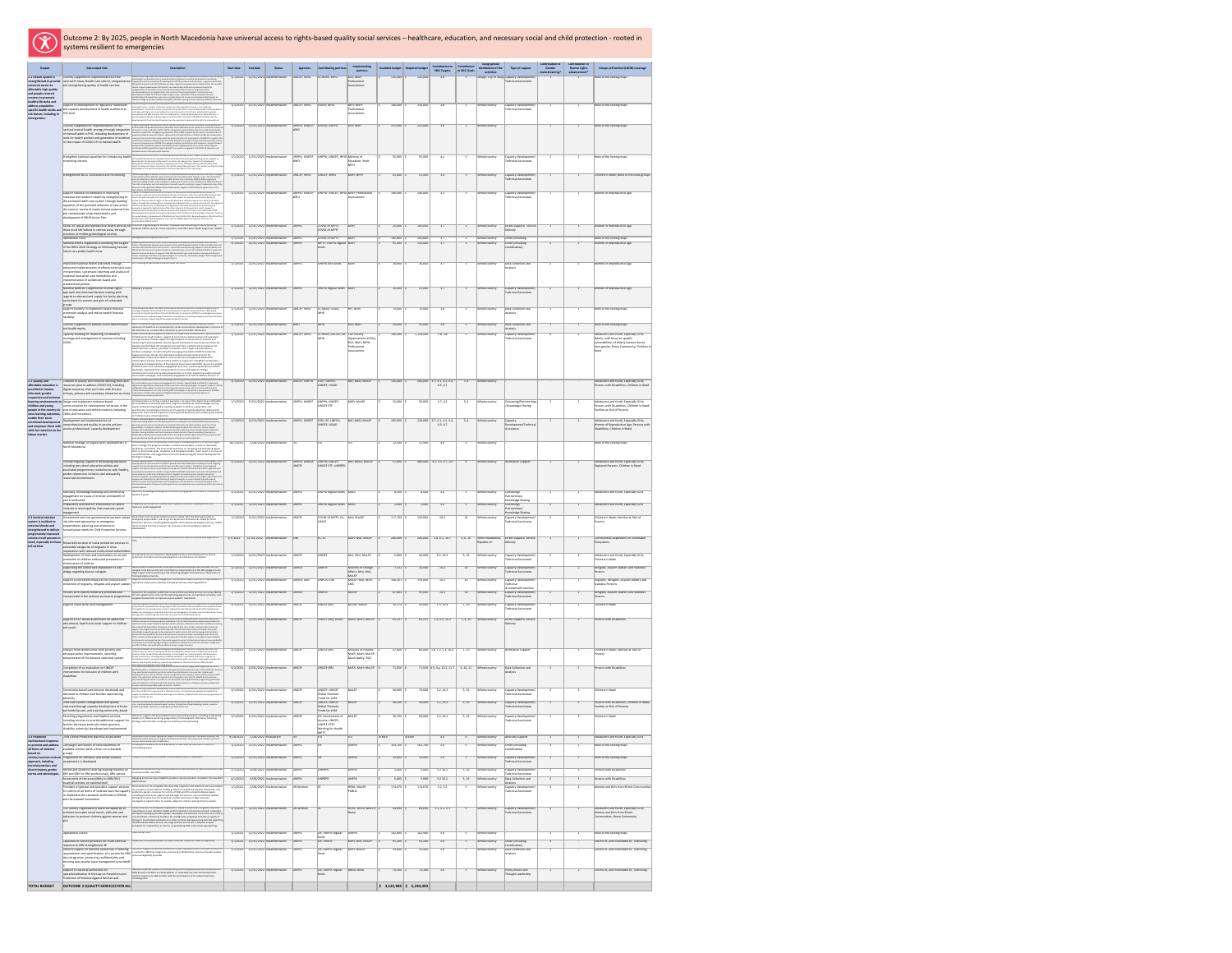| Output<br>Outcome                                  | <b>SDCF</b><br>indicator's          | <b>Outcome Indicator</b>                                                                                                                                                                    | <b>Dissagregations</b><br>Indicator's category                                                                                                                             | Indicator's sub-category                                        | <b>Measuring</b><br>unit              | <b>Baseline</b>            | <b>Baseline</b><br>year | <b>Target (2025)</b>           | tual value (202                           | Actual value (2022)  | <b>Actual value</b><br>(2023) | <b>Actual value</b><br>(2024) | <b>Actual value</b><br>(2025) | Data source (full name)<br>and link to data set           | <b>Measuring</b><br>frequency      | <b>SDG/PAF linkages</b>            | Custodian<br>entity           | Comments / remarks                                      |                                     |                                                                              |                               |                                         |
|----------------------------------------------------|-------------------------------------|---------------------------------------------------------------------------------------------------------------------------------------------------------------------------------------------|----------------------------------------------------------------------------------------------------------------------------------------------------------------------------|-----------------------------------------------------------------|---------------------------------------|----------------------------|-------------------------|--------------------------------|-------------------------------------------|----------------------|-------------------------------|-------------------------------|-------------------------------|-----------------------------------------------------------|------------------------------------|------------------------------------|-------------------------------|---------------------------------------------------------|-------------------------------------|------------------------------------------------------------------------------|-------------------------------|-----------------------------------------|
| Outcome 2                                          | $ref.$ #<br>$2_{10}$                | Percentage of children age 36-59 months attending an<br>early childhood education program (attendance rate)                                                                                 | Sex                                                                                                                                                                        | All                                                             | Percentage                            | 39.8                       | 2019                    | 60                             | 36%                                       |                      |                               |                               |                               | <b>ECD database</b>                                       | <b>Annually</b>                    | <b>PAF: Similar to EESP</b><br>2.1 | <b>UNICEF</b>                 | The decrease in<br>percentage is due to<br>the COVID 19 |                                     |                                                                              |                               |                                         |
|                                                    |                                     |                                                                                                                                                                                             |                                                                                                                                                                            | Girls<br><b>Boys</b>                                            |                                       | 47.76<br>52.24             | 2019<br>2019            | 60<br>60                       | not available<br>not available            |                      |                               |                               |                               |                                                           |                                    |                                    |                               | protocols                                               |                                     |                                                                              |                               |                                         |
| Outcome 2                                          | $2_{20}$                            | Proportion of children and young people at the end of<br>lower secondary education, achieving at least<br>minimum proficiency level                                                         | Reading                                                                                                                                                                    |                                                                 | Percentage                            |                            | 2018                    | 55                             |                                           |                      |                               |                               |                               | <b>PISA OECD testing</b>                                  | Every three year                   | SDG 4.1.1<br>PAF: EESP 3.2         | <b>UNICEF</b>                 |                                                         |                                     |                                                                              |                               |                                         |
| Outcome 2                                          | $2_{30}$                            | Self-reported unmet need for medical examination                                                                                                                                            | <b>Numeracy</b><br>Sex                                                                                                                                                     | All                                                             | Percentage                            | 2.3                        | 2018<br>2018            | 49                             | 2.5(2019)                                 |                      |                               |                               |                               | <b>EU SILC Survey</b>                                     | <b>Annually</b>                    | <b>EU SDG 03_60</b>                | <b>WHO</b>                    |                                                         |                                     |                                                                              |                               |                                         |
|                                                    |                                     | and care, % of population aged 16 and over                                                                                                                                                  |                                                                                                                                                                            | Female<br>Male                                                  |                                       | 2.6                        | 2018<br>2018            | 2.2<br>1.8                     | 2.4<br>2.6                                |                      |                               |                               |                               | Institute of public health                                |                                    |                                    |                               |                                                         |                                     |                                                                              |                               |                                         |
| Outcome 2                                          | $2_{-}40$                           | roportion of the target population covered by all<br>vaccines included in their national programme                                                                                          | All vaccines coverage<br>3 doses of diphtheria-tetanus-pertussis (DTP3)                                                                                                    |                                                                 | Percentage                            | 92.5                       | 2018<br>2018            | >95<br>95                      | $<$ 90 $(2020)$<br>83.9                   |                      |                               |                               |                               | annual report on<br>immunization.                         | <b>Annually</b>                    | SDG 3.b.1                          | <b>WHO/UNICEF</b>             |                                                         |                                     |                                                                              |                               |                                         |
|                                                    |                                     | Probability of dying from any of Cardiovascular                                                                                                                                             | Measles-containing-vaccine second dose (MCV2)                                                                                                                              |                                                                 |                                       | 74.8                       | 2018                    | 95                             | 68.5<br>22.73 (2019)                      |                      |                               |                               |                               | <b>Institute of Public Health</b>                         |                                    | SDG 3.4.1                          | <b>WHO</b>                    |                                                         |                                     |                                                                              |                               |                                         |
| Outcome 2<br>Outcome 2                             | $2\_50$<br>$2\_60$                  | diseases (CVD), cancer, diabetes, chronic respiratory<br>diseases (CRD) between age 30 and exact age 70<br>Modern contraceptive prevalence Rate                                             | Women currently in union who are using, or whose                                                                                                                           |                                                                 | Percentage<br>Percentage              | 20.3                       | 2016<br>2018            | 18.5<br>20                     |                                           |                      |                               |                               |                               | <b>MICS</b>                                               | <b>Annually</b><br>5 years         | SDG 3.7.1                          | <b>UNFPA</b>                  |                                                         |                                     |                                                                              |                               |                                         |
| Outcome 2                                          | $2_{70}$                            | Neonatal mortality rate                                                                                                                                                                     | partner is using modern contraceptives                                                                                                                                     |                                                                 | Percentage                            | 3.8                        | 2019                    | 3.5                            | 4.2 (2020)                                |                      |                               |                               |                               | <b>State Statistical Office</b>                           | <b>Annually</b>                    | SDG 3.2.2                          | <b>UNICEF</b>                 | Double counting is                                      |                                     |                                                                              |                               |                                         |
| Outcome 2<br>Outcome 2                             | $2\_80$                             | Proportion of households covered by social protection<br>cash transfers<br>2_90   Human Development Index                                                                                   |                                                                                                                                                                            |                                                                 | Percentage<br><b>Points</b>           | 0.759                      | 2019<br>2019            | 14.5<br>0.78                   | 30.9%<br>0.774                            |                      |                               |                               |                               | <b>State Statistical Office</b><br><b>UNDP</b>            | <b>Annually</b><br><b>Annually</b> | <b>PAF: Similar to LRD</b><br>10.1 | <b>UNICEF</b><br><b>UNDP</b>  | probable, due to                                        |                                     |                                                                              |                               |                                         |
| Outcome 2                                          | $2$ _100                            | Proportion of population living below the national<br>poverty line                                                                                                                          | Sex                                                                                                                                                                        | All<br>Female                                                   | Rank<br>Percentage                    | 82/189<br>21.9             | 2019<br>2018<br>2018    | not set<br>15.5<br>16.8        | 82<br>21.6                                |                      |                               |                               |                               | <u>State Statistical office / E</u><br><b>SILC Survey</b> | <b>Annually</b>                    | SDG 1.2.2<br>EU SDG 01_20          | <b>UNDP</b>                   |                                                         |                                     |                                                                              |                               |                                         |
|                                                    |                                     |                                                                                                                                                                                             | Age                                                                                                                                                                        | Male<br>0-17 years old<br><b>Youth (15-24)</b>                  |                                       | 22<br>21.8<br>29.3<br>29.7 | 2018<br>2018<br>2018    | 14.2<br>not set<br>not set     | 21.1<br>27.8<br>27.4                      |                      |                               |                               |                               |                                                           |                                    |                                    |                               |                                                         |                                     |                                                                              |                               |                                         |
|                                                    |                                     |                                                                                                                                                                                             | Roma settlements                                                                                                                                                           | <b>Adult (16+)</b><br>$25+$                                     | Percentage                            | 20.6<br>19.2<br>18.8       | 2018<br>2018            | not set<br>not set<br><b>q</b> | 20.4<br>19.3                              |                      |                               |                               |                               |                                                           |                                    |                                    |                               |                                                         |                                     |                                                                              |                               |                                         |
| Output<br>Outcome                                  | <b>SDCF</b><br>indicator's<br>ref.# | <b>Output Indicator</b>                                                                                                                                                                     | <b>Category</b>                                                                                                                                                            | Sub-category                                                    | <b>Measuring</b><br>unit              | <b>Baseline</b>            | <b>Baseline</b><br>year |                                | Target (2021) $ $ Actual value (2021) $ $ | <b>Target (2022)</b> | <b>Actual value</b><br>(2022) | <b>Target (2023)</b>          | <b>Actual value</b><br>(2023) | <b>Target (2024)</b>                                      | <b>Actual value</b><br>(2024)      | <b>Target (2025)</b>               | <b>Actual value</b><br>(2025) | <b>Total Target</b><br>(cumulative)                     | <b>Total actual</b><br>(cumulative) | Data source (full name)<br>and link to data set                              | <b>Measuring</b><br>frequency | <b>Contributing</b><br>entities         |
| Output 2.1<br>Outcome 2                            | $2\_1\_10$                          | Number of health profesional reached with capacity<br>development initiatives                                                                                                               | Total<br>Nurses - within newly developed nursing competency                                                                                                                |                                                                 | Count /<br><b>Number</b>              |                            | 2020                    | 3590                           | 5404<br>430                               | 4040                 |                               |                               |                               |                                                           |                                    |                                    |                               |                                                         |                                     | e-health Directorate, UN<br><b>Records</b>                                   | annually                      | WHO, UNICEF,<br><b>UNFPA</b>            |
|                                                    |                                     |                                                                                                                                                                                             | programme<br>Health professionals (immunization departments within<br>health centers) - for administration of newly introduced                                             |                                                                 |                                       |                            | 2020<br>2020            | 200<br>100                     | 340                                       | <b>State State</b>   |                               |                               |                               |                                                           |                                    |                                    |                               | Rapid assessment of<br>the needs for inter-             |                                     |                                                                              |                               | WHO<br>WHO                              |
|                                                    |                                     |                                                                                                                                                                                             | vaccines<br>Health professionals (immunization departments within                                                                                                          |                                                                 |                                       |                            |                         |                                |                                           |                      |                               |                               |                               |                                                           |                                    |                                    |                               | personal<br>nunication skills                           |                                     |                                                                              |                               |                                         |
|                                                    |                                     |                                                                                                                                                                                             | health centers) - implementation of the newly developed<br>SOPs and guidance on COVID 19 and other vaccines<br>Pharmacists - capacity building for facilitating structured |                                                                 |                                       |                            |                         |                                |                                           | 400                  |                               |                               |                               |                                                           |                                    |                                    |                               |                                                         |                                     |                                                                              |                               | Who                                     |
|                                                    |                                     |                                                                                                                                                                                             | and collaborative COVID-19 vaccination conversations<br>with patients, aiming to increase vaccine confidence and<br>acceptance                                             |                                                                 |                                       |                            |                         |                                |                                           | 800                  |                               |                               |                               |                                                           |                                    |                                    |                               |                                                         |                                     |                                                                              |                               | WHO                                     |
|                                                    |                                     |                                                                                                                                                                                             | Neonatologists - contemporary protocols and procedures<br>for neonatal care<br>Family doctors and home visiting nurses- basic psycho-                                      |                                                                 |                                       |                            | 2020                    | 30                             | 32 <sub>2</sub>                           |                      |                               |                               |                               |                                                           |                                    |                                    |                               | <b>Contract with</b><br>Macedonian                      |                                     |                                                                              |                               | <b>UNICEF</b>                           |
|                                                    |                                     |                                                                                                                                                                                             | social and mental health counselling<br>and in GBV and inter-sectoral collaboration<br>Public health, PHC and hospital health professionals in the                         |                                                                 |                                       |                            | 2020                    | <b>RO</b>                      | 400                                       | 1000                 |                               |                               |                               |                                                           |                                    |                                    |                               | Association of nurses<br>nd midwifee                    |                                     |                                                                              |                               | <b>UNICEF</b><br>WHO                    |
|                                                    |                                     |                                                                                                                                                                                             | area of infection prevention and control<br>Primary Health Care doctors and nurses and health<br>professionals in the COVID - 19 Centers and hospitals                     |                                                                 |                                       |                            |                         |                                |                                           |                      |                               |                               |                               |                                                           |                                    |                                    |                               |                                                         |                                     |                                                                              |                               |                                         |
|                                                    |                                     |                                                                                                                                                                                             | country wide in the area of mental health, infection<br>prevention and control and COVID - 19 case management<br>Primary Health Care doctors and nurses and Community      |                                                                 |                                       |                            | 2020                    | 3000                           | 4000                                      |                      |                               |                               |                               |                                                           |                                    |                                    |                               |                                                         |                                     |                                                                              |                               | WHO                                     |
|                                                    |                                     |                                                                                                                                                                                             | based mental health centers in the area of mental health,<br>prevention and control<br>Labaratory technitians on bio - safety and COVID - 19                               |                                                                 |                                       |                            |                         |                                |                                           | 1500                 |                               |                               |                               |                                                           |                                    |                                    |                               |                                                         |                                     |                                                                              |                               | WHO                                     |
|                                                    |                                     |                                                                                                                                                                                             | Gynecologists and SRH teams (doctors and nurses trained<br>to provide SRH services in mobile gynecological clinics)                                                        |                                                                 |                                       |                            | 2020<br>2020            | 100<br>80                      | 100<br>102                                | 100<br>240           |                               |                               |                               |                                                           |                                    |                                    |                               |                                                         |                                     | UNFPA records                                                                | Annually                      | WHO<br><b>UNFPA</b>                     |
| Outcome 2   Output 2.1   $2\_1\_30$                |                                     | Number of hospitals (covering at least 70% of all<br>deliveries) that have strengthened perinatal care with                                                                                 | (SRH personnel from SRH facilities (Level 1))                                                                                                                              |                                                                 | <b>Number</b>                         |                            | 2020                    |                                | ี 10                                      | 10                   |                               |                               |                               |                                                           |                                    |                                    |                               |                                                         |                                     | <b>UNFPA records; MoH</b><br>and Safe Motherhood                             | annually                      | <b>UNFPA, WHO</b>                       |
|                                                    |                                     | N support                                                                                                                                                                                   |                                                                                                                                                                            |                                                                 |                                       |                            |                         |                                |                                           |                      |                               |                               |                               |                                                           |                                    |                                    |                               |                                                         |                                     | <b>Committee documents</b><br>MLSP legislation<br>alignment, MYLA            |                               |                                         |
| Outcome 2 $\vert$ Output 2.1 $\vert$               | $2_1 40$                            | Access to secondary health care enabled for ALL for<br>asylum seekers and stateless persons with UN support                                                                                 |                                                                                                                                                                            |                                                                 | <b>Binary</b>                         |                            | 2020                    | Yes                            | no                                        | Yes                  |                               |                               |                               |                                                           |                                    |                                    |                               |                                                         |                                     | provision of free legal<br>aid in case of denial of                          | annually                      | <b>UNHCR</b>                            |
|                                                    |                                     | The dissability assessment system for children and<br>youth (0-26 years) to access additional healthcare,                                                                                   |                                                                                                                                                                            |                                                                 |                                       |                            |                         |                                |                                           |                      |                               |                               |                               |                                                           |                                    |                                    |                               |                                                         |                                     | MoH (Developed policy                                                        |                               |                                         |
| Outcome 2   Output 2.1                             | $2\_1\_50$                          | social protection and education services is based on<br>the International Classification of Functioning,<br>Disability and Health                                                           |                                                                                                                                                                            |                                                                 | <b>Binary</b>                         |                            | 2020                    | Yes                            |                                           | Yes                  |                               |                               |                               |                                                           |                                    |                                    |                               |                                                         |                                     | in place that regulate<br>this function) and MoES                            | annually                      | <b>UNICEF</b>                           |
| Outcome 2   Output 2.1   2_1_60                    |                                     | Number of primary caregivers of children aged 0-23<br>months who received counselling on IYCF                                                                                               |                                                                                                                                                                            |                                                                 | <b>Number</b>                         | 10000                      | 2020                    | 15000                          | 14554                                     | 10000                |                               |                               |                               |                                                           |                                    |                                    |                               |                                                         |                                     | Ministry of Health, E-<br>Health Directorate,<br>Institute of Mother and     | annually                      | <b>UNICEF</b>                           |
| Outcome 2   Output 2.1   2_1_70                    |                                     | Number of beneficiaries of services provided by<br>nobile SRH clinics                                                                                                                       |                                                                                                                                                                            |                                                                 | <b>Number</b>                         |                            | 2020                    | 100                            | 188                                       | 800                  |                               |                               |                               |                                                           |                                    |                                    |                               |                                                         |                                     | Child (Admin data)<br>Ministry of Health, E-<br>Health Directorate,          | annually                      | <b>UNFPA</b>                            |
|                                                    | $2_{10}$                            | Number of schools that have introduced<br>Comprehensive Sexuality Education as elective                                                                                                     |                                                                                                                                                                            |                                                                 | <b>Number</b>                         |                            | 2020                    |                                |                                           | 30                   |                               |                               |                               |                                                           |                                    |                                    |                               |                                                         |                                     | <b>UNFPA reports</b><br><b>UNFPA recods, MoES</b>                            | annually                      | <b>UNFPA</b>                            |
| Outcome 2   Output 2.2   2_2_20                    |                                     | subject in the ninth grade<br>Number of initiatives and innovative approaches<br>created in partnerships with communities and<br>influencers to mobilize support for healthy lifestyles,    |                                                                                                                                                                            |                                                                 | Count/                                |                            | 2020                    | 15                             |                                           |                      |                               |                               |                               |                                                           |                                    |                                    |                               |                                                         |                                     | UN records                                                                   | annually                      | <b>UNFPA</b>                            |
|                                                    |                                     | family planning, gender equality, violence prevention<br>and tolerance<br>Percentage of municipalities implementing youth                                                                   |                                                                                                                                                                            |                                                                 | number                                |                            |                         |                                |                                           |                      |                               |                               |                               |                                                           |                                    |                                    |                               |                                                         |                                     |                                                                              |                               |                                         |
| Outcome 2   Output 2.2  <br>Outcome 2   Output 2.2 | $2_2_30$<br>$2_{2}40$               | corecard (out of 81 municipality)<br>Number of refugees and asylum seekers children and<br>persons enrolled in all levels of education<br>Number of girls and boys who have participated in |                                                                                                                                                                            |                                                                 | Percentage<br>Count/<br>number        |                            | 2020<br>2020            | 30<br>20                       |                                           |                      |                               |                               |                               |                                                           |                                    |                                    |                               |                                                         |                                     | UN records<br>MLSP, CRC, MoES                                                | anually                       | <b>UNFPA</b><br>lunhcr                  |
| Outcome 2   Output 2.2                             | $2_250$                             | skills development programmes for: learning, personal<br>empowerment, active citizenship and/or                                                                                             |                                                                                                                                                                            |                                                                 | Count/<br><b>Number</b>               | 190                        | 2020                    | 400                            | 335                                       | 200                  |                               |                               |                               |                                                           |                                    |                                    |                               |                                                         |                                     | <b>Implementing partners</b><br>report                                       | Annually                      | lunicef                                 |
| Outcome 2   Output 2.2   2_2_60                    |                                     | nployability through UN-supported programmes<br>Level of improvement of the scope and quality of<br>national teacher professional development, on a scale                                   |                                                                                                                                                                            |                                                                 | Score                                 |                            | 2020                    |                                |                                           |                      |                               |                               |                               |                                                           |                                    |                                    |                               |                                                         |                                     | <b>Based on available</b><br>evidence (reports from annually                 |                               | unicef                                  |
| Outcome $2 \mid$ Output 2.3                        | $2 - 3 - 10$                        | from 1 to 4<br>Number of new social services designed and piloted<br>with UN support, for:                                                                                                  | <b>All categories</b>                                                                                                                                                      | <b>Total services</b>                                           | Number - non-<br>cummulative          |                            |                         |                                |                                           |                      |                               |                               |                               |                                                           |                                    |                                    |                               |                                                         |                                     | the Bureau for<br>IOM, UNFPA Reports<br><b>UNICEF</b>                        | annually                      | IOM, UNFPA,<br>UNICEF, UNDP             |
|                                                    |                                     |                                                                                                                                                                                             | hard to employ people<br>migrants and asylum seekers                                                                                                                       | employment activation<br>health                                 |                                       | 14                         | 2020<br>2020            |                                |                                           |                      |                               |                               |                               |                                                           |                                    |                                    |                               |                                                         |                                     |                                                                              |                               | UNDP<br><b>UNFPA</b>                    |
|                                                    |                                     |                                                                                                                                                                                             | older persons<br>women of reproductive age<br>children and youth                                                                                                           | social protection<br>health services<br>social/child protection |                                       |                            | 2020<br>2020<br>2020    |                                |                                           |                      |                               |                               |                               |                                                           |                                    |                                    |                               |                                                         |                                     |                                                                              |                               | <b>UNFPA</b><br><b>UNICEF</b>           |
| Outcome 2   Output 2.4   2_3_20                    |                                     | Number of end-beneficiaries of the social services<br>delivered with UN Support:                                                                                                            | All                                                                                                                                                                        | <b>Total</b>                                                    | Number - non-<br>cummulative          | 83998                      | 4038                    | 8,722                          | 27648                                     | 3329                 |                               |                               |                               |                                                           |                                    |                                    |                               |                                                         |                                     | IOM Reports; Ministry of<br>Labor and Social Policy                          |                               | IOM, UNFPA,<br>UNICEF, UNDP             |
|                                                    |                                     |                                                                                                                                                                                             | Sex<br>Vulnerability                                                                                                                                                       | Male<br>Female<br>PwDs                                          |                                       | 52376<br>31622<br>5267     | 2019<br>2019<br>2020    | 7,218<br>1,504<br>585          | 22506<br>5142<br>803                      | 2150<br>992<br>187   |                               |                               |                               |                                                           |                                    |                                    |                               |                                                         |                                     | <b>Implementing partners</b>                                                 |                               | UNDP                                    |
|                                                    |                                     |                                                                                                                                                                                             |                                                                                                                                                                            | hard to employ people<br>Stateless, asylum                      |                                       | 53250                      | 2019                    | 1,382                          | 8560                                      | 1342                 |                               |                               |                               |                                                           |                                    |                                    |                               |                                                         |                                     |                                                                              |                               | UNDP                                    |
|                                                    |                                     |                                                                                                                                                                                             |                                                                                                                                                                            | seekers and migrants<br>older persons<br>women of reproductive  |                                       | 24047                      | 2019<br>2020            | 5,953<br>300                   | 19640<br>324                              |                      |                               |                               |                               |                                                           |                                    |                                    |                               |                                                         |                                     |                                                                              |                               | <b>UNFPA</b>                            |
|                                                    |                                     |                                                                                                                                                                                             |                                                                                                                                                                            | parents/caregivers                                              |                                       | 946                        | 2020<br>2020            | 100<br>254                     | 188<br>960                                | 800<br>500           |                               |                               |                               |                                                           |                                    |                                    |                               |                                                         |                                     | <b>UNFPA records</b><br>nplementing partners<br><b>Implementing partners</b> |                               | <b>UNFPA</b><br><b>UNICEF</b><br>unicef |
| Outcome 2   Output 2.5   2_3_30                    |                                     | Number of mothers, fathers and caregivers reached<br>through parenting programmes<br>Number of people who have been exposed to                                                              |                                                                                                                                                                            | Children                                                        | count -<br>number                     | 488                        | 2020<br>2019            | 148<br>150                     | 1502<br>245                               | 500<br>350           |                               |                               |                               |                                                           |                                    |                                    |                               |                                                         |                                     | <b>UN records</b>                                                            |                               | <b>UNICEF</b>                           |
| Outcome 2   Output 2.4   2_4_10                    |                                     | awareness raising and behavior change messages<br>related to prevention to VAW.                                                                                                             |                                                                                                                                                                            |                                                                 | count -<br>number -<br>cumulative     | 500                        | 2020                    | 900,000                        | 997,000                                   | 1,500,000            |                               |                               |                               |                                                           |                                    |                                    |                               |                                                         |                                     | <b>CSOs reports</b>                                                          |                               | UNFPA, UN<br>Women                      |
| Outcome 2   Output 2.4   2_4_20                    |                                     | Number of professionals providing general and<br>specialist services with increased capacities on<br>revention of and protection from domestic violence,                                    |                                                                                                                                                                            |                                                                 | count -<br>number - non<br>cumulative |                            | 2020                    | 80                             | <b>18</b>                                 | <b>10</b>            |                               |                               |                               |                                                           |                                    |                                    |                               |                                                         |                                     | <b>CSOs reports</b>                                                          |                               | UNFPA, UN<br>Women                      |
| Outcome 2   Output 2.4   2_4_30                    |                                     | gender-based violence and violence against children<br>Report on analysis of existing situation and<br>recommended solutions for integrated GBV data                                        |                                                                                                                                                                            |                                                                 | Score                                 | <b>Not existing</b>        | 2020                    | <b>Not existing</b>            | <b>Not existing</b>                       | <b>Developed</b>     |                               |                               |                               |                                                           |                                    |                                    |                               |                                                         |                                     | <b>UNFPA documents</b>                                                       |                               | <b>UNFPA</b>                            |
| Outcome 2   Output 2.4   2_4_40                    |                                     | ollection and analysis deeveloped<br>Number of individuals who have experienced<br>violence, reached by health, social work or justice/law                                                  | All                                                                                                                                                                        | <b>Total</b>                                                    | count-<br>number - non-               | 1749                       | 2019                    | 1600                           | 1768                                      |                      |                               | 100                           |                               | 100                                                       |                                    |                                    |                               | 3549                                                    |                                     | Admin data, annual<br>report of the State                                    | <b>Annually</b>               | <b>UNICEF, UNFPA</b>                    |
|                                                    |                                     | enforcement services, by sex and age                                                                                                                                                        | Age (below 18)                                                                                                                                                             | female                                                          | cumulative                            | 93                         | 2019                    | 100                            | 87                                        | 100                  |                               |                               |                               |                                                           |                                    |                                    |                               |                                                         |                                     | council for prevention of<br>juvenile delinguency                            |                               |                                         |
|                                                    |                                     |                                                                                                                                                                                             | Age (above 18)                                                                                                                                                             | male<br>Female<br>Male                                          |                                       | 246<br>1161<br>249         | 2019<br>2020<br>2020    | 250<br>1000<br>250             | 539<br>956<br>186                         | 200                  |                               |                               |                               |                                                           |                                    |                                    |                               |                                                         |                                     | http://dspdp.com.mk/<br><b>Mol and Court data</b>                            |                               |                                         |
| Outcome 2   Output 2.4   2_4_50                    |                                     | Comprehensive review on data collection practices<br>and mechanisms on gender-based, domestic and<br>violence against children to identify data gaps and                                    |                                                                                                                                                                            |                                                                 | Score                                 | no data                    | 2020                    | review initiated               | review initiated                          | review ongoing       |                               |                               |                               | review completed                                          |                                    |                                    |                               |                                                         |                                     | <b>UN records</b>                                                            | <b>Annually</b>               | UNFPA, UN<br><b>Women, UNICEF</b>       |
| Outcome 2   Output 2.4   2_4_60                    |                                     | shortcomings<br>By-laws and SOPs are developed for comprehensive<br>and coordinated multi-sectoral response to VAW and<br>$ DV$ , with participation of all relevant partners,              |                                                                                                                                                                            |                                                                 | Score                                 | not adopted                | 2020                    | not adopted                    | not adopted                               | <b>Adopted</b>       |                               |                               |                               |                                                           |                                    |                                    |                               |                                                         |                                     | <b>UN records</b>                                                            | <b>Annually</b>               | <b>UNFPA</b>                            |
| Outcome 2   Output 2.4   2_4_70                    |                                     | ncluding CSOs<br>Key sectors (e.g. police, health, social care, CSOs) have<br>capacity strengthening mechanisms to implement                                                                |                                                                                                                                                                            |                                                                 | <b>Number</b>                         | no data                    | 2020                    | no data                        | no data                                   |                      |                               |                               |                               |                                                           |                                    |                                    |                               |                                                         |                                     | <b>UN records</b>                                                            | <b>Annually</b>               | <b>UNFPA</b>                            |
|                                                    |                                     | MSR (multi-sectorial response to GBV)                                                                                                                                                       |                                                                                                                                                                            |                                                                 |                                       |                            |                         |                                |                                           |                      |                               |                               |                               |                                                           |                                    |                                    |                               |                                                         |                                     |                                                                              |                               |                                         |

# Outcome 2: Quality Services for all: Outcome and output indicators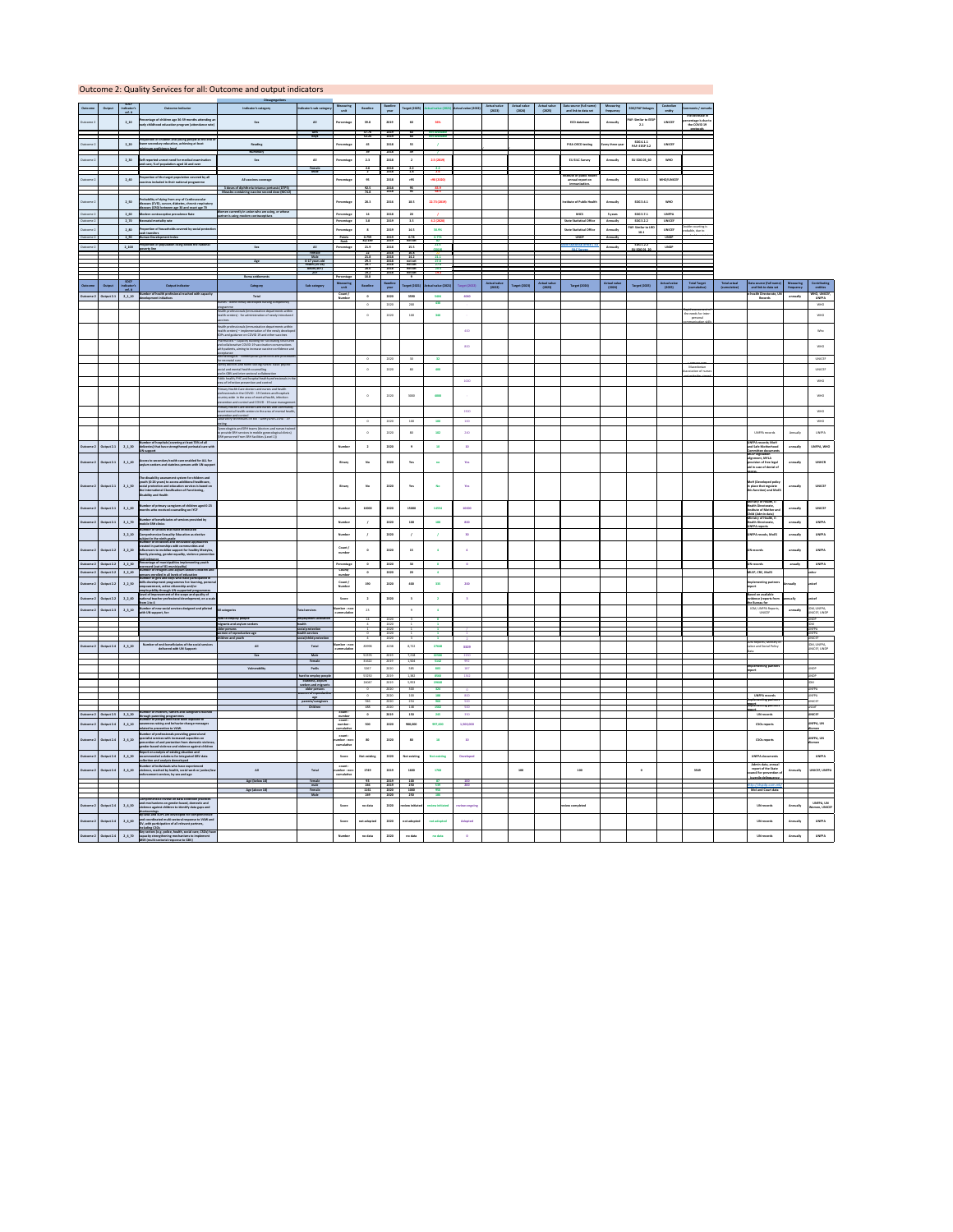|                                                                           |                                                                                                                                                                                                                                                                                        |                                                                                                                                                                                                                                                                                                                                                                                                                                                                                                                                                                                   |                               |                 |                                                                             |                 |                                                   |                                             |                                                 |             |                                                                      |                          | Geographical                                                |                                                                                      | <b>Contribution to</b>   | <b>Contribution to</b>              |                                                                                                                    |
|---------------------------------------------------------------------------|----------------------------------------------------------------------------------------------------------------------------------------------------------------------------------------------------------------------------------------------------------------------------------------|-----------------------------------------------------------------------------------------------------------------------------------------------------------------------------------------------------------------------------------------------------------------------------------------------------------------------------------------------------------------------------------------------------------------------------------------------------------------------------------------------------------------------------------------------------------------------------------|-------------------------------|-----------------|-----------------------------------------------------------------------------|-----------------|---------------------------------------------------|---------------------------------------------|-------------------------------------------------|-------------|----------------------------------------------------------------------|--------------------------|-------------------------------------------------------------|--------------------------------------------------------------------------------------|--------------------------|-------------------------------------|--------------------------------------------------------------------------------------------------------------------|
| Output<br>3.1 The enabling                                                | Sub-output title<br>Climate resilience and sustainable productivity in                                                                                                                                                                                                                 | <b>Description</b><br>Climate resilience of agricultural production built through improved                                                                                                                                                                                                                                                                                                                                                                                                                                                                                        | <b>Start date</b><br>1/1/2021 | <b>End date</b> | <b>Status</b><br>12/31/2025 Implementation FAO                              | <b>Agencies</b> | <b>Contributing</b><br>partners<br>AF; FAO MPPSM; | Implementing<br>partners<br>MAFWE; MoEPP    | Available budget   Required budget<br>\$104,000 | \$1,103,171 | Contribution to Contribution<br><b>SDG Targets</b><br>1.4, 2.3, 13.1 | to SDG Goals<br>1, 2, 13 | distribution of<br>the activities<br>Southeastern           | Type of support<br>Capacity Development,                                             | Gender<br>mainstreaming* | <b>Human rights</b><br>advancement* | <b>Groups left behind (LNOB) coverage</b><br>Women and Men Farmers; Families at                                    |
| policy, regulatory<br>environment,                                        | agriculture strengthened                                                                                                                                                                                                                                                               | irrigation infrastructure and efficient management of land and water<br>resources; Sustainable productivity growth in agriculture enabled through<br>high quality data for decision-making, in the context of climate smart-                                                                                                                                                                                                                                                                                                                                                      |                               |                 |                                                                             |                 | <b>FAO TCP</b>                                    |                                             |                                                 |             | 13.1, 13.3                                                           |                          | Radovish                                                    | Technical Assistance                                                                 |                          |                                     | <b>Risk of Poverty; Communities</b><br>Dependent on Vulnerable Ecosystems                                          |
| capacities at central<br>and local level and<br>community actions         | energy and energy efficiency (Green Financing                                                                                                                                                                                                                                          | agriculture and agroecology<br>SMEs have improved access to finance for renewable Green Financing Facility will enable local banks to extend favorable loans<br>with ex-post performance-based payments                                                                                                                                                                                                                                                                                                                                                                           | 1/1/2022                      |                 | 12/31/2025 Implementation   UNDP; UNECE   SDGF                              |                 |                                                   | UNDP; UNECE                                 | \$606,354                                       |             | $$606,354$ 7.a, 7.2, 7.3, 13.2                                       |                          | Whole country                                               |                                                                                      |                          |                                     | Communities Dependent on<br>Vulnerable Ecosystems                                                                  |
| strengthened for low-<br>and multi-sector                                 | Households have improved access to finance for<br>emission development renewable energy and energy efficiency (Green<br>$\vert$ Financing Facility)                                                                                                                                    | Green Financing Facility will enable local banks to extend favorable loans with ex-post<br>performance-based payments. Various underserved groups will be targeted (female-<br>headed and single parent households, remittance recipients and returning migrants,<br>households with persons with disabilities, Roma households and employees affected by                                                                                                                                                                                                                         | 1/1/2022                      |                 | 12/31/2025 Pipeline                                                         | IOM; UNDP       | SDGF                                              | <b>CDPCEA</b>                               | \$420,066                                       |             | $$420,066$ 7.a, 7.2, 7.3, 13.2                                       | 7, 13                    | Whole country                                               | Direct Support/Service<br>Delivery                                                   |                          |                                     | <b>Women Single Parents and Women-</b><br>headed Households; Vulnerable<br>Returnees; People from Areas Prone      |
| resilience to climate<br>change                                           | Development of a Project Proposal for the National<br><b>Adaptation Plan</b>                                                                                                                                                                                                           | $\vert$ Covid-19).<br>Development of a proposal for the GCF Readiness Programme. The objective of the<br>proposal is to build the enabling institutional, planning and programming environments                                                                                                                                                                                                                                                                                                                                                                                   | 1/1/2021                      |                 | 3/31/2024 Pipeline                                                          | UNDP            | GCF                                               | MoEPP                                       |                                                 | \$504,620   | 13.1, 13.2                                                           | 13                       | Whole country                                               | Capacity Development,<br><b>Technical Assistance</b>                                 |                          |                                     | to Natural Disasters; People Living in<br>Communities Dependent on<br>Vulnerable Ecosystems                        |
|                                                                           | Comprehensive and transparent climate change                                                                                                                                                                                                                                           | for adaptation at the national, municipal and sectoral levels through strengthening<br>coordination, capacity and the information base so that the country can design and<br>implement effective adaptation investments in line with national priorities.<br>Assisting the country to comply with its commitments to the Paris Agreement                                                                                                                                                                                                                                          | 1/1/2021                      |                 | $6/30/2022$ Implementation UNDP                                             |                 | GEF; UNDP                                         | MOEPP                                       | \$323,500                                       | \$323,500   | 13.2                                                                 |                          | Whole country                                               | Capacity Development,                                                                |                          |                                     | None of the listed groups                                                                                          |
|                                                                           | Monitoring, Reporting and Verification Scheme<br>$(MRV)$ developed<br>Resources and venues for experiential learning that                                                                                                                                                              | by establishing a national system for monitoring, reporting and verification.<br>stablish new venues that support primary and pre-primary education                                                                                                                                                                                                                                                                                                                                                                                                                               | 1/1/2021                      |                 | 11/30/2023 Implementation UNICEF                                            |                 | Government of                                     | MoEPP; MoES;                                | \$325,000                                       | \$325,000   | 4.7, 12.8, 13.3                                                      | 4, 12, 13                | Whole country                                               | Technical Assistance<br>Direct Support/Service                                       |                          |                                     | Children in Need                                                                                                   |
|                                                                           | enhance the environmental education practices are<br>developed<br>Capacities and seed funding for youth for modeling                                                                                                                                                                   | curricula though experiental learning.<br>Implement youth-led initiatives and programmes using design thinking                                                                                                                                                                                                                                                                                                                                                                                                                                                                    | 6/30/2021                     |                 | 11/30/2023 Implementation UNICEF                                            |                 | Sweden<br>Government of                           | MoLSP<br>BoE; MoEPP; MKD                    | \$309,600                                       | \$309,600   | 4.1, 4.2, 13.3                                                       | 4, 13                    | Whole country                                               | Delivery<br>Capacity Development,                                                    |                          |                                     | Adolescent and Youth, Especially                                                                                   |
|                                                                           | innovative environment and climate-friendly<br>solutions<br>Guiding education documents and policies                                                                                                                                                                                   | methodology that enable young people to participate and contribute with<br>innovative solutions to take climate change and protect the environment.<br>Support the revision of curricula in primary education to incorporate a                                                                                                                                                                                                                                                                                                                                                    | 1/1/2021                      |                 | 11/30/2023 Implementation UNICEF                                            |                 | Government of<br>Sweden<br>Government of          | MoEPP; MoES;                                | \$17,000                                        | \$17,000    | 4.7, 12.8                                                            | 4, 12                    | Whole country                                               | Technical Assistance<br>Convening/                                                   |                          |                                     | Girls; Persons with Disabilities; Rural<br>Women and Girls; Children in Need<br>Children in Need                   |
|                                                                           | incorporate contemporary and scientifically proven<br>approaches to environment and climate change                                                                                                                                                                                     | developmental approach in delivering scientifically accurate and<br>contemporary knowledge on climate change and environment.                                                                                                                                                                                                                                                                                                                                                                                                                                                     |                               |                 |                                                                             |                 | Sweden                                            | Mol SI                                      |                                                 |             |                                                                      |                          |                                                             | Partnerships/<br>Knowledge Sharing                                                   |                          |                                     |                                                                                                                    |
|                                                                           | education<br>Teachers and pre-school educators have improved<br>capacities in environment and climate change                                                                                                                                                                           | Create new professional development opportunities for teachers in the area<br>of climate change and environmental education.                                                                                                                                                                                                                                                                                                                                                                                                                                                      | 1/1/2021                      |                 | 11/30/2023 Implementation UNICEF                                            |                 | Government of<br>Sweden                           | MoEPP; MoES;<br> MoLSP                      | \$86,000                                        | \$86,000    | $\vert$ 4.7, 12.8, 13.3                                              | 4, 12, 13                | Whole country                                               | Data Collection and<br>Analysis                                                      |                          |                                     | Children in Need                                                                                                   |
|                                                                           | education<br>Direct access to the Green Climate Fund enabled and<br>system for tracking, monitoring and streamlining of                                                                                                                                                                | Under the second project from the GCF Preparatory and Support Programme<br>"Strengthening country capacities for climate change adaptation and mitigation and<br>finalization of Country Work Programme for the Republic of North Macedonia" FAO will                                                                                                                                                                                                                                                                                                                             | 1/1/2021                      |                 | $6/17/2022$ Implementation FAO                                              |                 | GCF                                               | CDPCEA; MoEPP                               | \$232,000                                       | \$232,000   | 13.2                                                                 |                          | Whole country                                               | Convening/Partnerships<br>/ Knowledge Sharing                                        |                          |                                     | None of the listed groups                                                                                          |
|                                                                           | public climate finance developed                                                                                                                                                                                                                                                       | support the Government in accessing the GCF funds, by supporting the GCF accreditation<br>process of one national Direct Access Entity in North Macedonia, and by developing a<br>system for tracking, monitoring and streamlining of public climate finances in the<br>country, as part of an overall monitoring and verification system for climate finance flows                                                                                                                                                                                                               |                               |                 |                                                                             |                 |                                                   |                                             |                                                 |             |                                                                      |                          |                                                             |                                                                                      |                          |                                     |                                                                                                                    |
|                                                                           | Sustainable productivity growth in agriculture<br>through high quality data for decision-making, in the                                                                                                                                                                                | in North Macedonia<br>Strengthening the evidence base to understand trends and drivers of sustainability<br>transitions in agriculture, combining global analysis with country assessments, and<br>bringing in expertise from key partner institutions. The project will further develop local                                                                                                                                                                                                                                                                                    | 1/1/2021                      |                 | $12/31/2022$  Implementation  FAO                                           |                 | <b>FAO MPPSM</b>                                  | <b>MAFWE</b>                                | \$16,481                                        | \$16,481    | 13.3                                                                 | 13                       |                                                             | North Macedonia, Capacity Development/<br>Technical Assistance                       |                          |                                     | 1 Women and Men Farmers                                                                                            |
|                                                                           |                                                                                                                                                                                                                                                                                        | context of climate smart-agriculture and agroecology. tools to assess and determine farm interventions that sustainably increase agricultural<br>productivity and income in a sustainable manner. The action will also strengthen<br>international multi-stakeholder dialogue and enhance knowledge and capacity on<br>climate-smart agriculture, a key approach to sustainable agriculture, through the Global                                                                                                                                                                   |                               |                 |                                                                             |                 |                                                   |                                             |                                                 |             |                                                                      |                          |                                                             |                                                                                      |                          |                                     |                                                                                                                    |
|                                                                           | Hydrochlorofluorocarbons (HCFC) phase-out<br>management plan for North Macedonia developed                                                                                                                                                                                             | Alliance on Climate-Smart Agriculture.<br>Consists of several stages. The first stage is the conversion from HCFC-141b to HFCs in the<br>manufacture of polyurethane foam for the commercial refrigeration units, sandwich<br>panels and insulated doors. In the second stage, the reduction schedule foresees a 50%                                                                                                                                                                                                                                                              | 1/1/2021                      |                 | 12/31/2023 Implementation UNIDO                                             |                 | Montreal Protocol MoEPP                           |                                             | \$110,000                                       | \$110,000   | 9.4, 13.2                                                            | 9, 13                    | Whole country                                               | Capacity Development<br><b>Technical Assistance</b>                                  |                          |                                     | Communities Dependent on<br>Vulnerable Ecosystems                                                                  |
|                                                                           | and implemented, supporting the country's<br>commitment under the Montreal Protocol                                                                                                                                                                                                    | reduction of the average HCFC consumption in the period 2009-2010 (baseline 1.8 ODP<br>tonnes) and the final elimination in 2028 (12 years ahead of the official Montreal<br>Protocol elimination date)                                                                                                                                                                                                                                                                                                                                                                           |                               |                 |                                                                             |                 |                                                   |                                             |                                                 |             |                                                                      |                          |                                                             |                                                                                      |                          |                                     |                                                                                                                    |
|                                                                           | Forth National Communication to the UNFCCC<br>of relevant vulnerability studies using nexus                                                                                                                                                                                            | Development of relevant studies for the most vulnerable sectors to climate<br>$\blacksquare$ developed and submitted (Description: development $\vert$ change, upgrade of the GHG Inventory, revision of the adaptation and<br>mitigation action plans.                                                                                                                                                                                                                                                                                                                           | 1/1/2021                      |                 | $6/30/2022$ Implementation UNDP                                             |                 | $\overline{GEF}$ ; GEF                            | MoEPP                                       | \$74,178                                        | \$74,178    | 13.2                                                                 | 13                       | Whole country                                               | Capacity Development,<br>Technical Assistance                                        |                          |                                     | None of the listed groups                                                                                          |
|                                                                           | approach, development of M&E framework for<br>mitigation actions, public awareness activities)                                                                                                                                                                                         |                                                                                                                                                                                                                                                                                                                                                                                                                                                                                                                                                                                   |                               |                 |                                                                             |                 |                                                   |                                             |                                                 |             |                                                                      |                          |                                                             |                                                                                      |                          |                                     |                                                                                                                    |
|                                                                           | Strengthened capacities of UNESCO Designated sites<br>for climate change adaptation and disaster risk<br>management with Ohrid lake region as case-study                                                                                                                               | Sub-regional activity to strengthen capacities of managing authorities and<br>other relevant stakeholders in UNESCO designated sites in the Western<br>Balkans, with regard to climate change resilience and disaster risk<br>$ $ management for cultural and natural heritage. The Ohrid lake region will be $ $                                                                                                                                                                                                                                                                 | 1/1/2022                      |                 | 12/31/2022 Implementation UNESCO                                            |                 | Government of<br>Bulgaria                         |                                             | \$70,000                                        | \$70,000    | 11.4, 13.1                                                           | 11, 13                   | Southwestern;<br>∣Ohric                                     | <b>Capacity Development</b><br><b>Technical Assistance</b>                           |                          |                                     | People from Areas Prone to Natural<br>Disasters                                                                    |
|                                                                           | (regional, South-East Europe)                                                                                                                                                                                                                                                          | used as case study and real-case demonstrator during training activities.<br>Accelerating innovations in Clean Technologies and Accelerating innovations in Clean Technologies and Green Jobs                                                                                                                                                                                                                                                                                                                                                                                     | 11/1/2021                     |                 | 12/31/2024 Pipeline                                                         | UNDP            | <b>GEF</b>                                        | MoEPP                                       | \$50,000                                        |             | $$50,000$ 7.a, 7.2, 7.3, 13.2                                        | 7, 13                    |                                                             | $\vert$ Whole country $\vert$ Capacity Development/                                  |                          |                                     | People Living in Urban and Industria                                                                               |
|                                                                           | Green Jobs using a Climate Smart Urban<br>Design and implement evidence based<br>communication for development initiatives on youth                                                                                                                                                    | using a Climate Smart Urban Development approach<br>Conduct nation wide campaigns that increase public demand and youth<br>engagement in creating environmental policies and practices that address                                                                                                                                                                                                                                                                                                                                                                               | 1/1/2021                      |                 | 11/30/2023 Implementation UNICEF                                            |                 | Government of<br> Sweden                          | MoEPP; MoES                                 | \$50,000                                        | \$50,000    | 4.5, 13.3                                                            | 4, 13                    | Whole country                                               | <b>Technical Assistance</b><br>Data Collection and<br>Analysis                       |                          |                                     | Areas Facing Air Pollution<br>Adolescent and Youth, Especially Girls                                               |
|                                                                           | led climate action<br>Market transformation accelerated for industrial<br>energy efficiency by strengthening policy, regulatory                                                                                                                                                        | climate change.<br>Accelerate market transformation for industrial energy efficiency by<br>strengthening policy, regulatory and institutional frameworks and                                                                                                                                                                                                                                                                                                                                                                                                                      | 1/1/2021                      |                 | 7/30/2022 Implementation UNIDO                                              |                 | $\overline{GEF}$ ; GEF                            | MoEPP                                       | \$42,600                                        | \$42,600    | 9.4                                                                  |                          | Whole country                                               | Capacity Development<br>Technical Assistance                                         |                          |                                     | People Living in Urban and Industria<br>Areas Facing Air Pollution                                                 |
|                                                                           | and institutional frameworks and supporting<br>increased diffusion of and investment in best<br>available industrial energy efficiency practices and                                                                                                                                   | supporting increased diffusion of and investment in best available<br>industrial energy efficiency practices and technologies.                                                                                                                                                                                                                                                                                                                                                                                                                                                    |                               |                 |                                                                             |                 |                                                   |                                             |                                                 |             |                                                                      |                          |                                                             |                                                                                      |                          |                                     |                                                                                                                    |
|                                                                           | technologies<br>Creating enabling environments for enhanced<br>climate resilience in agriculture (resilient seed                                                                                                                                                                       | The action contributes to mainstreaming climate change adaptation<br>processes in the agriculture and food system through enhancing resilient                                                                                                                                                                                                                                                                                                                                                                                                                                     | 1/1/2021                      |                 | 4/14/2022 Finalisation                                                      | <b>FAO</b>      | <b>FAO TCP</b>                                    | <b>MAFWE</b>                                | \$14,444                                        | \$14,444    | 2.4                                                                  |                          | Whole country                                               | Capacity Development,                                                                |                          |                                     | <b>Women and Men Farmers</b>                                                                                       |
|                                                                           | system)<br>Guidelines and Best Practices for MSMEs in North                                                                                                                                                                                                                            | seed systems and promoting quality seeds of climate tolerant varieties.<br>Customization of the previously developed Guidelines and Best                                                                                                                                                                                                                                                                                                                                                                                                                                          | 1/1/2021                      |                 | 2/1/2022 Finalisation                                                       | UNECE           |                                                   | UNECE                                       |                                                 | -SO         | 7.2, 7.3                                                             |                          |                                                             | Technical Assistance<br>North Macedonia, Capacity Development,                       |                          |                                     | None of the listed groups                                                                                          |
|                                                                           | Macedonia in delivering energy efficient products<br>and in providing renewable energy equipment and<br>online training workshop                                                                                                                                                       | Practices for MSMEs in delivering energy efficient products and in<br>providing renewable energy equipment for North Macedonia                                                                                                                                                                                                                                                                                                                                                                                                                                                    |                               |                 |                                                                             |                 |                                                   |                                             |                                                 |             |                                                                      |                          |                                                             | Technical Assistance                                                                 |                          |                                     |                                                                                                                    |
| <b>Output 3.2 Solutions</b><br>are identified and<br>scaled-up at central | <b>EU</b> for Prespa Programme                                                                                                                                                                                                                                                         | The overall goal of the project is to preserve and improve the ecological system and to<br>the boost off the sustainable economic activities in Prespa area. This will be done<br>hrough implementation of concert activities divided into the following components:<br>Improving water and wastewater management in Resen, Improving solid waste                                                                                                                                                                                                                                 | 12/31/2021                    |                 | 12/31/2025 Pipeline                                                         | <b>UNDP</b>     |                                                   | MoEPP                                       |                                                 |             | $$2,815,315$   1.4, 2.3, 6.b, 6.2                                    | 1, 2, 6                  |                                                             | Pelagonija; Resen Capacity Development<br><b>Technical Assistance</b>                |                          |                                     | <b>Women and Men Farmers; Rural</b><br><b>Women and Girls</b>                                                      |
| and local levels for<br>integrated, sustainable<br>and inclusive          | Improved sustainable land and forest managemer                                                                                                                                                                                                                                         | management in Resen and Constructing a border crossing point with Greece at Markova<br>UNEP will work on strengthening the municipal authorities and the National Council for<br>Sustainable Development on SLM and SFM, through thematic meetings and workshops,                                                                                                                                                                                                                                                                                                                 | 1/1/2022                      |                 | 6/30/2024 Implementation FAO; UNEP                                          |                 | <b>FAO TCP; GEF</b>                               | MAFWE; MoEPP                                | \$350,000                                       | \$650,000   | 13.1, 15.9                                                           | 13, 15                   | Whole country                                               | Convening/<br>Partnerships/                                                          |                          |                                     | Communities Dependent on<br>Vulnerable Ecosystems                                                                  |
| management of<br>natural resources<br>(water, land, forests,              | Strengthened Urban Resilience in Skopje region                                                                                                                                                                                                                                         | capacity building trainings, study visits and pilot projects<br>FAO will work to strengthen national capacities for sustainable forest management and<br>biodiversity conservation in the agriculture sector<br>Supporting the City of Skopje to decrease its environmental footprint and to                                                                                                                                                                                                                                                                                      | 1/1/2021                      |                 | 6/30/2022 Implementation UNDP                                               |                 | City of Skopje                                    | City of Skopje;                             | \$430,250                                       | \$430,250   | 11.b                                                                 |                          | Skopje; City of                                             | Knowledge Sharing<br>Capacity Development,                                           |                          |                                     | Communities Dependent on                                                                                           |
| biodiversity).                                                            | Adverse impact of apple farming in the Prespa Lake                                                                                                                                                                                                                                     | improve service delivery to its citizens.<br>Extending the Good Agriculture Practices (GAP) and ago-ecological measures,<br>Upgrade the early warning system for optimized irrigation schedule;                                                                                                                                                                                                                                                                                                                                                                                   | 10/1/2021                     |                 | 12/31/2025 Implementation UNDP                                              |                 | <b>UNDP</b><br>EC; EC                             | <b>UNDP</b><br>MoEPP; MoRes                 | \$385,988                                       | \$385,988   | 2.3                                                                  |                          | Skopje                                                      | <b>Technical Assistance</b><br>Pelagonija; Resen Capacity Development,               |                          |                                     | Vulnerable Ecosystems<br><b>Women and Men Farmers</b>                                                              |
|                                                                           | <b>Watershed reduced</b>                                                                                                                                                                                                                                                               | Improving agricultural waste management; Support for agriculture crop<br>diversification, organic & integrated production certification; Establishment<br>of Prespa region supply chain for agricultural products)                                                                                                                                                                                                                                                                                                                                                                |                               |                 |                                                                             |                 |                                                   |                                             |                                                 |             |                                                                      |                          |                                                             | Technical Assistance                                                                 |                          |                                     |                                                                                                                    |
|                                                                           | Sustainable tourism offer in Prespa region increased<br>Development of Soil Protection Strategy and                                                                                                                                                                                    | Capacity building for sustainable tourism in the Prespa region;<br>Implementation of grant programme for sustainable tourism<br>The aim of this Strategy will be to provide a framework within which soil quality is<br>protected from degradation. In addition to protecting soil quality through the                                                                                                                                                                                                                                                                            | 10/1/2021                     |                 | 12/31/2025 Implementation UNDP<br>$1/1/2021$ 12/31/2023 Implementation UNEP |                 | EC; EC<br>GEF                                     | MoEPP; MoRes<br>MoEPP                       | \$300,000<br>\$190,000                          | \$300,000   | 8.9<br>$$190,000$   13.1, 13.3, 15.3,                                | 13, 15                   | Whole country                                               | Pelagonija; Resen Capacity Development/<br>Technical Assistance<br>Normative Support |                          |                                     | <b>Rural Women and Girls</b><br>None of the listed groups                                                          |
|                                                                           | Guidelines for Establishing Soil Quality Monitoring<br>Programme                                                                                                                                                                                                                       | implementation of best management practices, a soil strategy will develop mechanisms<br>by which changes in soil quality can be measured and the effectiveness of remedial<br>actions assessed. Together with the Strategy a guideline is planned to be developed for<br>establishing national soil quality monitoring programme together with the set of                                                                                                                                                                                                                         |                               |                 |                                                                             |                 |                                                   |                                             |                                                 |             | 15.4, 15.9                                                           |                          |                                                             |                                                                                      |                          |                                     |                                                                                                                    |
|                                                                           | Development of Soil Protection Law                                                                                                                                                                                                                                                     | indicators which are representative of soil quality.)<br>The draft soil protection law will include measures to prevent desertification from the<br>intensification of agriculture, mining, road construction, and urban land use as well as<br>climate change.                                                                                                                                                                                                                                                                                                                   |                               |                 | 1/1/2022 12/31/2023 Implementation UNEP                                     |                 | <b>GEF</b>                                        | MoEPP                                       | \$130,000                                       |             | $$130,000$   13.1, 13.3, 15.3,<br>15.4, 15.9                         | 13, 15                   | Whole country                                               | Normative Support                                                                    |                          |                                     | None of the listed groups                                                                                          |
|                                                                           | Development and implementation of Training<br>programme on Sustainable Land and Forests<br>Management                                                                                                                                                                                  | Support establishment of mechanisms that will ensure the longer-term development of<br>relevant national capacity to continue to develop the sustainable management of<br>mountain landscapes in the long term, post project. Carry out an assessment of capacity                                                                                                                                                                                                                                                                                                                 | 1/1/2021                      |                 | $12/31/2024$ Implementation UNEP                                            |                 | <b>GEF</b>                                        | MoEPP                                       | \$76,000                                        | \$76,000    | $\vert$ 13.1, 13.3, 15.9                                             | 13, 15                   | Polog;<br>Northeastern;<br>Skopje; Zhelino;                 | Capacity Development/<br>Technical Assistance                                        |                          |                                     | None of the listed groups                                                                                          |
|                                                                           |                                                                                                                                                                                                                                                                                        | needs both at the national and local levels to identify the needs and challenges of all<br>relevant stakeholders in adopting SLM and SFM approaches, including land use planning,<br>prevention of soil degradation through integrated soil fertility management, ecosystem<br>services, and use of economic instruments.                                                                                                                                                                                                                                                         |                               |                 |                                                                             |                 |                                                   |                                             |                                                 |             |                                                                      |                          | Jegunovce;<br>Lipkovo; Saraj;                               |                                                                                      |                          |                                     |                                                                                                                    |
|                                                                           | Ohrid Lake Region: Preserving the natural and<br>cultural Outstanding Universal Value                                                                                                                                                                                                  | Support emergency measures in Albania and North Macedonia for the protection and<br>enhancement of the Outstanding Universal Values of the transnational World Heritage<br>property Natural and Cultural Heritage of the Ohrid region, in response to the latest                                                                                                                                                                                                                                                                                                                  |                               |                 | 3/1/2022 12/31/2023 Pipeline                                                | UNESCO          |                                                   |                                             |                                                 | \$50,000    | 11.4                                                                 | 11                       | Arachinovo<br>Southwestern<br>∣Ohrid                        | Capacity Development/<br>Technical Assistance                                        |                          | $\overline{\phantom{a}}$            | None of the listed groups                                                                                          |
|                                                                           | Transboundary governance for the Prespa Lake<br>Watershed strengthened                                                                                                                                                                                                                 | decision on the property take by the World Heritage Committee in 2021<br>Enhancing the transboundary collaboration in the Prespa Lake Watershed<br>through the support of the Prespa Park Management Committee.                                                                                                                                                                                                                                                                                                                                                                   | 10/1/2021                     |                 | 12/31/2025 Implementation UNDP                                              |                 | EC                                                | MoEPP                                       | \$42,000                                        | \$42,000    | 6.5                                                                  |                          |                                                             | Pelagonija; Resen Capacity Development/<br>Technical Assistance                      |                          |                                     | Communities Dependent on<br>Vulnerable Ecosystems                                                                  |
|                                                                           | Capacity building activities to strengthen<br>transboundary cooperation on water - environment                                                                                                                                                                                         | Capacity building activities to strengthen transboundary cooperation on<br> water - environment - climate nexus (Water Convention)                                                                                                                                                                                                                                                                                                                                                                                                                                                |                               |                 | 1/1/2022 12/31/2023 Pipeline                                                | UNECE           |                                                   |                                             |                                                 |             | 6.5                                                                  |                          | Whole country                                               | Capacity Development,<br>Technical Assistance                                        |                          |                                     | None of the listed groups                                                                                          |
|                                                                           | climate nexus (Water Convention)<br>Capture and dissemination of Improved Land<br>Management experience and lessons learned as                                                                                                                                                         |                                                                                                                                                                                                                                                                                                                                                                                                                                                                                                                                                                                   | 9/30/2022                     |                 | 12/31/2025 Pipeline                                                         | UNEP            | <b>GEF</b>                                        | MoEPP                                       |                                                 |             | 15.2                                                                 | 15                       | Whole country                                               | Data Collection and<br>Analysis                                                      |                          | $\overline{\phantom{0}}$            | People from Areas Prone to Natural<br>Disasters; Communities Dependent                                             |
|                                                                           | basis for national level adoption and upscaling<br>Practical application of integrated landscape<br>approach to achieving LDN and BD targets in the pilot                                                                                                                              |                                                                                                                                                                                                                                                                                                                                                                                                                                                                                                                                                                                   | 9/30/2022                     |                 | 12/31/2025 Pipeline                                                         | UNEP            | <b>UNEP</b>                                       | MoEPP                                       |                                                 |             | 15.2                                                                 |                          | Whole country;<br> Polog                                    | Direct Support/Service<br>Delivery                                                   |                          |                                     | on Vulnerable Ecosystems<br>People from Areas Prone to Natural<br>Disasters                                        |
|                                                                           | area of the Shar Mountains and dependent<br>ecosystems service area (peripheral productive<br>landscape)                                                                                                                                                                               |                                                                                                                                                                                                                                                                                                                                                                                                                                                                                                                                                                                   |                               |                 |                                                                             |                 |                                                   |                                             |                                                 |             |                                                                      |                          |                                                             |                                                                                      |                          |                                     |                                                                                                                    |
|                                                                           | Protected Area management training programme +<br>guidelines to support revision of the National Spatial<br><b>Plan</b>                                                                                                                                                                |                                                                                                                                                                                                                                                                                                                                                                                                                                                                                                                                                                                   | 3/31/2021                     |                 | 6/30/2022 Implementation UNEP                                               |                 | GEF; UNEP                                         | MoEPP                                       |                                                 |             | 15.9                                                                 |                          | Whole country                                               | Capacity Development<br><b>Technical Assistance</b>                                  |                          |                                     | None of the listed groups                                                                                          |
|                                                                           | Two pilot corridors from the proposed National<br>Ecological Network (MAK-NEN)                                                                                                                                                                                                         | Assist national authorities to improve the protected areas connectivity, strengthening<br>national policy and improve management capacities in wildlife corridors by piloting<br>wildlife corridor management measures in two (2) selected areas and reduce main<br>threats to biodiversity in the country.                                                                                                                                                                                                                                                                       | 2/1/2021                      |                 | 6/30/2022 Implementation UNEP                                               |                 | <b>IGEF</b>                                       | DEMA; MoEPP                                 |                                                 |             | 15.2, 15.9                                                           |                          | Whole country                                               | Capacity Development/<br><b>Technical Assistance</b>                                 |                          |                                     | None of the listed groups                                                                                          |
|                                                                           | Red Books on Reptiles and Amphibians<br>High nature value forests are identified on national                                                                                                                                                                                           | Develop Red Books for Reptiles and Amphibians<br>HNVF are identified on national scale and guidelines for HNVF management                                                                                                                                                                                                                                                                                                                                                                                                                                                         | 1/1/2021<br>1/1/2021          |                 | 6/30/2022 Implementation UNEP<br>3/31/2022 Implementation UNEP              |                 | <b>GEF</b><br><b>GEF</b>                          | MoEPP<br>MoEPP; MES                         |                                                 |             | 15.5<br>15.2, 15.9                                                   | 15<br>15                 | Whole country<br>Whole country                              | Data Collection and<br>Analysis<br>Data Collection and                               |                          |                                     | None of the listed groups<br>None of the listed groups                                                             |
|                                                                           | scale<br>Protected areas management plans are prepared                                                                                                                                                                                                                                 | are developed in favour of biodiversity conservation for two pilot sites<br>Management Plans developed for two sites - Ohrid Lake Monument of<br>Nature and proposed National Park Shar Mountain according to new                                                                                                                                                                                                                                                                                                                                                                 | 1/1/2021                      |                 | 3/31/2022 Implementation UNEP                                               |                 | <b>GEF</b>                                        | IUCN; MoEPP                                 |                                                 |             | 6.6, 15.1                                                            | 6, 15                    | Polog;                                                      | Analysis<br>Capacity Development,                                                    |                          |                                     | None of the listed groups                                                                                          |
|                                                                           | according to new methodologies<br>Development of Valorization Study for Ohrid Lake                                                                                                                                                                                                     | methodologies and PA staff, environment inspectors, rangers and forest<br>guards are trained under the updated biodiversity management regime.<br>The Valorization Study for Ohrid Lake is developed as a required basis for re-                                                                                                                                                                                                                                                                                                                                                  | 7/6/2021                      |                 | 6/30/2022 Finalisation                                                      | <b>UNEP</b>     | <b>GEF</b>                                        | IUCN; MoEPP                                 |                                                 |             | 6.6, 15.1                                                            | 6, 15                    | Southwestern;<br>Debarca; Struga;<br>Ohrid<br>Southwestern; | Technical Assistance<br>Data Collection and                                          |                          |                                     | None of the listed groups                                                                                          |
| 3.3 Capacities at                                                         | Proof of concept for measures that address the air                                                                                                                                                                                                                                     | proclamation process of the site according to National Law.<br>Implementation of grant scheme for households in Lisice, Municipality of                                                                                                                                                                                                                                                                                                                                                                                                                                           | 1/1/2021                      |                 | 3/31/2022 Implementation UNDP                                               |                 | Government o                                      | City of Skopje;                             | \$3,200,000                                     | \$3,200,000 | 3.9                                                                  |                          | Debarca; Struga; Analysis<br>Ohrid<br>$ $ Skopje;           | Capacity Development,                                                                |                          |                                     | $1$ People Living in Urban and Industrial                                                                          |
| are strengthened to                                                       | central and local levels pollution from households heating demonstrated                                                                                                                                                                                                                | Aerodrom                                                                                                                                                                                                                                                                                                                                                                                                                                                                                                                                                                          |                               |                 |                                                                             |                 | Sweden                                            | MoEPP                                       |                                                 |             |                                                                      |                          | Skopje                                                      | Aerodrom; City of Technical Assistance                                               |                          |                                     | Areas Facing Air Pollution                                                                                         |
| prevent and respond<br>to the air pollution<br>threats and health         | Public awareness on the air pollution causes and<br>effects increased                                                                                                                                                                                                                  | Implementation of a set of comprehensive capacity building and awareness<br>raising activities<br>Regular monitoring of the air quality in Lisice; Completion of the Source                                                                                                                                                                                                                                                                                                                                                                                                       | 1/1/2021                      |                 | 12/31/2025 Implementation UNDP                                              |                 | Government of<br>Sweden                           | City of Skopje;<br><b>MoEPP</b>             | \$300,000                                       | \$300,000   | 3.9                                                                  |                          | Skopje                                                      | Convening/<br>Partnerships/<br>Knowledge Sharing                                     |                          |                                     | $1$  People Living in Urban and Industria<br>Areas Facing Air Pollution                                            |
| vulnerable<br>communities                                                 | consequences in most Comprehensive monitoring system for air pollution<br>in the City of Skopje established, and coordination<br>platform to tackle air pollution put in place<br>Regulatory changes necessary to transition towards a Support the development of relevant regulations | Apportionment Study; Operationalization of the monitoring and<br>coordination plaform.                                                                                                                                                                                                                                                                                                                                                                                                                                                                                            | 1/1/2021<br>1/1/2021          |                 | 3/31/2022 Implementation UNDP<br>3/31/2022 Implementation UNDP              |                 | Government of<br>Sweden<br>Government o           | City of Skopje;<br>MoEPP<br>City of Skopje; | \$30,000                                        | \$30,000    | 3.9<br>13.2                                                          |                          | City of Skopje;<br> Skopje<br>Whole country                 | Capacity Development/<br><b>Technical Assistance</b><br>Normative Support            |                          |                                     | 1 People Living in Urban and Industrial<br>Areas Facing Air Pollution<br>$1$ People Living in Urban and Industrial |
|                                                                           | lower emission household energy system in place                                                                                                                                                                                                                                        |                                                                                                                                                                                                                                                                                                                                                                                                                                                                                                                                                                                   |                               |                 |                                                                             |                 | Sweden                                            | MoEPP; Ministry of<br> Econom\              |                                                 |             |                                                                      |                          |                                                             |                                                                                      |                          |                                     | Areas Facing Air Pollution                                                                                         |
|                                                                           | Mapping the knowledge gap on the complex inter-<br>linkages between human mobility and air pollution                                                                                                                                                                                   | In-depth analysis of the links between the human mobility and air<br>pollution.                                                                                                                                                                                                                                                                                                                                                                                                                                                                                                   | 10/1/2021                     |                 | 12/31/2023 Implementation   IOM                                             |                 | <b>IOM Development MoEPP</b><br>Fund (IOM-IDF)    |                                             | \$70,000                                        |             | $$70,000$   7.a, 10.2, 10.7,<br>13.2                                 | 7, 10, 13                | Whole country                                               | Data Collection and<br>Analysis                                                      |                          |                                     | 2 Population in Slums or Other Informal<br>Settlements; People Living in Urban                                     |
| 3.4 Capacities at<br>are strengthened to                                  | The resilience of the Polog region's communities to<br>central and local levels flood risk is improved, contributing to sustainable<br>and inclusive growth                                                                                                                            | To address the growing flood-related challenges in the Polog Region and country-wide,<br>and the associated socio-economic consequences, the project supports the<br>implementation of a comprehensive set of complementary mitigation and resilience<br>building measures funded by SDC and SECO. These measures, derived from                                                                                                                                                                                                                                                   | 1/1/2021                      |                 | 12/31/2023 Implementation UNDP                                              |                 | Government of<br>Switzerland                      | MoEPP                                       | \$2,777,906                                     | \$2,777,906 | 13.1, 13.3                                                           |                          | Polog; Whole<br>country                                     | Data Collection and<br>Analysis                                                      |                          |                                     | 1 People from Areas Prone to Natural<br>Disasters                                                                  |
| identify multi-hazard<br>risks and to plan,<br>finance and implement      | Integrated climate-resilient transboundary flood risk                                                                                                                                                                                                                                  | comprehensive flood risk assessment studies and plans, will be combined to maximize<br>the benefits for communities and the environment.<br>Expanding the hydro-metric monitoring network; Development of hydrological and<br>hydraulic models for the Drini River Basin; Establishment of GIS spatial database for the                                                                                                                                                                                                                                                           | 1/1/2021                      |                 | 12/31/2023 Implementation UNDP                                              |                 | Adaptation Fund   MoEPP                           |                                             | \$700,000                                       | \$700,000   | 6.5                                                                  |                          | Debarca; Ohrid;                                             | Capacity Development/                                                                |                          |                                     | IPeople from Areas Prone to Natural                                                                                |
| effective disaster risk<br>reduction and<br>response, including           | management of the Drini River Basin strengthened<br>Support to the COVID - 19 response by strengthened                                                                                                                                                                                 | development of flood risk and flood hazards maps; Development of Digital Elevation<br>Model as a baseline for flood risk management planning; Development of main design for<br>Sateska River restoration and implementation of structural measures<br>Development of strategies and mechanisms for prevention of pandemic-/epidemic-prone diseases and their                                                                                                                                                                                                                     | 1/1/2021                      |                 | 12/31/2023 Implementation WHO                                               |                 | EC; GoUSA                                         | EhD; MoH; NPHI                              | \$300,000                                       | \$300,000   | 3.d                                                                  |                          | Southwestern;<br>Struga<br>Whole country                    | Technical Assistance<br>Data Collection and                                          |                          |                                     | Disasters<br>1 Communities Dependent on                                                                            |
| human displacement<br>in line with the Sendai<br>framework                | health emergency preparedness                                                                                                                                                                                                                                                          | implementation: -Revision of the SPRP (pandemic preparedness plan); -Development of a Joint Action Plan for<br>improvement of intersectoral cooperation between the human and animal health sectors under the One Health<br>approach.2. Support health emergency capacities of the country by strengthening rapid detection and response;<br>Real time Early Warning system expanded (Alert 2) and functional (Complete Real Time Digital Information system<br>in all Public Health Centers); -Training of Emergency Operations Centers staff and Network to effectively use the |                               |                 |                                                                             |                 |                                                   |                                             |                                                 |             |                                                                      |                          |                                                             | Analysis                                                                             |                          |                                     | Vulnerable Ecosystems                                                                                              |
|                                                                           |                                                                                                                                                                                                                                                                                        | digitalized early warning system; 3. Support health emergency preparedness through strengthening capacities of<br>the Public Health Emergency Operating Center and Network: -Develop National Operation Plan for Public Health<br>Emergency Operating Center and Network<br>Develop and network performance framework and indicators, SOPs, guidance, and tool                                                                                                                                                                                                                    |                               |                 |                                                                             |                 |                                                   |                                             |                                                 |             |                                                                      |                          |                                                             |                                                                                      |                          |                                     |                                                                                                                    |
|                                                                           | Support to the country preparedness for health<br>emergencies and risk assessment, including                                                                                                                                                                                           | Perationalizing the existing PHEOC and Networking with Regional CPH, through upgrading (HR, IT, and other<br>digital system infrastructure and capacity building). -Develop Functional Networking of all Public Health Centers<br>Feasibility study for establishing at MOH Vulnerability and Risk Analysis & Mapping<br>(VRAM/STAR):<br>Developing and costing Strategic National Action Plan for Health Security (NAPHS);                                                                                                                                                       | 1/1/2021                      |                 | 12/31/2023 Implementation WHO                                               |                 | <b>WHO</b>                                        | MoH; NPHI                                   |                                                 | \$60,000    | 3.d                                                                  |                          | Whole country                                               | Capacity Development/<br>Technical Assistance                                        |                          |                                     |                                                                                                                    |
|                                                                           | epidemics and pandemics<br>Civil servants capacitated to respond and prevent                                                                                                                                                                                                           | Support building capacities of national laboratories<br>Support risk communication activities<br>Provision of capacity building trainings for civil servants on IOM MICIC and                                                                                                                                                                                                                                                                                                                                                                                                     | 1/1/2021                      |                 | 12/31/2025 Pipeline                                                         | <b>IOM</b>      |                                                   | CMC; DRP                                    |                                                 | \$6,000     | 11.5                                                                 |                          | Whole country                                               | Capacity Development/                                                                |                          |                                     | 2 None of the listed groups                                                                                        |
|                                                                           | human displacement caused by disasters, providing<br>training on IOM MICIC and CMCC initiatives<br>Implementation of the INFORM index sub-national                                                                                                                                     | CMCC initiatives                                                                                                                                                                                                                                                                                                                                                                                                                                                                                                                                                                  | 1/1/2021                      |                 | 12/31/2022 Implementation UNDRR                                             |                 | USA                                               | CMC; DRP                                    | \$5,000                                         | \$5,000     | 13.1                                                                 |                          | whole country                                               | <b>Technical Assistance</b><br>Data Collection and                                   |                          |                                     | 1 People from Areas Prone to Natural                                                                               |
|                                                                           | model in North Macedonia<br>Assessment of Disaster Risk Reduction in the                                                                                                                                                                                                               | Updating the existing comprehensive analysis of the disaster risk reduction and                                                                                                                                                                                                                                                                                                                                                                                                                                                                                                   | 6/21/2021                     |                 | 6/20/2022 Implementation FAO                                                |                 | <b>FAO TCP</b>                                    | <b>MAFWE</b>                                |                                                 |             | 13.1                                                                 | 13                       | Whole country                                               | Analysis<br>Capacity Development                                                     |                          |                                     | Disasters                                                                                                          |
|                                                                           | agricultural sector                                                                                                                                                                                                                                                                    | management system for the agriculture sector conducted in 2018. The new Country<br>Baseline Study will be made available to a wide array of stakeholders to be used as a<br>strategic tool for identifying capacity development needs and begin the process of<br>capacities building of key government bodies in DRR in the agriculture sector.                                                                                                                                                                                                                                  |                               |                 |                                                                             |                 |                                                   |                                             |                                                 |             |                                                                      |                          |                                                             | Technical Assistance                                                                 |                          |                                     |                                                                                                                    |
| 3.5 National and local<br>capacities<br>strengthened, and                 | Remediation activities of the small basin of waste in<br>OHIS complex                                                                                                                                                                                                                  | The project intends to remediate 6,661 tons of the HCH waste, the HCH contaminated<br>soil and HCH contaminated concrete from the delta HCH dump.<br>Remediation activities of the small basin of waste in OHIS complex (240 tons HCH waste<br>and 653 tons HCH contaminated soil)                                                                                                                                                                                                                                                                                                | 1/1/2021                      |                 | 12/31/2023 Implementation   UNOPS                                           |                 | GoN; MKD                                          | MoEPP                                       | \$2,600,000                                     | \$3,400,000 | 3.9                                                                  |                          | Skopje; Kisela<br>Voda                                      | Direct Support/ Service<br>Delivery                                                  |                          |                                     | 2 Communities Dependent on<br>Vulnerable Ecosystems                                                                |
| awareness increased<br>for waste reduction<br>and efficient waste         | A mechanism set up to ensure a sustainable clean up                                                                                                                                                                                                                                    | - Remediation activities of the small basin in OHIS complex (estimated 400 tons of HCH<br>waste and estimated 400 tons of HCH contaminated soil.)<br>Set up a sustainable mechanism to ensure a sustainable cleanup operation at the<br>selected HCH contaminated site for future industrial use and to protect human health                                                                                                                                                                                                                                                      | 1/1/2021                      |                 | 12/31/2022 Implementation UNIDO                                             |                 | <b>GEF</b>                                        | MoEPP                                       | \$80,000                                        | \$80,000    | 9.4                                                                  |                          | Whole country                                               | Capacity Development/                                                                |                          |                                     | $1$ None of the listed groups                                                                                      |
| management<br>(chemical, water,<br>municipal waste,                       | operation at the selected HCH contaminated site for<br>future industrial use, and to protect human health<br>and the environment from their adverse effects by                                                                                                                         | and the environment from their adverse effects by reducing and eliminating the releases<br>of and exposure to HCHs (6,000 m3 or 10,700 tons to be disposed of within the project<br>$ period$ ).                                                                                                                                                                                                                                                                                                                                                                                  |                               |                 |                                                                             |                 |                                                   |                                             |                                                 |             |                                                                      |                          |                                                             | Technical Assistance                                                                 |                          |                                     |                                                                                                                    |
| hazardous waste,<br>medical waste –<br>including in rural                 | reducing and eliminating the releases of and<br>exposure to HCHs<br>E-waste monitoring for the Western Balkans                                                                                                                                                                         | Within the framework of the Global E-waste Statistics Partnership, this project aims to<br>make an assessment of e-waste statistics, e-waste management practices and the e-                                                                                                                                                                                                                                                                                                                                                                                                      | 11/1/2021                     |                 | 6/30/2023 Pipeline                                                          | ITU; UNEP;      |                                                   | ITU; UNEP; UNITAR  ITU; UNEP; UNITAR        | \$16,500                                        | \$16,500    | 12.4, 12.5                                                           | 12                       | Whole country                                               |                                                                                      |                          |                                     | None of the listed groups                                                                                          |
| areas)                                                                    |                                                                                                                                                                                                                                                                                        | waste legislation landscape in the beneficiary countries, including North Macedonia, to<br>produce the Regional E-waste Monitor report for the Western Balkans, building<br>foundations for making digitization and digitalization processes green and sustainable.<br>This will include the elaboration of a country profile, training and national workshop                                                                                                                                                                                                                     |                               |                 |                                                                             | UNITAR          |                                                   |                                             |                                                 |             |                                                                      |                          |                                                             |                                                                                      |                          |                                     |                                                                                                                    |
|                                                                           |                                                                                                                                                                                                                                                                                        | raising awareness on the topic of e-waste. Measuring e-waste volumes is an important<br>step towards addressing the e-waste challenge. Statistics help to evaluate<br>developments over time, and set and assess targets, and policies. Better e-waste data<br>will help minimize its generation, prevent illegal dumping, promote recycling, and create                                                                                                                                                                                                                          |                               |                 |                                                                             |                 |                                                   |                                             |                                                 |             |                                                                      |                          |                                                             |                                                                                      |                          |                                     |                                                                                                                    |
| <b>TOTAL BUDGET</b>                                                       | <b>OUTCOME 3 HEALTHY ENVIRONMENT</b>                                                                                                                                                                                                                                                   | jobs in the reuse, refurbishment, and recycling sectors.                                                                                                                                                                                                                                                                                                                                                                                                                                                                                                                          |                               |                 |                                                                             |                 |                                                   |                                             | \$14,834,867 \$30,369,973                       |             |                                                                      |                          |                                                             |                                                                                      |                          |                                     |                                                                                                                    |
|                                                                           |                                                                                                                                                                                                                                                                                        |                                                                                                                                                                                                                                                                                                                                                                                                                                                                                                                                                                                   |                               |                 |                                                                             |                 |                                                   |                                             |                                                 |             |                                                                      |                          |                                                             |                                                                                      |                          |                                     |                                                                                                                    |



Outcome 3: By 2025, people in North Macedonia benefit from ambitious climate action, sustainably managed natural resources and well-preserved biodiversity through good environmental governance and disaster resilient communities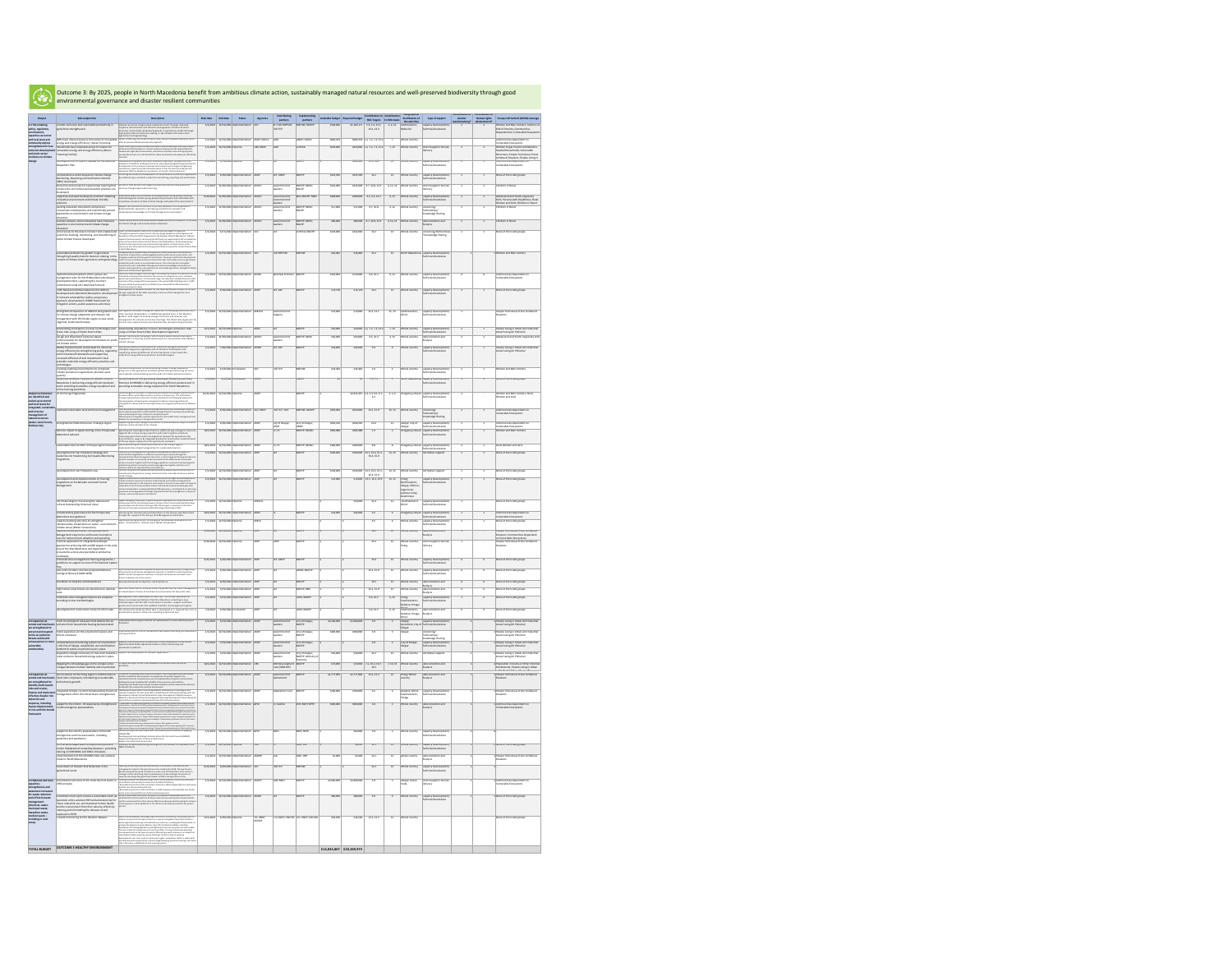|                      |             |                                |                                                                                                                                                     |                                                                                             | <b>Dissagregations</b>                                                                                            |                                   |                        |                      |                                                       |                               |                                      |                               |                               |                               |                                              |                                          |                                       |                                          |                                            |                     |                                 |           |                           |
|----------------------|-------------|--------------------------------|-----------------------------------------------------------------------------------------------------------------------------------------------------|---------------------------------------------------------------------------------------------|-------------------------------------------------------------------------------------------------------------------|-----------------------------------|------------------------|----------------------|-------------------------------------------------------|-------------------------------|--------------------------------------|-------------------------------|-------------------------------|-------------------------------|----------------------------------------------|------------------------------------------|---------------------------------------|------------------------------------------|--------------------------------------------|---------------------|---------------------------------|-----------|---------------------------|
| <b>Outcome</b>       | Output      | <b>SDCF indicator's ref. #</b> | <b>Outcome Indicator</b>                                                                                                                            | Category                                                                                    | Sub-category                                                                                                      | <b>Measuring</b><br>unit          | <b>Baseline</b>        | <b>Baseline vear</b> | <b>Target (2025)</b>                                  | <b>Actual value</b><br>(2021) | Actual value (2022)                  | <b>Actual value</b><br>(2023) | <b>Actual value</b><br>(2024) | <b>Actual value</b><br>(2025) | Data source (full<br>name) and link to data  | <b>Measuring</b><br>frequency            | <b>SDG/PAF linkages</b>               | Custodian /<br>participating<br>entities | Comments / remarks                         |                     |                                 |           |                           |
| <b>Outcome 3</b>     |             | $3_{10}$                       | <b>Greenhouse Gas Emissions</b>                                                                                                                     |                                                                                             |                                                                                                                   | Gg CO2-ed                         | 8021                   | 2016                 | 6196                                                  | 12902                         |                                      |                               |                               |                               | <b>MOEPP 3 BUR</b>                           | <b>Bi-annually</b><br>(retroactively, in | <b>EU SDG 13_10</b>                   | <b>UNDP</b>                              |                                            |                     |                                 |           |                           |
|                      |             |                                | Proportion of a country designated total area that is                                                                                               |                                                                                             |                                                                                                                   |                                   |                        |                      |                                                       |                               |                                      |                               |                               |                               |                                              | 2020 with 2018<br>data)                  | <b>PAF: MK-NI010</b>                  |                                          |                                            |                     |                                 |           |                           |
| <b>Outcome 3</b>     |             | $3_{2}$ 20                     | <i>rotected</i>                                                                                                                                     |                                                                                             |                                                                                                                   | Percentage                        | 10.34                  | 2019                 | 15                                                    | 13.9                          |                                      |                               |                               |                               | MoEPP/UNEP                                   | <b>Annually</b>                          | <b>PAF: MK-NI 008</b><br>EU SDG_11_50 | <b>UNEP</b>                              |                                            |                     |                                 |           |                           |
| <b>Outcome 3</b>     |             | $3 - 30$                       | Annual mean levels of fine particulate matter PM10                                                                                                  |                                                                                             |                                                                                                                   | $\mu$ g/m3                        | 88.2                   | 2018                 |                                                       |                               |                                      |                               |                               |                               | <b>MoEPP</b><br><b>Inter-UN Entity</b>       | <b>Annually</b>                          | PAF: similar to MK -<br>NI 061        | <b>UNDP</b>                              |                                            |                     |                                 |           |                           |
| <b>Outcome 3</b>     |             | $3-40$                         | INFORM Risk Index (2020) (on a scale from 1 to 10<br>where 1 is very low and 10 is very high)                                                       |                                                                                             |                                                                                                                   | point:                            | 2.6                    | 2020                 |                                                       | 2.5                           |                                      |                               |                               |                               | <b>Standing Committee</b><br>Reference group | <b>Annually</b>                          |                                       | <b>UNDP</b>                              |                                            |                     |                                 |           |                           |
| <b>Outcome 3</b>     |             | $3_{-}50$                      | System for integrated pest management in place                                                                                                      |                                                                                             |                                                                                                                   | level<br>binary                   | low<br>system in place | 2020<br>2020         | very low<br>System in place and                       | low<br>not yet                |                                      |                               |                               |                               | <b>MAFWE</b>                                 | <b>Annually</b>                          |                                       | UNDP/FAO                                 | 2022: system not yet in<br>place, TBC with |                     |                                 |           |                           |
| <b>Outcome 3</b>     |             | $3-60$                         | Pesticides per hectare (Average use of pesticide per                                                                                                |                                                                                             |                                                                                                                   | kg/ha                             | 0.22                   | 2017                 | fully functional<br>EU average: 3.14<br>Albania: 2.02 | 0.3                           |                                      |                               |                               |                               | <b>FAO / SSO</b>                             | <b>Annually</b>                          |                                       | <b>FAO</b>                               | Ministry of Agriculture                    |                     |                                 |           |                           |
| Outcome 3            |             | $3_{-}70$                      | area of cropland)<br>Degree of integrated water resources management<br>mplementation (0-100)                                                       |                                                                                             |                                                                                                                   | points                            | - 33                   | 2020                 | m.                                                    |                               |                                      |                               |                               |                               | <b>MoEPP, EU Progress</b><br>Report          | <b>Annually</b>                          |                                       | <b>UNDP</b>                              |                                            |                     |                                 |           |                           |
| Outcome 3            |             | $3_{80}$                       | Renewable energy share in the total final energy:                                                                                                   | consumption                                                                                 |                                                                                                                   | level<br>Percentage               | medium-low<br>26.1     | 2020<br>2018         | medium-high<br>32                                     | medium-low                    |                                      |                               |                               |                               | <b>State Statistical office</b>              | <b>Annually</b>                          |                                       | <b>UNDP</b>                              |                                            |                     |                                 |           |                           |
|                      |             |                                |                                                                                                                                                     | production                                                                                  |                                                                                                                   | Percentage<br>Measuring           | 35.1                   | 2018                 |                                                       | 29.22<br><b>Actual value</b>  |                                      | <b>Actual value</b>           |                               | <b>Actual value</b>           |                                              |                                          |                                       | <b>Actual value</b>                      | <b>Total Target</b>                        | <b>Total Actual</b> | Data source (full               |           | Measuring   Participating |
| Outcome              | Output      | <b>SDCF indicator's ref. #</b> | <b>Output Indicator</b><br>Number of laws and policies developed or revised                                                                         | <b>Category</b>                                                                             | Sub-category                                                                                                      | unit                              | <b>Baseline</b>        | <b>Baseline year</b> | <b>Target (2021)</b>                                  | (2021)                        | <b>Target (2022)</b>                 | (2022)                        | <b>Target (2023)</b>          | (2023)                        | <b>Target (2024)</b>                         | Actual value (2024)                      | <b>Target (2025)</b>                  | (2025)                                   | (cumulative)                               | (cumulative)        | name) and link to<br>data set   | frequency | entities                  |
| <b>Outcome 3</b>     | Output 3.1  | $3_1 10$                       | with UN support that mainstream low emission<br>development and climate resilience at central and<br>local level                                    |                                                                                             |                                                                                                                   | count<br>cummulative              | 10                     | 2020                 | 15                                                    |                               |                                      |                               |                               |                               |                                              |                                          |                                       |                                          | 48                                         |                     | <b>UN reports</b>               | annual    | UNDP, FAO                 |
| <b>Outcome 3</b>     | Output 3.1  | $3_120$                        | Climate change education is introduced in national<br>education policies, curricula, and teacher<br>education/professional development in:          |                                                                                             |                                                                                                                   | Score (tbc)                       |                        |                      |                                                       | partially                     |                                      |                               |                               |                               |                                              |                                          |                                       |                                          |                                            |                     | <b>UN Survey</b>                | annual    | <b>UNICEF</b>             |
|                      |             |                                |                                                                                                                                                     | a) pre-primary education<br>b) primary education<br>c) secondary education                  |                                                                                                                   | Binarv<br><b>Binary</b><br>Binary | No.<br>No<br>No        | 2021<br>2021<br>2021 | Yes<br><b>Yes</b>                                     | No<br>partially<br>No         |                                      |                               |                               |                               |                                              |                                          |                                       |                                          |                                            |                     |                                 |           |                           |
| <b>Outcome 3</b>     | Output 3.1  | $3_1.30:$                      | Strengthened capacities at central and local level for a) Number of models, tools,<br>low-emission development and multi-sector                     | processes and mechanisms                                                                    |                                                                                                                   | count                             |                        | 2020                 |                                                       |                               |                                      |                               |                               |                               |                                              |                                          |                                       |                                          |                                            |                     | <b>UN reports</b>               | annual    | UNDP, FAO,                |
|                      |             |                                | resilience to climate change, through:                                                                                                              | introduced<br>b) Number of beneficiaries                                                    |                                                                                                                   | cumulative<br>count - non-        |                        |                      |                                                       |                               |                                      |                               |                               |                               |                                              |                                          |                                       |                                          |                                            |                     |                                 |           | <b>UNICEF</b><br>UNDP,    |
|                      |             |                                |                                                                                                                                                     | whose capacities have been<br>enhanced:                                                     | <b>Total</b><br>i.e. Educational professionals: state                                                             | cumulative                        |                        | 2020                 | 560                                                   | 283                           | 4340                                 |                               | 155                           |                               | 170                                          |                                          |                                       |                                          | 5525                                       |                     | <b>UN reports</b>               | annual    | UNICEF, FAO               |
|                      |             |                                | <b>UNICEF</b>                                                                                                                                       |                                                                                             | education inspectors with improved<br>capacities in environment and climate                                       |                                   |                        | 2020                 |                                                       |                               |                                      |                               | 15                            |                               | 20                                           |                                          |                                       |                                          | 50                                         |                     | <b>UN reports</b>               | annual    | <b>UNICEF</b>             |
|                      |             |                                | <b>UNICEF</b>                                                                                                                                       |                                                                                             | change education<br>i.b. teachers and educators with<br>improved capacities in environment                        |                                   |                        | 2020                 | 100                                                   |                               |                                      |                               | 50                            |                               | 50                                           |                                          |                                       |                                          | 250                                        |                     | <b>UN reports</b>               | annual    | <b>UNICEF</b>             |
|                      |             |                                | UNDP/FAO                                                                                                                                            |                                                                                             | and climate change education<br>ii. Civil servants (ministries and other<br>central institutions)                 |                                   | -60                    | 2020                 | 340                                                   | 130                           | 120                                  |                               |                               |                               |                                              |                                          |                                       |                                          | 520                                        |                     | <b>UN reports</b>               | annual    | <b>UNDP/FAO</b>           |
|                      |             |                                | <b>UNDP</b>                                                                                                                                         |                                                                                             | iii. Start-ups and SMEs that received<br>mentoring support for clean climate-                                     |                                   | 30                     | 2020                 |                                                       |                               |                                      |                               | 90                            |                               | 100                                          |                                          |                                       |                                          | 545                                        |                     | <b>UN reports</b>               | annual    | <b>UNDP</b>               |
|                      |             |                                | <b>FAO</b>                                                                                                                                          |                                                                                             | friendly technologies<br>iv. National institutions nominated and<br>capable to initiate the Accreditation         |                                   |                        | 2020                 |                                                       |                               |                                      |                               |                               |                               |                                              |                                          |                                       |                                          |                                            |                     | <b>UN reports</b>               | annual    | <b>FAO</b>                |
|                      |             |                                |                                                                                                                                                     |                                                                                             | process to become Direct Access<br><b>Entities for the GCF</b><br>$\vert$ v. Farmers with improved capacities for |                                   |                        |                      |                                                       |                               |                                      |                               |                               |                               |                                              |                                          |                                       |                                          |                                            |                     |                                 |           |                           |
|                      |             |                                | <b>FAO</b>                                                                                                                                          | a) is developed and includes                                                                | climate resilient agriculture                                                                                     |                                   |                        | 2020                 |                                                       |                               | 4069                                 |                               |                               |                               |                                              |                                          |                                       |                                          | 4159                                       |                     | <b>UN reports</b>               | annual    | <b>FAO</b>                |
| <b>Outcome 3</b>     | Output 3.1  | $3_1 40$                       | <b>Integrated National Adaptation Plan:</b>                                                                                                         | gender responsive strategies<br>and disaggregated data<br>b) Proportion of priority actions |                                                                                                                   | binary                            | No.                    | 2020                 | Yes                                                   |                               | No                                   |                               |                               |                               |                                              |                                          |                                       |                                          |                                            |                     | <b>UN reports</b>               | annual    | <b>UNDP</b>               |
|                      |             |                                | <b>Extent to which the National Monitoring, Reporting</b><br>and Verification system on Climate change is                                           | are implemented                                                                             |                                                                                                                   | Percentage                        |                        | 2020                 |                                                       |                               |                                      |                               | 10 <sup>1</sup>               |                               | 10                                           |                                          | 10                                    |                                          | 30                                         |                     | <b>UN reports</b>               | annual    | <b>UNDP</b>               |
| <b>Outcome 3</b>     | Output 3.1  | $3_150$                        | implemented $(1 - not in place; 2 - in place, 3 -$<br>functional and collect data)                                                                  |                                                                                             |                                                                                                                   | Scale                             |                        | 2020                 |                                                       |                               |                                      |                               |                               |                               |                                              |                                          |                                       |                                          |                                            |                     | <b>UN reports</b>               | annual    | <b>UNDP</b>               |
| <b>Outcome 3</b>     | Output 3.1  | $3_1_60$                       | Number of people reached and engaged with a<br>campaign targeted to make public attitudes more<br>conducive to environmental protection and climate |                                                                                             |                                                                                                                   | Count -<br>number                 | 50,000                 | 2020                 | 200,000                                               | 237,331                       | 60000                                |                               |                               |                               |                                              |                                          |                                       |                                          |                                            |                     | <b>UN reports</b>               | annual    | UNDP/<br><b>UNICEF</b>    |
| <b>Outcome 3</b>     | Output 3.1  | $3_1 70$                       | change mitigation<br>System for Tracking, Monitoring and Streamlining<br>of public climate finance in the Republic of North                         |                                                                                             |                                                                                                                   | Count -<br>number                 |                        | 2021                 |                                                       |                               |                                      |                               |                               |                               |                                              |                                          |                                       |                                          |                                            |                     | <b>UN reports</b>               | annual    | <b>UNDP</b>               |
| <b>Outcome 3</b>     | Output 3.2  | $3_2 2_1 0$                    | <u>Macedonia developed</u><br>Number of strategic policies supported for<br>mproved sustainable and inclusive natural                               | a) Laws and policies                                                                        |                                                                                                                   | Count -                           |                        | 2020                 |                                                       |                               |                                      |                               |                               |                               |                                              |                                          |                                       |                                          |                                            |                     | <b>UN reports</b>               | annual    | <b>FAO</b>                |
|                      |             |                                | resources management                                                                                                                                | b) Protected Areas                                                                          |                                                                                                                   | number<br>Count -                 |                        | 2021                 |                                                       |                               |                                      |                               |                               |                               |                                              |                                          |                                       |                                          |                                            |                     |                                 |           |                           |
|                      |             |                                | Total area (ha) that will be managed through better                                                                                                 | Management plans adopted                                                                    |                                                                                                                   | number                            |                        |                      |                                                       |                               |                                      |                               |                               |                               |                                              |                                          |                                       |                                          |                                            |                     | <b>UN reports</b>               | annual    | <b>UNEP</b>               |
| <b>Outcome 3</b>     | Output 3.2  | $3_22_20$                      | sustainable nature resources management<br>practices:                                                                                               | a) land management practices<br>b) orchards in Prespa under                                 |                                                                                                                   | hectares                          |                        | 2020                 |                                                       |                               | 1000                                 |                               | 3000                          |                               | 5000                                         |                                          | 6000                                  |                                          | 15000                                      |                     | <b>UN reports</b>               | annual    | <b>UNEP</b>               |
|                      |             |                                | Number of local governments that apply practical                                                                                                    | sustainable farming practices                                                               |                                                                                                                   | hectares<br>Count -               | 400                    | 2020                 | 200                                                   |                               |                                      | 200                           |                               |                               |                                              |                                          |                                       |                                          | 600                                        |                     | <b>UN reports</b>               | annual    | <b>UNDP</b>               |
| <b>Outcome 3</b>     | Output 3.2  | $3_2_30$                       | methods, approaches and practices for halting or<br>reversing land degradation and deforestation<br>Number of persons benefiting from urban smart   |                                                                                             |                                                                                                                   | number<br><b>Count -</b>          |                        | 2020                 |                                                       |                               |                                      |                               |                               |                               |                                              |                                          |                                       |                                          |                                            |                     | <b>UN reports</b>               | annual    | <b>UNEP</b>               |
| <b>Outcome 3</b>     | Output 3.2  | $3_22_40$                      | measures implemented in cities                                                                                                                      | <b>All</b><br>Female                                                                        |                                                                                                                   | number                            |                        | 2020<br>2020         | 250,000<br>125,000                                    | 67519<br>34235                | 50000<br>25000                       |                               | 30000                         |                               | 40000                                        |                                          | 30000                                 |                                          |                                            |                     | <b>UN reports</b>               | annual    | <b>UNDP</b>               |
| <b>Outcome 3</b>     | Output 3.2  | $3_2_50$                       | Number of agricultural holdings applying<br>ustainable farming practices in Prespa                                                                  | Male                                                                                        |                                                                                                                   | Count -<br>number                 | 200                    | 2020<br>2020         | 125,000<br>150                                        | 33284                         | 25000<br>-50                         |                               | 30000<br>50                   |                               | 40000<br>50                                  |                                          | 30000                                 |                                          | 350                                        |                     | <b>UN reports</b>               | annual    | <b>UNDP</b>               |
| <b>Outcome 3</b>     | Output 3.2  | $3_2_60$                       | Number of accommodation capacities in Prespa<br>offering B&B (unit: households offering B&E)                                                        |                                                                                             |                                                                                                                   | Count -<br>number                 | 10                     | 2020                 |                                                       |                               |                                      |                               | 10                            |                               | 20                                           |                                          | -20                                   |                                          |                                            |                     | <b>UN reports</b>               | annual    | <b>UNDP</b>               |
| <b>Outcome 3</b>     | Output 3.3  | $3_3_10$                       | Total emissions of PM10 in Skopje valley                                                                                                            |                                                                                             |                                                                                                                   | <b>Kilotons</b>                   | 15.68                  | 2018                 | 15.6                                                  | 13.109                        | $13$                                 |                               |                               |                               |                                              |                                          |                                       |                                          | Less than 15                               |                     | <b>MoEPP</b>                    | annual    | <b>UNDP</b>               |
| Outcome 3            | Output 3.3. | $3_{-}3_{-}20$                 | Number of households implementing energy<br>efficiency measures in the areas of UN interventions                                                    |                                                                                             |                                                                                                                   | Count -<br>number                 |                        | 2020                 | 100                                                   | 128                           |                                      |                               |                               |                               |                                              |                                          |                                       |                                          |                                            |                     | <b>UN reports</b>               | annual    | <b>UNDP</b>               |
| <b>Outcome 3</b>     | Output 3.3. | $3_3_3_0$                      | Percentage of households in Skopje who use<br>polluting solid fuels (firewood, heating liquid fuel,                                                 |                                                                                             |                                                                                                                   | Percentage                        | 48                     | 2017                 |                                                       |                               |                                      |                               |                               |                               |                                              |                                          |                                       |                                          |                                            |                     | <b>UNDP survey</b>              | bi-annual | <b>UNDP</b>               |
| <b>Outcome 3</b>     | Output 3.4  | $3_4_10$                       | al) for heating of their places<br>Number of civil servants capacitated in:                                                                         | Disaster risk management                                                                    |                                                                                                                   | Count -<br>number                 | 150                    | 2020                 | 110                                                   |                               | 150                                  |                               |                               |                               |                                              |                                          |                                       |                                          |                                            |                     | <b>UN monitoring</b><br>reports | annual    | <b>UNDP</b>               |
|                      |             |                                |                                                                                                                                                     | preventing and responding to<br>human displacement caused by<br>disasters                   |                                                                                                                   |                                   |                        | 2020                 | 200                                                   |                               |                                      |                               |                               |                               |                                              |                                          |                                       |                                          |                                            |                     | <b>UN</b> monitoring<br>reports | annual    | <b>IOM</b>                |
| <b>Outcome 3</b>     | Output 3.4  | $3_4_20$                       | Number of new data-informed and gender<br>responsive DRR plans                                                                                      |                                                                                             |                                                                                                                   | Count -<br>number                 |                        | 2020                 |                                                       |                               | 10                                   |                               |                               |                               |                                              |                                          |                                       |                                          |                                            |                     | <b>UN</b> monitoring<br>reports | annual    | <b>UNDP</b>               |
| <b>Outcome 3</b>     | Output 3.4  | $3 - 4 - 30$                   | Number of people benefiting from early warning<br>and public alert systems                                                                          | <b>All</b><br>sex                                                                           | Female                                                                                                            | Count -<br>number                 | 195,000<br>97,500      | 2020                 | 250,000<br>125,000                                    | 195000<br>97500               |                                      |                               |                               |                               |                                              |                                          |                                       |                                          | 545,000<br>272,500                         |                     | <b>UN</b> monitoring<br>reports | annual    | <b>UNDP</b>               |
|                      |             |                                | Increase in value of flood risk mitigation                                                                                                          |                                                                                             | Male                                                                                                              |                                   | 97,500                 |                      | 125,000                                               | 97500                         | $\overline{a}$                       |                               |                               |                               |                                              |                                          |                                       |                                          | 272,500                                    |                     |                                 |           |                           |
| <b>Outcome 3</b>     | Output 3.4  | $3_4_40$                       | investments as a result of the flood risks<br>management or other relevant DRR plans                                                                |                                                                                             |                                                                                                                   | <b>USD</b>                        | 300,000                | 2020                 | 500,000<br>240 tons of HCH and                        | 300,000                       | 3,500,000<br>240 tons of HCH and     |                               |                               |                               | 500,000                                      |                                          | 1,151 tons HCH waste                  |                                          |                                            |                     | <b>Expert report</b>            | annual    | <b>UNDP</b>               |
| Outcome 3 Output 3.5 |             | $3_{-}5_{-}10$                 | Tons of HCH waste and HCH contaminated soil<br>emediated                                                                                            | <b>UNOPS</b>                                                                                |                                                                                                                   |                                   |                        | 2020                 | 653 tons of HCH<br>contaminated soil                  |                               | 653 tons of HCH<br>contaminated soil |                               |                               |                               |                                              |                                          | +3,860 tons HCH<br>contaminated soil  |                                          |                                            |                     | <b>UN reports</b>               | annual    | UNOPS/<br><b>UNIDO</b>    |

| Outcome 3 Output 3.5 | Tons of HCH waste and HCH contaminated soil<br>$3_5_20$<br>romodiator <sup>1</sup><br><b>CHICAINTCA</b> | $\cdots$<br>UNIDU | 450 tons HCH waste + $\vert$<br>2020<br>200 tons HCH<br>contaminated soil | 450 tons HCH Wast<br>+200 tons HCH | 450 tons HCH waste<br>200 tons HCH<br>contaminated soi | UNOPS /<br><b>UN reports</b><br><b>SABUSE</b><br>- 911116<br><b>UNIDO</b> |
|----------------------|---------------------------------------------------------------------------------------------------------|-------------------|---------------------------------------------------------------------------|------------------------------------|--------------------------------------------------------|---------------------------------------------------------------------------|

# Outcome 3 Healthy Environment: Outcome and Output indicators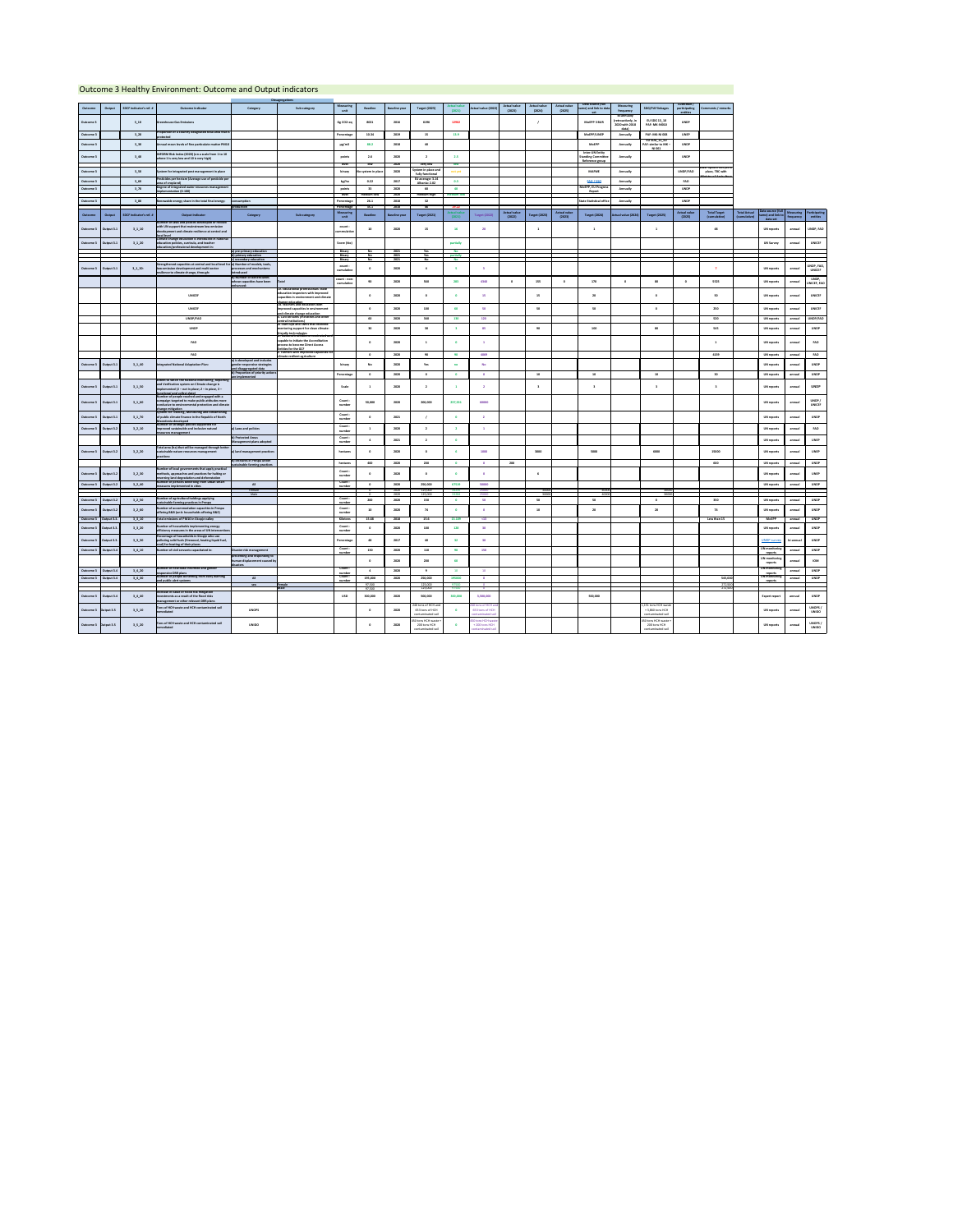| Output                                                                                                 | Sub-output title                                                                                                                                                                                                               | <b>Description</b>                                                                                                                                                                                                                                                                                                                                                                                                                                                                                                                                                                                                                                                                                                                                      | <b>Start date</b> | <b>End date</b>              | <b>Status</b>             | <b>Agencies</b> | <b>Contributing</b><br>partners | mplementing<br>partners                                     | <b>Available budget</b> | <b>Required budge</b> | Contribution to Contribution<br><b>SDG Targets</b> | to SDG Goals | Geographical<br>distribution of the<br>activities | <b>Type of support</b>                               | <b>Contribution t</b><br>Gender<br>mainstreaming | <b>Contribution to</b><br><b>Human rights</b><br>advancement* | <b>Groups left behind (LNOB) coverage</b>  |
|--------------------------------------------------------------------------------------------------------|--------------------------------------------------------------------------------------------------------------------------------------------------------------------------------------------------------------------------------|---------------------------------------------------------------------------------------------------------------------------------------------------------------------------------------------------------------------------------------------------------------------------------------------------------------------------------------------------------------------------------------------------------------------------------------------------------------------------------------------------------------------------------------------------------------------------------------------------------------------------------------------------------------------------------------------------------------------------------------------------------|-------------------|------------------------------|---------------------------|-----------------|---------------------------------|-------------------------------------------------------------|-------------------------|-----------------------|----------------------------------------------------|--------------|---------------------------------------------------|------------------------------------------------------|--------------------------------------------------|---------------------------------------------------------------|--------------------------------------------|
| 4.1 The rule of law,<br>access to justice and<br>protection and                                        | engage in effective regional and cross-border<br>cooperation in criminal matters.                                                                                                                                              | Criminal Justice Practitioners in beneficiary countries Develop and adopt a regional mentoring plan with Tier 1 countries (Belgium and<br>France), conduct multidisciplinary regional workshops on specific thematic issues and<br>multidisciplinary regional trainings using the methodologies of mock investigation and<br>mock trial; Develop an operational roadmap and proposed standard operating                                                                                                                                                                                                                                                                                                                                                 | 1/1/2022          |                              | 4/30/2024 Implementation  | UNODC           | <b>USA</b>                      | ATFP; Mol; PPOOCC                                           | $46,130$ \.             | 46,130                | 5.1, 5.2, 16.2,<br>16.4, 16.a                      | 5, 16        | Whole country                                     | Capacity Development/<br><b>Technical Assistance</b> |                                                  |                                                               | Victims of, and Vulnerable to, Trafficking |
| promotion of human<br>rights for all, especially<br>those left behind<br>advanced by inclusive         | Criminal justice practitioners in SEE use skills and<br>knowledge to conduct effective victim-centered and<br>$\vert$ trauma-informed investigations and prosecutions of $\vert$ trial.                                        | Design, develop and propose for adoption a sustainable national training plans;<br>conduct multidisciplinary national workshops on specific thematic issues and<br>multidisciplinary trainings using the methodologies of mock investigation and mock                                                                                                                                                                                                                                                                                                                                                                                                                                                                                                   | 1/1/2022          |                              | 4/30/2024 Implementation  | <b>UNODC</b>    | <b>USA</b>                      | ATFP; Mol; PPOOCC                                           | $56,576$ $\mid$ \$      | 56,576                | 5.1, 5.2, 16.a,<br>16.2, 16.4                      | 5, 16        | Whole countr                                      | Data Collection and<br>Analysis                      |                                                  |                                                               | Victims of, and Vulnerable to, Trafficking |
| and gender responsive<br>legal, policy and<br>institutional<br>frameworks and<br>strengthened capacity | Governmental authorities in SEE have improved<br>shape the prosecution cycle, from the identification $\vert$ and prosecutions<br>of victims of Trafficking in Persons to the<br>adjudication of Trafficking in Persons cases. | Conduct national reviews and analysis of TIP cases, validate findings and produce final<br>national reports with the outcome of the national review and analysis of TIP cases,<br>knowledge of the risk factors and systemic gaps that including findings and recommendations to improve victim-centered investigations                                                                                                                                                                                                                                                                                                                                                                                                                                 | 1/1/2022          | 12/31/2022 Implementation    |                           | UNODC           | USA                             | $ATFP$ ; Mol; PPOOCC                                        | 89,319                  | 89,319                | 5.1, 5.2, 16.2,<br>16.4, 16.a                      | 5, 16        | Whole country                                     | Capacity Development/<br><b>Technical Assistance</b> |                                                  |                                                               | Victims of, and Vulnerable to, Trafficking |
|                                                                                                        | Counter-Financing of Terrorism (CFT)                                                                                                                                                                                           | The UNODC Programme Office in North Macedonia and the GPML are jointly<br>developing and implementing a national train-the-trainer project to strengthen CFT<br>capabilities of the Government of the Republic of North Macedonia                                                                                                                                                                                                                                                                                                                                                                                                                                                                                                                       | 1/1/2021          | 12/31/2023 Implementation    |                           | UNODC           | <b>USA</b>                      | General Department<br>of Customs; MoD;<br>MoF; OSCE; PPOOCC | 150,000                 | 150,000               | 16.1, 16.10                                        | 16           | Whole country                                     | Capacity Development/<br><b>Technical Assistance</b> |                                                  |                                                               |                                            |
|                                                                                                        | Strengthening the capacities of the Border Police<br>and Customs Administration officials                                                                                                                                      | Employing a multi-agency approach, with exposure to internationally recognised<br>techniques, to better counter transnational organised crime at borders and<br>specifically Airports.                                                                                                                                                                                                                                                                                                                                                                                                                                                                                                                                                                  | 1/1/2021          | 12/31/2023 Implementation    |                           | <b>UNODC</b>    | EUTF                            | Interpol; WCO                                               | 85,000                  | 85,000                | 16.4, 16.6, 16.a                                   | 16           | Whole country                                     | Capacity Development/<br>Technical Assistance        |                                                  |                                                               | None of the listed groups                  |
|                                                                                                        | Inter-agency airport based group established to<br>enhance border security                                                                                                                                                     | Enhance border security through integrated border management approach, focusing<br>on air cargo and passenger control utilizing advanced profiling technique to reduce<br>illegal trafficking and global crime.                                                                                                                                                                                                                                                                                                                                                                                                                                                                                                                                         | 1/1/2021          |                              | 12/31/2023 Implementation | <b>UNODC</b>    | EUTF                            | Interpol; WCO                                               | 230,826                 | 230,826               | 16.4, 16.6, 16.a                                   | 16           | Whole countr                                      | Capacity Development/<br><b>Technical Assistance</b> |                                                  |                                                               | None of the listed groups                  |
|                                                                                                        | of firearms, their parts, components, and<br>ammunition through postal and fast courier<br>shipments                                                                                                                           | Needs Assessment Analysis for preventing trafficking $ \text{The need assessment consists of three documents: 1-gap needs analysis, 2.training$<br>needs analysis and 3.equipment needs analysis.                                                                                                                                                                                                                                                                                                                                                                                                                                                                                                                                                       | 1/1/2021          | 12/31/2023 Implementation    |                           | UNODC           | WBSALWCRMPTF                    | CA                                                          | 50,000                  |                       | $50,000$ 16.4, 16.6, 16.a                          | 16           | Whole country                                     | Capacity Development/<br>Technical Assistance        |                                                  |                                                               |                                            |
|                                                                                                        | The Country has established evidence-based arms<br>control policies and practices through systematic<br>collection and analysis of criminal justice data across<br>the Criminal Justice Sector                                 | Since 2015 UNODC/GFP has received mandate from the Conference of Parties to th<br>Organized Crime Convention to collect and analyse data on seized and confiscated<br>firearms, their parts and components, and ammunition. In the first two data<br>collection rounds has shown that different agencies have different data collection<br>methodologies in place, without the possibility of obtaining comparable statistical<br>and other data overview from all institutions across the Criminal Justice Sector.<br>Considering that UNODC is a custodian agency for the global monitoring of the<br>achievement of SDG 16.4, UNODC GFP has taken the lead in improving data<br>collection in cooperation with UNODC's Research and Analysis Branch. | 1/1/2021          | 12/31/2023 Implementation    |                           | UNODC           | WBSALWCRMPTF                    | CA; Mol; PPO; SC                                            | 50,000                  |                       | $50,000$ 16.4, 16.6, 16.a                          | 16           | Whole country                                     | Capacity Development/<br><b>Technical Assistance</b> |                                                  |                                                               | None of the listed groups                  |
|                                                                                                        | Increased capacity to detect, investigate and<br>prosecute firearms trafficking and its links to other<br>serious crimes                                                                                                       | UNODC GFP works to strengthen the leading role of prosecutors in conducting<br>proactive investigations including of complex and international nature involving illicit<br>firearms trafficking and to make full use of the existing tools and opportunities<br>provided by the new criminal procedure at all stages.                                                                                                                                                                                                                                                                                                                                                                                                                                   | 1/1/2021          |                              | 12/31/2023 Implementation | UNODC           | <b>WBSALWCRMPTF</b>             | Mol; PPO                                                    | 200,000                 | 200,000               | 16.4, 16.6, 16.a                                   | 16           | Whole country                                     | Capacity Development/<br>Technical Assistance        |                                                  |                                                               | None of the listed groups                  |
|                                                                                                        | National firearms legislation and relevant criminal<br>and procedural law provisions are fully harmonized<br>with the UN Firearms Protocol and its parent<br>Convention                                                        | UNODC GFP produced GAP Analysis for the purpose of harmonization of the criminal<br>law and criminal procedure law which has also to be viewed in the context of the<br>adoption of a Mechanism for the Review of the Implementation of the UNTOC and<br>the Protocols thereto, which was agreed upon by the UN Member States, and begins<br>in 2021. The Review will be carried out over the next 12 years through a peer-to-peer<br>review involving all State parties to UNTOC and its Protocols and will be facilitated by<br>the UNODC Secretariat.                                                                                                                                                                                                | 1/1/2021          |                              | 12/31/2023 Implementation | UNODC           | WBSALWCRMPTF                    | MoJ; National<br>Assembly                                   | $50,000$ $\mid$ 3       |                       | $50,000$ 16.4, 16.6, 16.a                          | 16           | Whole country                                     | Capacity Development/<br>Technical Assistance        |                                                  |                                                               | None of the listed groups                  |
| 4.5 Enhanced national<br>and local capacities in<br>asset recovery and                                 | Support the development of an Anti-corruption and<br>Elicit Finance Roadmap for the Western Balkans<br>including Whole country.                                                                                                | Identification of 2-3 most salient Anti Corruption and Illicit Finance priorities to be<br>addressed                                                                                                                                                                                                                                                                                                                                                                                                                                                                                                                                                                                                                                                    | 1/1/2021          | 12/31/2023 Pipeline          |                           | UNODC           | IJK                             | Ministry of Finance;                                        | $\sim$ $\sim$           |                       | 16.4, 16.5, 16.a                                   | 16           | Whole country                                     | Capacity Development/<br>Technical Assistance        |                                                  |                                                               |                                            |
| public life through<br>better enforcement of                                                           | countering corruption in Support the development of a national asset<br>recovery strategy for the 6 jurisdictions of the<br>Western Balkans, including whole country                                                           | Better equip to identify asset recovery shortcomings and needs to then enhance<br>compliance with International Standards and maximize efficiency.                                                                                                                                                                                                                                                                                                                                                                                                                                                                                                                                                                                                      |                   | 1/1/2021 12/31/2023 Pipeline |                           | UNODC           |                                 | Ministry of Finance                                         |                         |                       | 16.4, 16.5, 16.a                                   | 16           | Whole country                                     | Capacity Development/<br>Technical Assistance        |                                                  |                                                               |                                            |
| preventive measures                                                                                    | anti-corruption laws and Support the development of asset recovery<br>knowledge products                                                                                                                                       | Asset recovery in the region and specifically for whole country, through the<br>development of 3 guides on International Cooperation and enhanced procedures for<br>the purposes of Asset Recovery.                                                                                                                                                                                                                                                                                                                                                                                                                                                                                                                                                     | 1/1/2021          | 12/31/2023 Pipeline          |                           | UNODC           |                                 | Ministry of Finance                                         |                         |                       | 16.4, 16.5, 16.a                                   | 16           | Whole country                                     | Capacity Development/<br>Technical Assistance        |                                                  |                                                               |                                            |



## Outcome 4: By 2025, people in North Macedonia benefit from improved rule of law; evidence-based, anticipatory and gender-responsive policies; greater social cohesion; and effective service delivery by transparent, accountable and responsive institutions